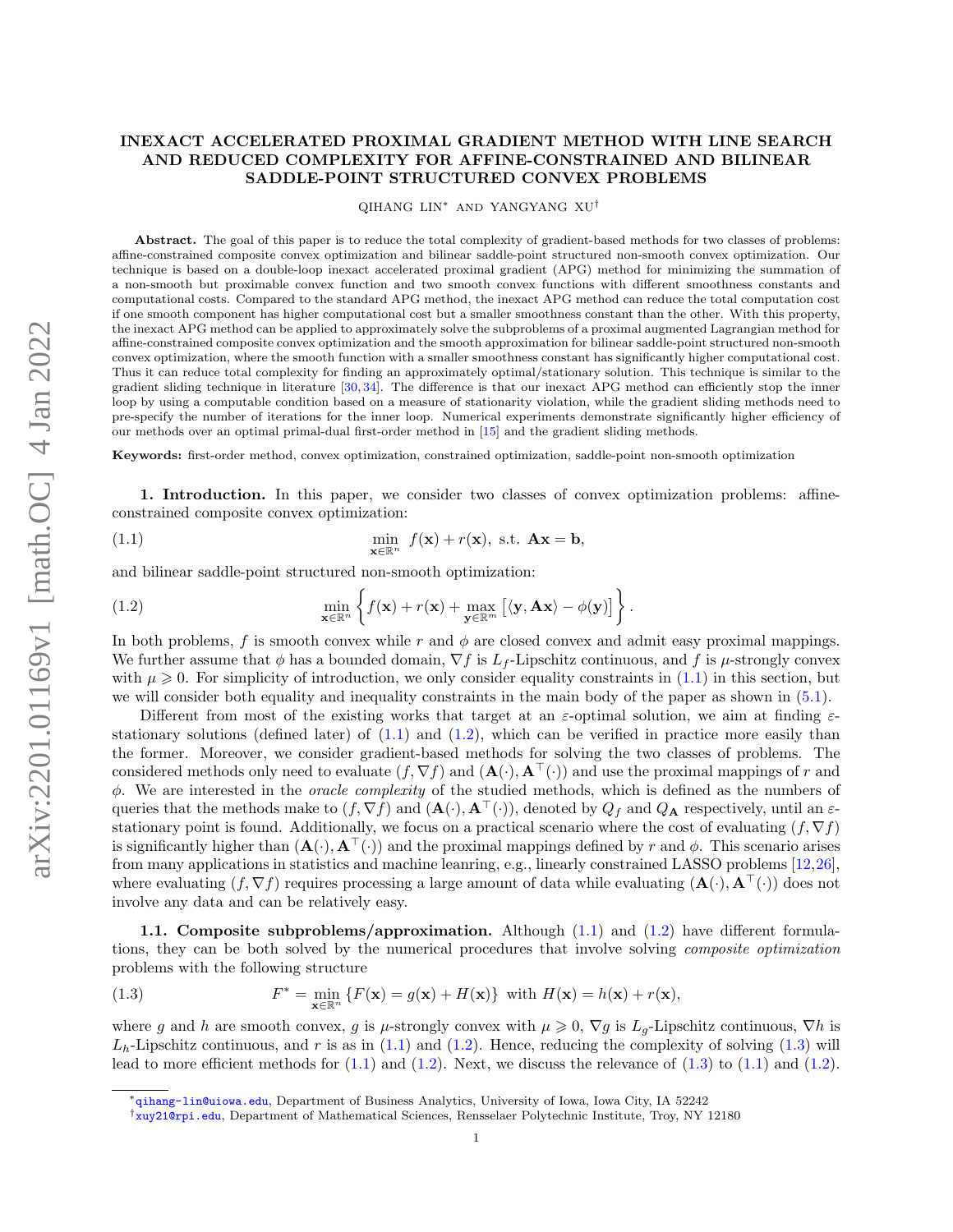We consider solving [\(1.1\)](#page-0-0) by an *inexact proximal augmented Lagrangian method* (iPALM), which performs the following update in the kth main iteration

<span id="page-1-0"></span>(1.4) 
$$
\mathbf{x}^{(k+1)} \approx \underset{\mathbf{x} \in \mathbb{R}^n}{\arg \min} f(\mathbf{x}) + r(\mathbf{x}) + \langle \mathbf{\lambda}^{(k)}, \mathbf{A}\mathbf{x} - \mathbf{b} \rangle + \frac{\beta_k}{2} ||\mathbf{A}\mathbf{x} - \mathbf{b}||^2 + \frac{\rho_k}{2} ||\mathbf{x} - \mathbf{x}^{(k)}||^2.
$$

Here  $\mathbf{x}^{(k)}$  is the main iterate,  $\mathbf{\lambda}^{(k)}$  is the Lagrangian multiplier,  $\beta_k > 0$  is a penalty parameter and  $\rho_k > 0$  is a proximal parameter. It is easy to see that the problem in  $(1.4)$  is an instance of  $(1.3)$  with

<span id="page-1-3"></span>(1.5) 
$$
g(\mathbf{x}) = f(\mathbf{x}) + \frac{\rho_k}{2} ||\mathbf{x} - \mathbf{x}^{(k)}||^2 \quad \text{and} \quad h(\mathbf{x}) = \langle \mathbf{\lambda}^{(k)}, \mathbf{A}\mathbf{x} - \mathbf{b} \rangle + \frac{\beta_k}{2} ||\mathbf{A}\mathbf{x} - \mathbf{b}||^2
$$

and the smoothness constants are  $L_g = L_f + \rho_k$  and  $L_h = \beta_k ||\mathbf{A}||^2$ .

For  $(1.2)$ , we consider to use the smoothing technique by Nesterov  $[44]$ , which approximates  $(1.2)$  by the smooth convex optimization problem

<span id="page-1-1"></span>(1.6) 
$$
\min_{\mathbf{x} \in \mathbb{R}^n} \left\{ f(\mathbf{x}) + r(\mathbf{x}) + \max_{\mathbf{y} \in \mathbb{R}^m} \left[ \langle \mathbf{y}, \mathbf{A} \mathbf{x} \rangle - \phi(\mathbf{y}) - \frac{\rho}{2} ||\mathbf{y} - \mathbf{y}^{(0)}||^2 \right] \right\}
$$

and solves [\(1.6\)](#page-1-1) using a smooth optimization method. Here,  $\rho > 0$  is a smoothing parameter, and  $\mathbf{y}^{(0)} \in$  $dom(\phi)$ . Again, we can view  $(1.6)$  as an instance of  $(1.3)$  with

<span id="page-1-4"></span>(1.7) 
$$
g(\mathbf{x}) = f(\mathbf{x}) \quad \text{and} \quad h(\mathbf{x}) = \max_{\mathbf{y} \in \mathbb{R}^m} \left[ \langle \mathbf{y}, \mathbf{A} \mathbf{x} \rangle - \phi(\mathbf{y}) - \frac{\rho}{2} ||\mathbf{y} - \mathbf{y}^{(0)}||^2 \right]
$$

and the smoothness constants  $L_g = L_f$  and  $L_h = ||\mathbf{A}||^2/\rho$ .

1.2. Contributions. Based on these close connections between  $(1.1)$ ,  $(1.2)$  and  $(1.3)$ , our main contribution is to show that, when the cost of evaluating  $(f, \nabla f)$  is significantly higher than  $(\mathbf{A}(\cdot), \mathbf{A}^{\top}(\cdot))$ , the complexity of solving  $(1.1)$  and  $(1.2)$  known in the literature can be further reduced if we solve  $(1.4)$  and [\(1.6\)](#page-1-1) using an inexact accelerated proximal gradient (iAPG) method, which is a generic method for [\(1.3\)](#page-0-2) and requires significantly fewer queries to  $(f, \nabla f)$  than to  $(\mathbf{A}(\cdot), \mathbf{A}^{\top}(\cdot)).$ 

Our iAPG method is a double-loop variant of the accelerated proximal gradient (APG) method [\[2,](#page-25-1) [42,](#page-26-5) [44,](#page-26-4)[45,](#page-26-6)[58\]](#page-27-0). When applied to [\(1.3\)](#page-0-2), the APG method processes the smooth component, i.e.,  $g + h$ , as a whole and solves [\(1.3\)](#page-0-2) by performing the following proximal gradient update in the kth iteration

<span id="page-1-2"></span>(1.8) 
$$
\mathbf{x}^{(k+1)} = \argmin_{\mathbf{x} \in \mathbb{R}^n} \left\langle \nabla g(\mathbf{y}^{(k)}) + \nabla h(\mathbf{y}^{(k)}), \mathbf{x} - \mathbf{y}^{(k)} \right\rangle + \frac{1}{2\eta_k} ||\mathbf{x} - \mathbf{y}^{(k)}||^2 + r(\mathbf{x}),
$$

where  $\mathbf{y}^{(k)} \in \mathbb{R}^n$  is an auxiliary iterate and  $\eta_k > 0$  is a step length parameter. By the assumption made on r, [\(1.8\)](#page-1-2) can be solved easily, e.g., in a closed form. We denote the numbers of queries to  $(g, \nabla g)$  and  $(h, \nabla h)$  by  $Q_g$  and  $Q_h$ , respectively. When  $\mu > 0$ , it is known (see e.g., [\[42\]](#page-26-5)) that the APG method finds an  $\varepsilon$ -optimal solution for [\(1.3\)](#page-0-2) with oracle complexity  $Q_g = Q_h = O\left(\sqrt{\frac{L_g + L_h}{\mu}} \log\left(\frac{1}{\varepsilon}\right)\right)$ . However, according to the instantizations in [\(1.5\)](#page-1-3) and [\(1.7\)](#page-1-4), evaluating  $(g, \nabla g)$  has significantly higher complexity than  $(h, \nabla h)$  in both instances since the former requires evaluating  $(f, \nabla f)$  while the latter only requires evaluating  $(\mathbf{A}(\cdot), \mathbf{A}^{\top}(\cdot))$ . Given that, a potential strategy (see, e.g., [\[30,](#page-26-0) [34\]](#page-26-1)) to reduce the overall complexity for solving [\(1.3\)](#page-0-2), and thus, for solving [\(1.1\)](#page-0-0) and [\(1.2\)](#page-0-1) is to query  $(g, \nabla g)$  and  $(h, \nabla h)$  in different frequencies so as to reduce  $Q_g$ , even if doing so may slightly increase  $Q_h$ .

To implement this strategy, one technique is to separate  $g$  and  $h$  by solving the following proximal mapping subproblem in the kth iteration

<span id="page-1-5"></span>(1.9) 
$$
\mathbf{x}^{(k+1)} = \argmin_{\mathbf{x} \in \mathbb{R}^n} \left\langle \nabla g(\mathbf{y}^{(k)}), \mathbf{x} - \mathbf{y}^{(k)} \right\rangle + \frac{1}{2\eta_k} ||\mathbf{x} - \mathbf{y}^{(k)}||^2 + h(\mathbf{x}) + r(\mathbf{x}).
$$

Unlike  $(1.8)$ ,  $(1.9)$  typically cannot be solved easily. A practical solution is to use another optimization algorithm to solve [\(1.9\)](#page-1-5) inexactly to certain precision. This requires a double-loop implementation. Note that  $(1.9)$  is itself an instance of  $(1.3)$  and thus can be solved inexactly by the APG method in oracle complexity with logarithmic dependency on the precision thanks to the smoothness of  $h$ , the simplicity of r, and the strong convexity of  $\frac{1}{2\eta_k} ||\mathbf{x} - \mathbf{y}^{(k)}||^2$ . By choosing appropriate precision for solving [\(1.9\)](#page-1-5) in each iteration, we show that, when  $\mu > 0$ , our iAPG method can find an  $\varepsilon$ -stationary solution of [\(1.3\)](#page-0-2) with oracle complexity<sup>[1](#page-1-6)</sup>

(1.10) 
$$
Q_g = O\left(\sqrt{\frac{L_g}{\mu}} \log\left(\frac{1}{\varepsilon}\right)\right) \text{ and } Q_h = \tilde{O}\left(\sqrt{\frac{L_g + L_h}{\mu}} \log\left(\frac{1}{\varepsilon}\right)\right).
$$

<span id="page-1-7"></span><span id="page-1-6"></span><sup>&</sup>lt;sup>1</sup>Here and in the rest of the paper,  $\tilde{O}$  suppresses some logarithmic terms.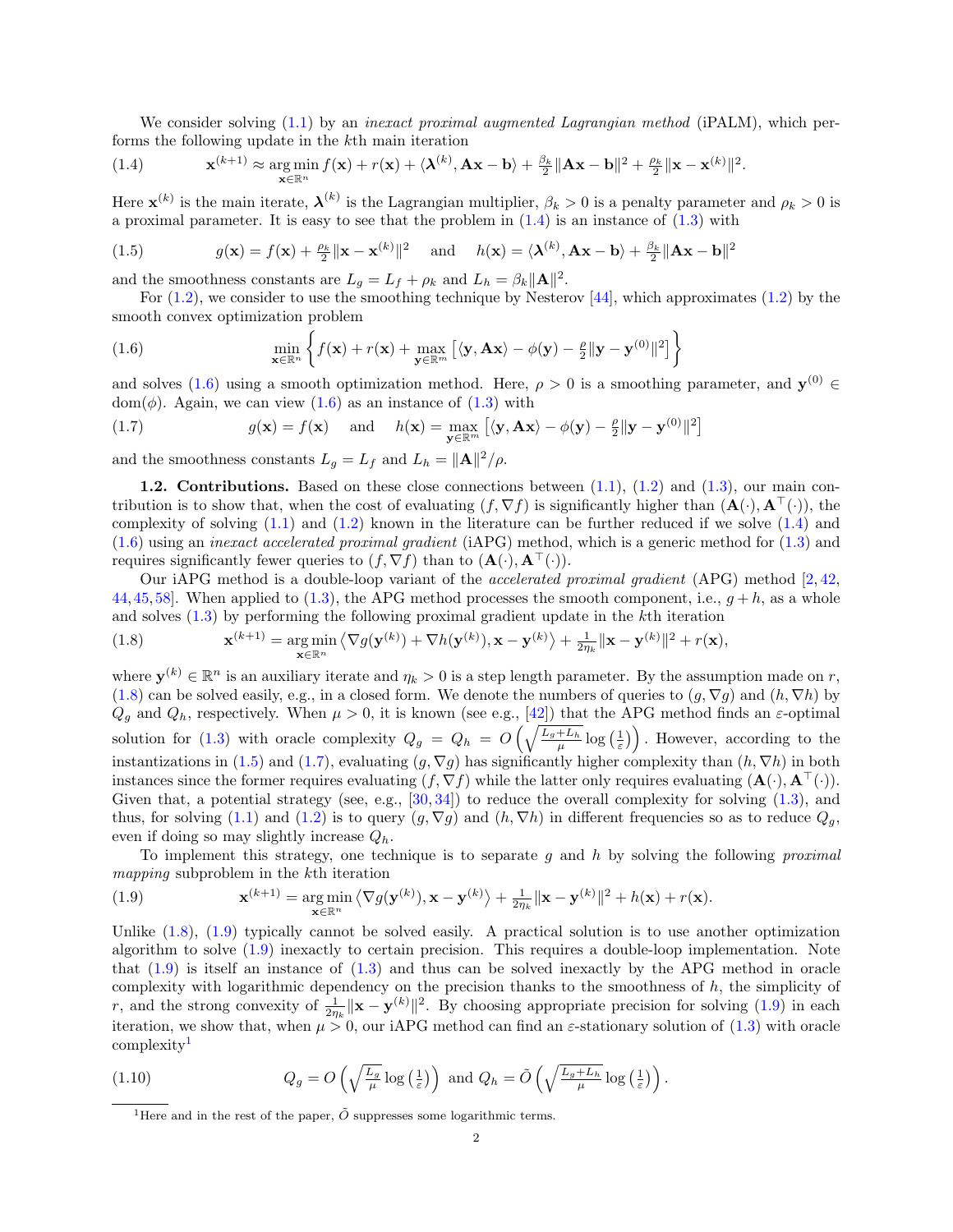Since the evaluation of  $(g, \nabla g)$  is more costly than  $(h, \nabla h)$ , the iAPG method can have a lower overall complexity than the APG method when  $L_h$  is significantly larger than  $L_g$ .

According to [\(1.5\)](#page-1-3), the iAPG method has lower complexity than the APG method for solving [\(1.4\)](#page-1-0) when  $\beta_k$  is much larger than  $\rho_k$ , which is exactly the case in the iPALM. As a consequence, we show that the iPALM, in which [\(1.4\)](#page-1-0) is solved by the iAPG method, finds an  $\varepsilon$ -stationary point of [\(1.1\)](#page-0-0) with oracle  $complexity<sup>2</sup>$  $complexity<sup>2</sup>$  $complexity<sup>2</sup>$ 

.

<span id="page-2-1"></span>(1.11) 
$$
Q_f = O\left(\sqrt{\frac{L_f}{\mu}} \log^2\left(\frac{1}{\varepsilon}\right)\right) \text{ and } Q_{\mathbf{A}} = \tilde{O}\left(\sqrt{\frac{L_f}{\mu}} \log\left(\frac{1}{\varepsilon}\right) + \frac{\|\mathbf{A}\|}{\sqrt{\mu \varepsilon}}\right)
$$

Without the affine constraint  $\mathbf{A}\mathbf{x} = \mathbf{b}$ , it is shown by [\[41,](#page-26-7)[42\]](#page-26-5) that any gradient-based method has to evaluate  $(f, \nabla f)$  at least  $\Omega\left(\sqrt{\frac{L_f}{\mu}}\log\left(\frac{1}{\varepsilon}\right)\right)$  times to find an  $\varepsilon$ -optimal point of [\(1.1\)](#page-0-0). With  $\mathbf{Ax} = \mathbf{b}$ , it is shown by [\[47\]](#page-26-8) that any gradient-based method needs to evaluate  $(\mathbf{A}(\cdot), \mathbf{A}^{\top}(\cdot))$  at least  $O(\frac{\|\mathbf{A}\|}{\sqrt{\mu\varepsilon}})$  times. In either case, the complexity of the iPALM matches the corresponding lower bound up to logarithmic factors.

Similarly, according to [\(1.7\)](#page-1-4), the iAPG method has lower complexity than the APG method when  $\rho$  is small, which is true for the smoothing method. In fact, to obtain an  $\varepsilon$ -optimal point of [\(1.2\)](#page-0-1) by solving [\(1.6\)](#page-1-1), one needs to set  $\rho = \Theta(\varepsilon)$ . In this case, we show that, when  $\mu > 0$ , the smooothing method where  $(1.6)$  is solved by the iAPG method finds an  $\varepsilon$ -stationary point of  $(1.2)$  with the same oracle complexity as [\(1.11\)](#page-2-1). This complexity matches the lower bound [\[47\]](#page-26-8) up to logarithmic factors.

Summary of contributions. We summarize our contributions that are mentioned above.

- We give an iAPG method for solving  $(1.3)$ . It is a double-loop method where the inner iterations are terminated using a computable stopping criterion based on the stationarity measure of the solution. This is different from existing double-loop approaches, e.g., [\[34,](#page-26-1)[53\]](#page-27-1), which require a pre-determined total number of iterations that often depends on some unknown parameters of the problems.
- We show the oracle complexity of the proposed iAPG method, which is given in  $(1.10)$ . When evaluating  $(g, \nabla g)$  has significantly higher complexity than  $(h, \nabla h)$  but  $L_g$  is much smaller than  $L_h$ , the iAPG method is superior over the APG method for solving [\(1.3\)](#page-0-2). This scenario arises in the subproblems solved during the iPALM for  $(1.1)$  and the smooth approximation of  $(1.2)$ .
- Applying the iAPG method to the subproblems solved during the iPALM for  $(1.1)$ , we derive the oracle complexity in [\(1.11\)](#page-2-1) of the iPALM for finding an  $\varepsilon$ -stationary solution. This complexity is better than existing ones, e.g., [\[15,](#page-26-2)[60\]](#page-27-2), when  $(f, \nabla f)$  is significantly more expensive than  $(\mathbf{A}(\cdot), \mathbf{A}^{\top}(\cdot))$ . The complexity result in [\[35\]](#page-26-9) is similar to ours<sup>[3](#page-2-2)</sup>. However, the inner loop of the method in [35] requires a pre-determined number of iterations, and this often yields poor practical performance; see the experimental results in section [7.](#page-22-0) Additionally, we show that the iAPG method, in combination with the smoothing techinique by Nesterov, can find an  $\varepsilon$ -stationary solution of [\(1.2\)](#page-0-1) with complexity given in [\(1.11\)](#page-2-1) that is also better than existing ones.

**1.3. Notation.** We use lower-case bold letters  $x, y, b, \ldots$  for vectors, 1 for an all-one vector/matrix of appropriate size, and upper-case bold letters  $A, W, \ldots$  for matrices.  $x \odot y$  denotes the component-wise product of **x** and **y**. For any number sequence  $\{a_i\}_{i\geqslant 0}$ , we define  $\sum_{i=k_1}^{k_2} a_i = 0$  and  $\prod_{i=k_1}^{k_2} a_i = 1$  if  $k_1 > k_2$ . The proximal mapping of a proper function r is defined as  $\mathbf{prox}_r(\mathbf{z}) := \arg \min_{\mathbf{x}} \left\{ \frac{1}{2} ||\mathbf{x} - \mathbf{z}||^2 + r(\mathbf{x}) \right\}.$ 

**2. Literature review.** The APG method  $[2, 42, 44, 45, 58]$  $[2, 42, 44, 45, 58]$  $[2, 42, 44, 45, 58]$  $[2, 42, 44, 45, 58]$  $[2, 42, 44, 45, 58]$  $[2, 42, 44, 45, 58]$  $[2, 42, 44, 45, 58]$  $[2, 42, 44, 45, 58]$  $[2, 42, 44, 45, 58]$  is an optimal gradient-based method for the composite optimization when there is no constraint and the non-smooth component in the objective function allows for an easy proximal mapping. However, the APG method cannot be directly applied to  $(1.1)$  due to the affine constraints or to  $(1.2)$  due to the sophisticated non-smooth term. The iAPG methods by [\[27,](#page-26-10)[53\]](#page-27-1) are double-loop implementations of the APG method where the proximal gradient subproblem in each iteration is solved inexactly by another optimization algorithm. The iAPG method we studied in this paper is similar to [\[27,](#page-26-10)[53\]](#page-27-1). However, our method includes a line search scheme. Moreover, the inner loop in our method is terminated based on a computable stationarity measure while [\[53\]](#page-27-1) requires a pre-determined total number of inner iterations that often depends on some unknown parameters of the problems.

The augmented Lagrangian method (ALM)  $[24, 50, 51]$  $[24, 50, 51]$  $[24, 50, 51]$  $[24, 50, 51]$  $[24, 50, 51]$  and its modern variants  $[4, 16-18, 20, 21, 25, 28,$  $[4, 16-18, 20, 21, 25, 28,$  $[4, 16-18, 20, 21, 25, 28,$  $[4, 16-18, 20, 21, 25, 28,$  $[4, 16-18, 20, 21, 25, 28,$  $[4, 16-18, 20, 21, 25, 28,$  $[4, 16-18, 20, 21, 25, 28,$  $[4, 16-18, 20, 21, 25, 28,$  $[4, 16-18, 20, 21, 25, 28,$  $[4, 16-18, 20, 21, 25, 28,$  $[4, 16-18, 20, 21, 25, 28,$  $29, 33, 48, 52, 60–63$  $29, 33, 48, 52, 60–63$  $29, 33, 48, 52, 60–63$  $29, 33, 48, 52, 60–63$  $29, 33, 48, 52, 60–63$  $29, 33, 48, 52, 60–63$  $29, 33, 48, 52, 60–63$  $29, 33, 48, 52, 60–63$  $29, 33, 48, 52, 60–63$  $29, 33, 48, 52, 60–63$  can be applied to  $(1.1)$ . However, the methods in  $[17, 29]$  $[17, 29]$  $[17, 29]$  require exactly solving the ALM subproblem, i.e., [\(1.4\)](#page-1-0) with  $\rho_k = 0$ , which is not practical for many applications. Inexact ALMs are

<span id="page-2-0"></span><sup>&</sup>lt;sup>2</sup>The factor log<sup>2</sup>  $(\frac{1}{\varepsilon})$  in  $Q_f$  can be reduced to log  $\frac{1}{\varepsilon}$  if  $\beta_0 = \Theta(\frac{1}{\varepsilon})$  and  $\rho_0 = \Theta(\varepsilon)$ ; see Remark [1.](#page-19-0)

<span id="page-2-2"></span><sup>&</sup>lt;sup>3</sup>The complexity in [\[35\]](#page-26-9) is lower than that in [\(1.11\)](#page-2-1) by a logarithmic factor. However, [35] targets an  $\varepsilon$ -optimal solution.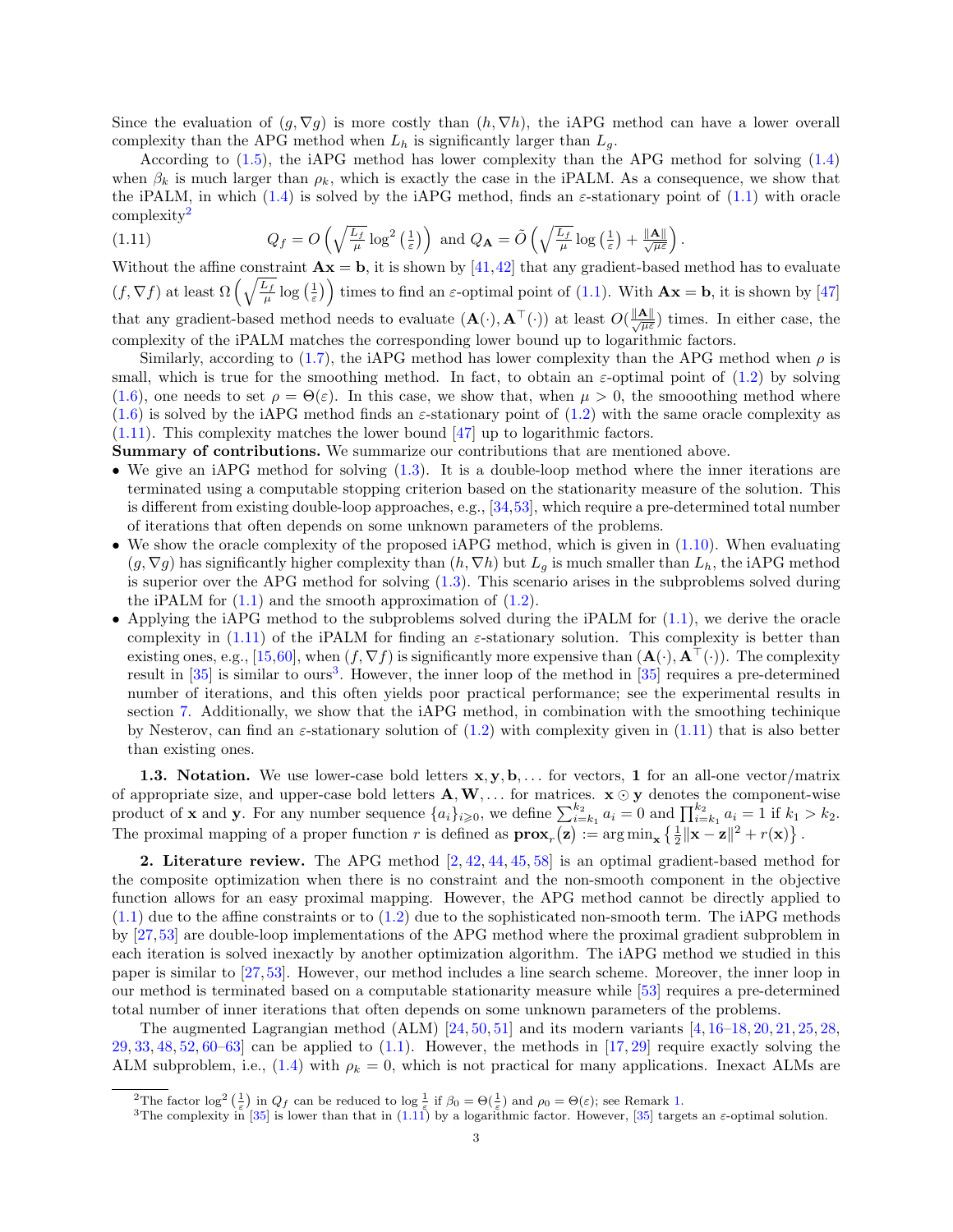studied by  $[33,48,63]$  $[33,48,63]$  $[33,48,63]$  where ALM subproblems are solved inexactly by the APG method. When  $\mu = 0$ , these methods have oracle complexity  $Q_f = Q_{\bf A} = O(\frac{1}{\varepsilon})$  and, when  $\mu > 0$ , the method by [\[63\]](#page-27-6) has oracle complexity  $Q_f = Q_A = O(\frac{1}{\sqrt{\varepsilon}})$ . An accelerated linearized ALM is studied by [\[60\]](#page-27-2) where f in [\(1.1\)](#page-0-0) is linearized in the ALM subproblem. If the augmented term is also linearized so that the subproblem can be solved exactly, the method by [\[60\]](#page-27-2) has the same oracle complexity as [\[63\]](#page-27-6) in both the cases when  $\mu = 0$  and when  $\mu > 0$ . If the augmented term is not linearized, the methods by [\[4,](#page-25-2)[18,](#page-26-13)[21,](#page-26-15)[60\]](#page-27-2) only need  $O(\frac{1}{\sqrt{\varepsilon}})$  iterations even when  $\mu = 0$ , but the ALM subproblem becomes challenging to solve exactly. The linearized ALM method is analyzed in a unified framework together with other variants of the ALM by [\[52\]](#page-27-5) and is generalized for nonlinear constraints by  $[62]$ . The same complexity as  $[63]$  is achieved in  $[52, 62]$  $[52, 62]$  $[52, 62]$ . A cutting-plane based ALM is proposed by [\[61\]](#page-27-8) which can find an  $\varepsilon$ -KKT point for [\(1.1\)](#page-0-0) with oracle complexity  $Q_f = Q_{\mathbf{A}} = \tilde{O}(\frac{m}{\sqrt{\varepsilon}})$  when  $\mu = 0$  and  $Q_f = Q_A = \tilde{O}(m \log(\frac{1}{\varepsilon}))$  when  $\mu > 0$ , where m is the number of constraints. Hence, its complexity is better than ours only when  $m = o(\varepsilon^{-\frac{1}{2}})$ . ALM-type methods based on dynamical systems [\[5,](#page-25-3) [19,](#page-26-22) [22\]](#page-26-23) are developed in [\[18,](#page-26-13) [20\]](#page-26-14) which find an  $\varepsilon$ -solution within  $o(\frac{1}{\sqrt{\varepsilon}})$  iterations if each ALM subproblem is solved exactly or inexactly with controllable errors. However, their convergence result is asymptotic, and the total oracle complexity is not given.

The (linearized) Bregman methods [\[66,](#page-27-9) [67\]](#page-27-10) and their accelerated variants [\[25,](#page-26-16) [29\]](#page-26-18) are equivalent to gradient-based methods applied to the Lagrangian dual problem of [\(1.1\)](#page-0-0). Similar techniques are explored in  $[10, 13]$  $[10, 13]$  $[10, 13]$ . However, these methods require easy evaluation of the proximal mapping of  $f$ , which limits their applications. For  $(1.1)$  with a strongly convex but not necessarily smooth objective, a dual  $\varepsilon$ -optimal solution can be found by an accelerated Uzawa method [\[54\]](#page-27-11) or an inexact ALM method [\[28\]](#page-26-17) within  $O(\frac{1}{\sqrt{\varepsilon}})$ main iterations. However, the method in [\[54\]](#page-27-11) requires solving a Lagrangian subproblem exactly and is thus impractical for general f. Although the method by  $[28]$  only needs to solve ALM subproblems inexactly, the authors only analyze the total number of main iterations but not the overall oracle complexity.

Penalty methods  $[10, 13, 32, 37]$  $[10, 13, 32, 37]$  $[10, 13, 32, 37]$  $[10, 13, 32, 37]$  $[10, 13, 32, 37]$  $[10, 13, 32, 37]$  $[10, 13, 32, 37]$  are also classical approaches for  $(1.1)$ , where the affine constraints are moved to the objective function through a penalty term and the unconstrained penalty problem is then solved by another optimization algorithm like the APG method. The primal method in  $[10, 13]$  $[10, 13]$  $[10, 13]$  requires  $r = 0$  and **A** is positive semidefinite while the dual method in [\[10,](#page-25-4) [13\]](#page-25-5) requires an easy evaluation of the convex conjugate function of f, which limits the applications. When  $\mu = 0$ , [\[32\]](#page-26-24) shows that, if the penalty parameter is large enough, the penalty method finds an  $(\varepsilon, \varepsilon)$ -primal-dual solution of  $(1.1)$  (see Def. 1 in [\[32\]](#page-26-24)) with oracle complexity  $Q_f = Q_{\bf A} = O(\frac{1}{\varepsilon})$ . The penalty method by [\[37\]](#page-26-25) solves a sequence of unconstrained penalty problems with increasing penalty parameters and only performs one iteration of the APG method on each penalty problem. It has oracle complexity  $Q_f = Q_{\mathbf{A}} = O(\frac{1}{\varepsilon})$  when  $\mu = 0$  and  $Q_f = Q_{\mathbf{A}} = O(\frac{1}{\sqrt{\varepsilon}})$ when  $\mu > 0$ . The complexity of the penalty methods in [\[32,](#page-26-24)[37\]](#page-26-25) are higher than ours in both cases.

Using Lagrangian multipliers, a constrained optimization problem can be formulated as a min-max problem to which the primal-dual methods  $[55–57, 59, 68]$  $[55–57, 59, 68]$  $[55–57, 59, 68]$  $[55–57, 59, 68]$  $[55–57, 59, 68]$  $[55–57, 59, 68]$ , mostly based on smoothing technique  $[44]$ , can be applied. However, the methods by [\[55,](#page-27-12) [57,](#page-27-13) [59\]](#page-27-14) require a closed-form solution of the proximal mapping of f while the method by  $[68]$  requires a closed-form solution of the convex conjugate function of f, and thus they have limited applications. The authors of [\[56\]](#page-27-16) extend the algorithm and analysis in [\[55\]](#page-27-12) by allowing the proximal mapping of  $f$  to be evaluated inexactly. However, they do not include the oracle complexity for inexactly evaluating the proximal mapping in their complexity analysis.

Smoothing techniques  $[1,3,44]$  $[1,3,44]$  $[1,3,44]$  are a class of effective approaches for solving the structured non-smooth problem  $(1.2)$ . These methods construct close approximation of  $(1.2)$  by one or a sequence of smooth problems, which are then solved by smooth optimization methods such as the APG method. When  $\mu = 0$ , the methods by [\[1,](#page-25-6) [3,](#page-25-7) [44\]](#page-26-4) find an  $\varepsilon$ -optimal solution with complexity  $Q_f = Q_{\mathbf{A}} = O(\frac{||A||}{\varepsilon} + \sqrt{\frac{L_f}{\varepsilon}})$ . When  $\mu > 0$ , the adapative smoothing method by [\[1\]](#page-25-6) finds an  $\varepsilon$ -optimal solution with complexity  $Q_f = Q_{\bf A}$  $O(\sqrt{\frac{L_f}{\mu}}\log(\frac{1}{\varepsilon})+\frac{\|A\|}{\sqrt{\mu\varepsilon}})$ , which is higher than our complexity given in [\(1.11\)](#page-2-1) when the query to  $(f, \nabla f)$  is significantly more costly than  $(\mathbf{A}(\cdot), \mathbf{A}^{\top}(\cdot)).$ 

In the literature,  $(1.2)$  has also been studied as a bilinear saddle point problem  $[6–8, 23, 43, 69, 70]$  $[6–8, 23, 43, 69, 70]$  $[6–8, 23, 43, 69, 70]$  $[6–8, 23, 43, 69, 70]$  $[6–8, 23, 43, 69, 70]$  $[6–8, 23, 43, 69, 70]$  $[6–8, 23, 43, 69, 70]$  $[6–8, 23, 43, 69, 70]$  $[6–8, 23, 43, 69, 70]$  $[6–8, 23, 43, 69, 70]$ . The methods in  $[6,7,43]$  $[6,7,43]$  $[6,7,43]$  require a closed form of the proximal mapping of  $f + r$  and thus may not be applicable to [\(1.2\)](#page-0-1). When  $\mu = 0$ , the methods by [\[8,](#page-25-9)[23,](#page-26-26)[69,](#page-27-17)[70\]](#page-27-18) find an  $\varepsilon$ -saddle-point (see Def. 3.1 in [\[23\]](#page-26-26)) or an  $\varepsilon$ -optimal solution with the same oracle complexity as the smoothing methods mentioned above. When  $\mu > 0$ , the method by [\[70\]](#page-27-18) finds an  $\varepsilon$ -optimal solution with the same oracle complexity as the smoothing method [\[1\]](#page-25-6).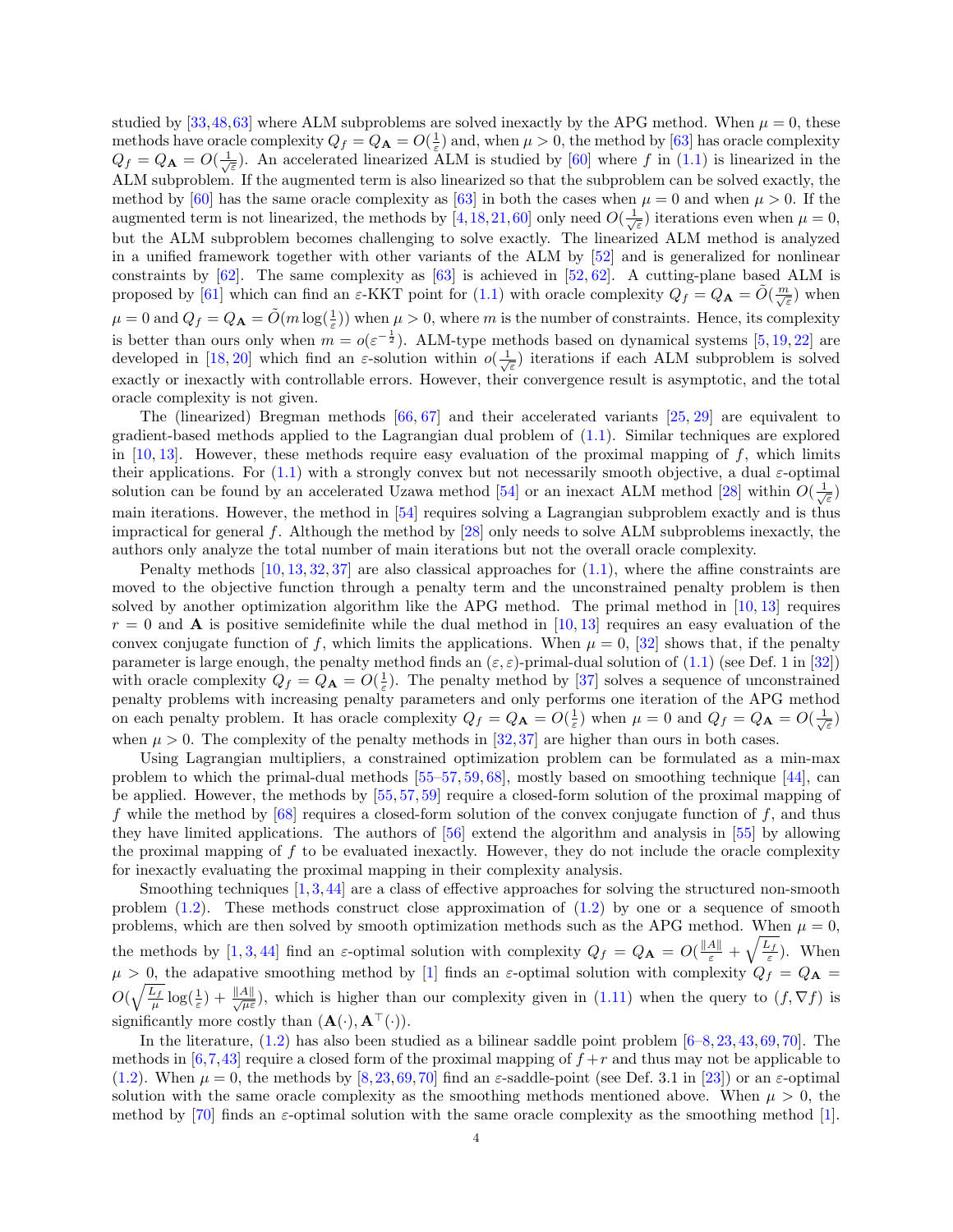Problem [\(1.2\)](#page-0-1) has also been studied as a variational inequality [\[9,](#page-25-11) [40,](#page-26-28) [58\]](#page-27-0). In particular, when  $\mu = 0$ , the mirror-prox methods in [\[40,](#page-26-28)[58\]](#page-27-0) find an  $\varepsilon$ -optimal solution of [\(1.2\)](#page-0-1) with complexity  $Q_f = Q_{\mathbf{A}} = O(\frac{L_f + ||A||}{\varepsilon}),$ which is later reduced to  $Q_f = Q_{\mathbf{A}} = O(\sqrt{\frac{L_f}{\varepsilon}} + \frac{||A||}{\varepsilon})$  $\frac{A_{\parallel}}{\varepsilon}$ ) by [\[9\]](#page-25-11).

For all the methods we discussed above for solving  $(1.1)$  and  $(1.2)$ , the oracle complexity is essentially the number of iterations the algorithms perform to find the desired solution. Since all of those methods always evaluate both  $(f, \nabla f)$  and  $(\mathbf{A}(\cdot), \mathbf{A}^{\top}(\cdot))$  in each iteration,  $Q_f$  and  $Q_{\mathbf{A}}$  are the same for them. When the evaluation cost of  $(f, \nabla f)$  is significantly higher than that of  $(\mathbf{A}(\cdot), \mathbf{A}^{\top}(\cdot))$ , it will be more efficient to query  $(f, \nabla f)$  less frequently than  $(\mathbf{A}(\cdot), \mathbf{A}^{\top}(\cdot))$  without compromising the solution quality. This actually can be achieved using the gradient sliding techniques [\[30,](#page-26-0) [31,](#page-26-29) [34,](#page-26-1) [36,](#page-26-30) [46\]](#page-26-31), which compute the gradient of one (more expensive) component of the objective function once in each outer iteration and process the remaining components in each inner iteration. The iAPG method in this paper utilizes a similar double-loop technique to differentiate the frequencies of evaluating  $(f, \nabla f)$  and  $(\mathbf{A}(\cdot), \mathbf{A}^{\top}(\cdot))$  and thus reduce  $Q_f$ . Although the idea behind the iAPG method is similar to the gradient sliding techniques, such a technique has not be studied for problem  $(1.1)$  under an iPALM framework. Although  $(1.2)$  has been studied by [\[30,](#page-26-0) [34\]](#page-26-1), we consider the case of  $\mu > 0$ , which is not covered in [\[30\]](#page-26-0) and for which [\[34\]](#page-26-1) needs to apply the sliding method for convex cases in multiple stages. Moreover, in the existing works on the gradient sliding techniques, the inner loop must run for a pre-determined number of iterations which depends on some unknown parameters of the problems. On the contrary, we terminate our inner loop based on a computable stationarity measure, which makes our method more efficient in practice as we demonstrate in Section [7.](#page-22-0)

3. Inexact Accelerated Proximal Gradient Method with Line Search. In this section, we consider [\(1.3\)](#page-0-2) where g is  $\mu$ -strongly convex with  $\mu \geq 0$  and  $L_g$ -smooth (i.e.  $\nabla g$  is  $L_g$ -Lipschitz continuous), h are convex and  $L_h$ -smooth, and r is closed convex and allows easy computation of  $\mathbf{prox}_{\eta r}(\mathbf{z})$  for any  $\mathbf{z} \in \mathbb{R}^n$  and  $\eta > 0$ . We assume that  $(g, \nabla g)$  is significantly more costly to evaluate than  $(h, \nabla h)$  and  $L_g$ is significantly smaller than  $L<sub>h</sub>$ . To have a low overall complexity, we propose an iAPG method that calls  $(g, \nabla g)$  less frequently than  $(h, \nabla h)$ . It is given in Algorithm [1.](#page-4-0) This algorithm is a modification of the APG method in [\[42,](#page-26-5) Algorithm 2.2.19] by including a line search procedure (in Algorithm [2\)](#page-5-0) for the step length parameter  $\eta_k$  and solving the following proximal mapping subproblem inexactly

<span id="page-4-1"></span>
$$
(3.1) \ \mathbf{x}^{(k+1)} \approx \mathbf{x}_*^{(k+1)} := \underset{\mathbf{x} \in \mathbb{R}^n}{\arg \min} \left\{ \Phi(\mathbf{x}; \mathbf{y}^{(k)}, \eta_k) := \left\langle \nabla g(\mathbf{y}^{(k)}), \mathbf{x} - \mathbf{y}^{(k)} \right\rangle + \frac{1}{2\eta_k} ||\mathbf{x} - \mathbf{y}^{(k)}||^2 + h(\mathbf{x}) + r(\mathbf{x}) \right\}.
$$

Compared to the APG method that requires  $\mathbf{x}^{(k+1)} = \mathbf{x}_*^{(k+1)}$ , our iAPG method only needs  $\mathbf{x}^{(k+1)}$  to be an  $\varepsilon_k$ -stationary point, namely, a point satisfying the inequality [\(3.2\)](#page-5-1). Our line search procedure follows that in [\[39\]](#page-26-32) for the APG method on solving strongly convex problems.

It can be shown that  $\mathbf{x}^{(k+1)}$  produced by the iAPG method is an  $\varepsilon$ -optimal solution of [\(1.3\)](#page-0-2) if k is large enough and  $\varepsilon_k$  is small enough. However, we are more interested in finding an  $\varepsilon$ -stationary solution of [\(1.3\)](#page-0-2). For this purpose, we just need to perform a proximal gradient step from  $\mathbf{x}^{(k+1)}$  using a step length  $\tilde{\eta}_k$  that is potentially different from  $\eta_k$  and can also be searched by the standard scheme as in [\[2\]](#page-25-1). We present the optional procedure to generate an  $\varepsilon$ -stationary solution from the iAPG method in Algorithm [3.](#page-5-2)

<span id="page-4-0"></span>**Algorithm 1:** iAPG $(g, h, r, \mathbf{x}^{(0)}, \eta_{-1}, \gamma_0, \mu, \underline{L}, (\varepsilon_k)_{k \geq 0})$  for solving [\(1.3\)](#page-0-2) 1 Inputs:  $\mathbf{z}^{(0)} = \mathbf{x}^{(0)} \in \text{dom}(H), \, \eta_{-1} \leq \frac{1}{\mu}, \, \gamma_0 \in \left\{ \begin{array}{cc} (0, 1/\eta_{-1}] & \text{if } \mu = 0 \\ [ \mu_1 + \eta_{-1}] & \text{if } \mu > 0 \end{array} \right.$  $\begin{array}{ll} (0, 1/\eta_{-1}] & \text{if } \mu = 0 \\ [\mu, 1/\eta_{-1}] & \text{if } \mu > 0 \end{array}$ ,  $\mu \leqslant \underline{L} \in (0, L_g]$ , and  $\varepsilon_k \geqslant 0, \forall k$ **2 Optional:** choose  $\tilde{\eta}_0 \leq \frac{1}{L}$  and  $\varepsilon \geq 0$ **2** Optional. choose  $\eta_0 \ll \underline{L}$ <br>**3** for  $k = 0, 1, \dots$ , do 4 Generate  $(\mathbf{x}^{(k+1)}, \mathbf{y}^{(k)}, \gamma_{k+1}, \eta_k, \alpha_k) = \text{InexactAccelLineSearch}(\mathbf{x}^{(k)}, \mathbf{z}^{(k)}, \gamma_k, \eta_{k-1}, \mu, \underline{L}, \varepsilon_k)$  $\mathbf{z}^{(k+1)} = \mathbf{x}^{(k)} + \frac{1}{\alpha_k} \left( \mathbf{x}^{(k+1)} - \mathbf{x}^{(k)} \right)$ 6 **Optional:**  $(\widetilde{\mathbf{x}}^{(k+1)}, \widetilde{\eta}_{k+1}) = \text{SeekStationary}(\mathbf{x}^{(k+1)}, \widetilde{\eta}_{k})$  $(k+1)$   $\tilde{n}$ ,  $\qquad$   $\qquad$   $\qquad$   $\qquad$   $\qquad$   $\qquad$   $\qquad$   $\qquad$   $\qquad$   $\qquad$   $\qquad$   $\qquad$   $\qquad$   $\qquad$   $\qquad$   $\qquad$   $\qquad$   $\qquad$   $\qquad$   $\qquad$   $\qquad$   $\qquad$   $\qquad$   $\qquad$   $\qquad$   $\qquad$   $\qquad$   $\qquad$   $\qquad$   $\qquad$   $\qquad$   $\qquad$   $\qquad$   $\qquad$  **7**  $\bigcup$  **Optional:** Return  $\widetilde{\mathbf{x}}^{(k+1)}$  if  $dist(\mathbf{0}, \partial F(\widetilde{\mathbf{x}}^{(k+1)})) \leq \varepsilon$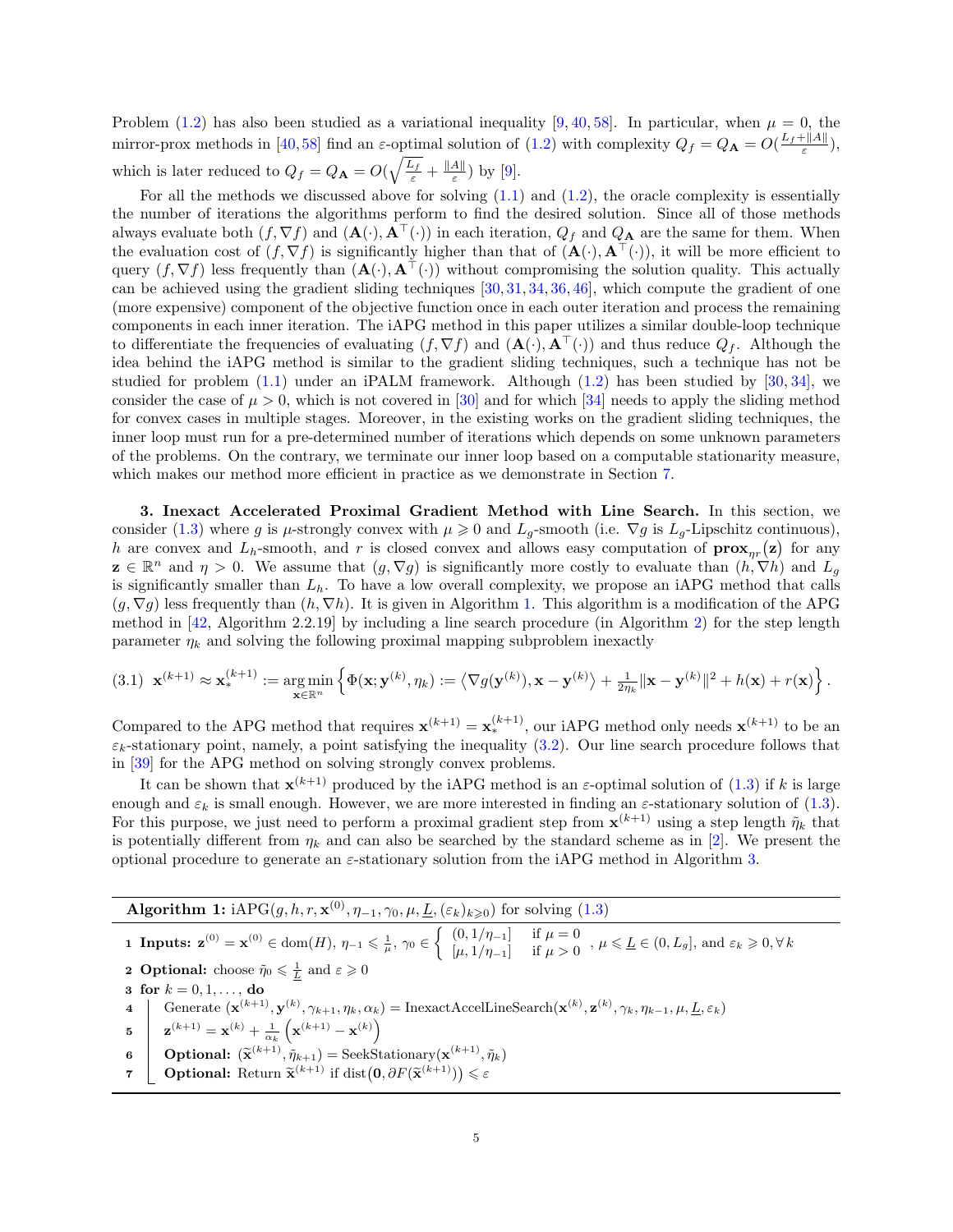$\textbf{Algorithm 2: } (\mathbf{x}^{(k+1)}, \mathbf{y}^{(k)}, \gamma_{k+1}, \eta_k, \alpha_k) = \text{InexactAccellineSearch}(\mathbf{x}^{(k)}, \mathbf{z}^{(k)}, \gamma_k, \eta_{k-1}, \mu, \underline{L}, \varepsilon_k)$ 

<span id="page-5-0"></span>1 Parameters:  $\gamma_{\text{dec}} \in (0,1)$  and  $\gamma_{\text{inc}} \in [1,+\infty)$ 2  $\eta_k \leftarrow \min\left\{\frac{1}{\gamma_{\text{dec}}L}, \gamma_{\text{inc}}\eta_{k-1}\right\}$ 3 repeat 4  $\eta_k \leftarrow \gamma_{\text{dec}} \eta_k$ ; find  $\alpha_k > 0$  and  $\gamma_{k+1}$  that satisfy  $\gamma_{k+1} = \frac{\alpha_k^2}{\eta_k} = (1 - \alpha_k) \gamma_k + \alpha_k \mu_k$  $\mathbf{5} \quad \begin{array}{c} \end{array} \begin{array}{c} \text{Let } \mathbf{y}^{(k)} = \frac{1}{\alpha_k \gamma_k + \gamma_{k+1}} \left( \alpha_k \gamma_k \mathbf{z}^{(k)} + \gamma_{k+1} \mathbf{x}^{(k)} \right) \end{array}$ 6 Find  $\mathbf{x}^{(k+1)}$  such that (3.2)  $\qquad \qquad \text{dist}\left(\mathbf{0}, \nabla g(\mathbf{y}^{(k)}) + \frac{1}{\eta_k}(\mathbf{x}^{(k+1)} - \mathbf{y}^{(k)}) + \partial H(\mathbf{x}^{(k+1)})\right) \leqslant \varepsilon_k$ 7 until  $g(\mathbf{x}^{(k+1)}) \leqslant g(\mathbf{y}^{(k)}) + \langle \nabla g(\mathbf{y}^{(k)}), \mathbf{x}^{(k+1)} - \mathbf{y}^{(k)} \rangle + \frac{1}{2\eta_k} ||\mathbf{x}^{(k+1)} - \mathbf{y}^{(k)}||^2$ 8 Return:  $(\mathbf{x}^{(k+1)}, \mathbf{y}^{(k)}, \gamma_{k+1}, \eta_k, \alpha_k)$ 

<span id="page-5-1"></span>Algorithm 3:  $(\tilde{\mathbf{x}}, \tilde{\eta}) = \text{SeekStationary}(\mathbf{x}, \eta)$ 

<span id="page-5-2"></span>1  $\tilde{\eta} \leftarrow \eta/\gamma_{\text{dec}}$  with the same  $\gamma_{\text{dec}} \in (0,1)$  as that in Algorithm [2](#page-5-0) 2 repeat  $3 \mid \tilde{\eta} \leftarrow \gamma_{\text{dec}} \tilde{\eta} \text{ and let } \tilde{\mathbf{x}} = \mathbf{prox}_{\tilde{\eta}r} (\mathbf{x} - \tilde{\eta}(\nabla g(\mathbf{x}) + \nabla h(\mathbf{x})))$ . 4 until  $g(\widetilde{\mathbf{x}}) + h(\widetilde{\mathbf{x}}) \leq g(\mathbf{x}) + h(\mathbf{x}) + \langle \nabla g(\mathbf{x}) + \nabla h(\mathbf{x}), \widetilde{\mathbf{x}} - \mathbf{x} \rangle + \frac{1}{2\overline{\eta}} ||\widetilde{\mathbf{x}} - \mathbf{x}||^2$ 5 Return:  $\tilde{\eta}$ .

3.1. Convergence analysis for iAPG. In this subsection, we analyze the convergence rate of the proposed iAPG. The analysis also applies to APG by setting  $\varepsilon_k = 0$ . The technical lemmas below are needed. LEMMA 3.[1.](#page-4-0) Let  $(\eta_k, \tilde{\eta}_k, \alpha_k, \gamma_k)$  be generated from Algorithm 1. It holds that, for any  $k \geq 0$ ,

<span id="page-5-5"></span><span id="page-5-4"></span>(3.3) 
$$
\frac{\gamma_{\text{dec}}}{L_g} < \eta_k \leq \frac{1}{\underline{L}}, \ \frac{\gamma_{\text{dec}}}{L_g + L_h} < \tilde{\eta}_k \leq \frac{1}{\underline{L}}, \ \alpha_k \leq 1 \ \text{and} \ \gamma_k \geq \mu.
$$

*Proof.* From Lines 2 and 4 of Algorithm [2,](#page-5-0) we must have  $\eta_k \leq \frac{1}{L}$  for  $k \geq 0$  in Algorithm [1.](#page-4-0) In addition, the condition in Line 7 of Algorithm [2](#page-5-0) will hold and Algorithm 2 will stop if  $\eta_k \leq \frac{1}{L_g}$ . Given Line 4 of Algorithm [2,](#page-5-0) we must have  $\eta_k > \frac{\gamma_{\text{dec}}}{L_g}$  in Algorithm [1.](#page-4-0) By the same arguments, we can prove  $\frac{\gamma_{\text{dec}}}{L_g + L_h} < \tilde{\eta}_k \leq \frac{1}{L}$ .

<span id="page-5-3"></span>Now solving  $\alpha_k$  from equation  $\frac{\alpha_k^2}{\eta_k} = (1 - \alpha_k)\gamma_k + \alpha_k\mu$  in Line 4 of Algorithm [2,](#page-5-0) we have

(3.4) 
$$
\alpha_k = \frac{-(\gamma_k - \mu) + \sqrt{(\gamma_k - \mu)^2 + 4\gamma_k/\eta_k}}{2/\eta_k} = \frac{2\gamma_k}{(\gamma_k - \mu) + \sqrt{(\gamma_k - \mu)^2 + 4\gamma_k/\eta_k}}.
$$

Since  $\mu \leq L \leq 1/\eta_k$ , we have  $(\gamma_k - \mu)^2 + 4\gamma_k/\eta_k \geq (\gamma_k + \mu)^2$ . Thus it follows from  $(3.4)$  that  $\alpha_k \leq 1, \forall k \geq 0$ . Notice if  $\gamma_k \geq \mu$ , then  $\gamma_{k+1} = (1 - \alpha_k) \gamma_k + \alpha_k \mu \geq \mu$ . Since  $\gamma_0 \geq \mu$ , we have  $\gamma_k \geq \mu, \forall k \geq 0$  by induction.  $\Box$ 

<span id="page-5-8"></span>LEMMA 3.2. In any iteration of Algorithm [1,](#page-4-0) Algorithm [2](#page-5-0) and Algorithm [3](#page-5-2) will perform at most  $\lceil \log_{\gamma_{\text{dec}}}\frac{L}{L} \rceil$  $\frac{L}{L_g}$  and  $\lceil \log_{\gamma_{\text{dec}}}\frac{L}{L_g+1}\rceil$  $\frac{L}{L_g+L_h}$  iterations, respectively. Moreover, if Algorithm [1](#page-4-0) runs for t iterations, Algo-rithm [2](#page-5-0) and Algorithm [3](#page-5-2) will perform at most  $\left(\frac{\log \gamma_{\text{inc}}}{\log \gamma_{\text{inc}}-1}\right)$  $\frac{\log \gamma_{\rm inc} }{\log \gamma_{\rm dec}^{-1}}\Big)(t-1) + \frac{1}{\log \gamma_{\rm dec}^{-1}} \min\Big\{ \log \Big( \frac{L_g}{\gamma_{\rm dec}^2} \Big)$ and  $t + 1 + \frac{1}{\log \gamma_{\text{dec}}^{-1}} \log \left( \frac{L_g + L_h}{\underline{L}} \right)$  iterations in total, respectively.  $\gamma_{\rm dec}^2L$  $\left.\frac{}{\gamma_\mathrm{inc}\eta_{-1}L_g}{\gamma_\mathrm{dec}}\right\}$ *Proof.* The first conclusion is from  $(3.3)$ . The second one can be proved similarly as Lemma 6 in [\[45\]](#page-26-6).  $\Box$ 

<span id="page-5-7"></span><span id="page-5-6"></span>LEMMA 3.3. Let  $\tau = \frac{L_g}{\gamma_1}$  $\frac{L_g}{\gamma_\text{dec}\underline{L}},\ \kappa=\frac{L_g}{\gamma_\text{dec}}$  $\frac{L_g}{\gamma_{\text{dec}}\mu}$  and  $\alpha_k$  be generated by Algorithm [1.](#page-4-0) It holds that, for  $k \geqslant 0$ , (3.5)  $\frac{1}{(k+1/\alpha_0)\sqrt{\tau}} \leq \alpha_k \leq \frac{2\sqrt{\tau}}{k+2}, \text{ if } \mu = 0; \quad \sqrt{\frac{1}{\kappa}} \leq \alpha_k, \text{ if } \mu > 0,$ 

*Proof.* When  $\mu = 0$ , Line 4 of Algorithm [2](#page-5-0) implies  $\frac{\alpha_k^2}{\eta_k} = (1 - \alpha_k)\gamma_k = (1 - \alpha_k)\frac{\alpha_{k-1}^2}{\eta_{k-1}},$  and thus  $\frac{1}{\alpha_k^2} - \frac{1}{\alpha_k} =$  $\frac{1}{\alpha_{k-1}^2}$  $\eta_{k-1}$  $\frac{k-1}{\eta_k}$  for  $k \geq 1$  in Algorithm [1.](#page-4-0) By the quadratic formula, it follows that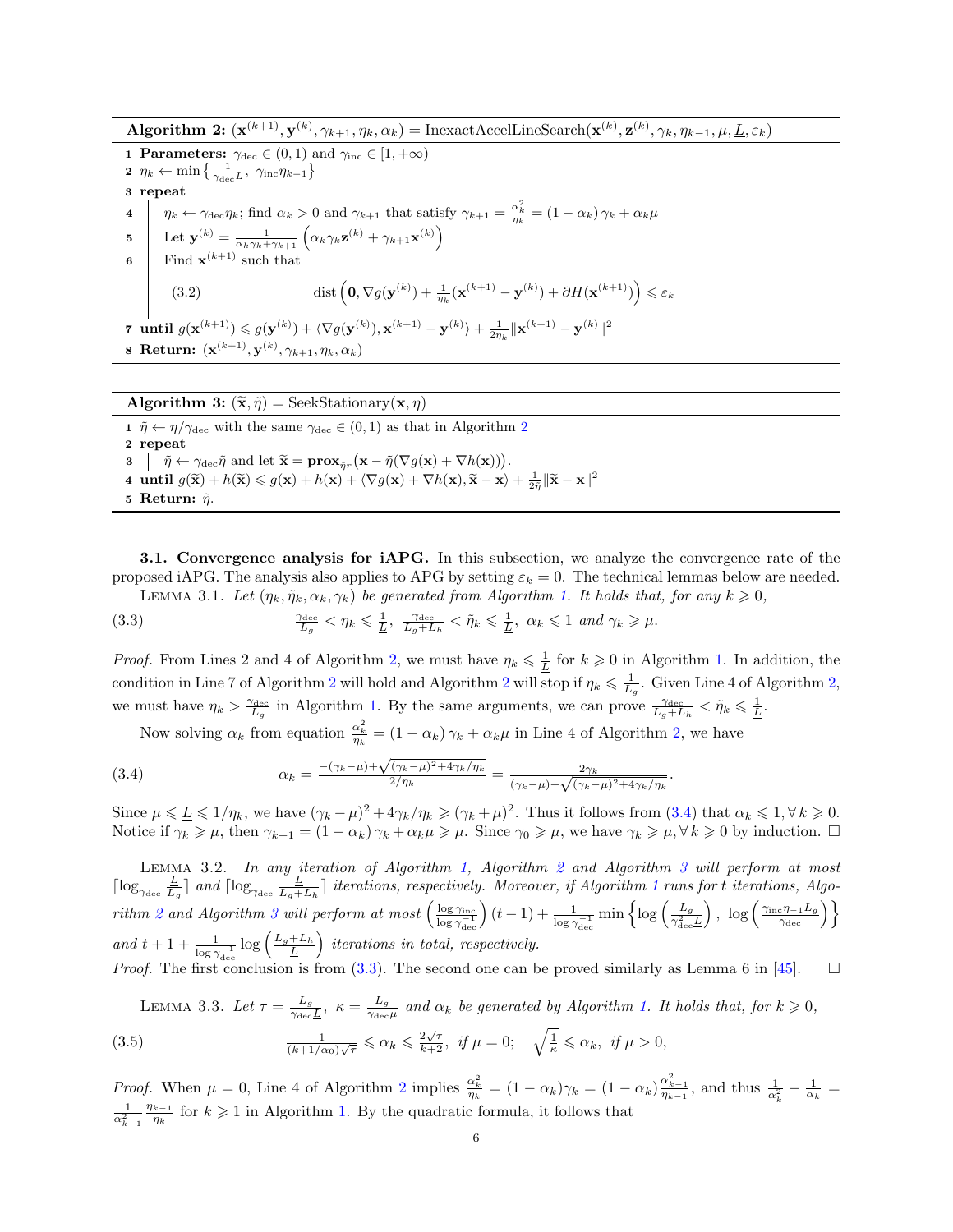<span id="page-6-0"></span>
$$
(3.6) \qquad \frac{1}{\alpha_k} = \frac{1 + \sqrt{1 + \frac{4}{\alpha_{k-1}^2} \frac{\eta_{k-1}}{\eta_k}}}{2} \ge \frac{1}{2} + \frac{1}{\alpha_{k-1}} \sqrt{\frac{\eta_{k-1}}{\eta_k}}
$$

Recursively applying [\(3.6\)](#page-6-0) gives

<span id="page-6-1"></span>
$$
(3.7) \qquad \frac{1}{\alpha_k} \geq \frac{1}{2} \left( 1 + \sqrt{\frac{\eta_{k-1}}{\eta_k}} \right) + \frac{1}{\alpha_{k-2}} \sqrt{\frac{\eta_{k-2}}{\eta_k}} \geq \ldots \geq \frac{1}{2} \sum_{j=1}^k \sqrt{\frac{\eta_j}{\eta_k}} + \frac{1}{\alpha_0} \sqrt{\frac{\eta_0}{\eta_k}}.
$$

According to [\(3.3\)](#page-5-4), it holds that  $\frac{\eta_j}{\eta_k} > \frac{1}{\tau}$  for k and  $j \geqslant 0$ , and thus [\(3.7\)](#page-6-1) implies  $\frac{1}{\alpha_k} \geqslant \left(\frac{k}{2} + \frac{1}{\alpha_0}\right)\sqrt{\frac{1}{\tau}} \geqslant \frac{k+2}{2}\sqrt{\frac{1}{\tau}}$ , where the second inequality is because  $\alpha_0 \leq 1$  by Lemma [3.1.](#page-5-5) In addition, from the equality in [\(3.6\)](#page-6-0) and the fact that  $\sqrt{a+b} \leq \sqrt{a} +$  $\sqrt{b}$ , we have  $\frac{1}{\alpha_k} \leq 1 + \frac{1}{\alpha_{k-1}} \sqrt{\frac{\eta_{k-1}}{\eta_k}}$ . Recursively applying this inequality gives

.

,

<span id="page-6-2"></span>
$$
(3.8) \qquad \frac{1}{\alpha_k} \leqslant \left(1 + \sqrt{\frac{\eta_{k-1}}{\eta_k}}\right) + \frac{1}{\alpha_{k-2}}\sqrt{\frac{\eta_{k-2}}{\eta_k}} \leqslant \ldots \leqslant \sum_{j=1}^k \sqrt{\frac{\eta_j}{\eta_k}} + \frac{1}{\alpha_0} \sqrt{\frac{\eta_0}{\eta_k}}.
$$

By [\(3.3\)](#page-5-4) again, we have  $\frac{\eta_j}{\eta_k} < \tau$  for all k and  $j \geqslant 0$ , and thus [\(3.8\)](#page-6-2) implies  $\frac{1}{\alpha_k} \leqslant (k + \frac{1}{\alpha_0})\sqrt{\tau}$ .

When  $\mu > 0$ , we have from Lemma [3.1](#page-5-5) that  $\gamma_{k+1} \geq \mu$ . Hence, from  $(3.3)$  and the updating equation of  $\gamma_{k+1}$ , it follows that  $\alpha_k = \sqrt{\eta_k \gamma_{k+1}} \geqslant \sqrt{\frac{1}{\kappa}}$ . Therefore, we obtain the desired results.

Next, we establish the relationship between two consecutive iterates in Algorithm [1.](#page-4-0)

<span id="page-6-5"></span>**PROPOSITION** 3.4. Let  $\{(\mathbf{x}^{(k)}, \mathbf{z}^{(k)}, \alpha_k, \gamma_k)\}$  be generated by Algorithm [1.](#page-4-0) It holds that, for  $k \geq 0$ ,

$$
(3.9) \ \ F(\mathbf{x}^{(k+1)}) - F^* + \frac{\gamma_{k+1}}{2} \|\mathbf{x}^* - \mathbf{z}^{(k+1)}\|^2 \leq (1 - \alpha_k) \left[ F(\mathbf{x}^{(k)}) - F^* + \frac{\gamma_k}{2} \|\mathbf{x}^* - \mathbf{z}^{(k)}\|^2 \right] + \varepsilon_k \alpha_k \|\mathbf{x}^* - \mathbf{z}^{(k+1)}\|.
$$

*Proof.* Let  $\mathbf{x}^*$  be an optimal solution of [\(1.3\)](#page-0-2) and define  $\hat{\mathbf{x}}^{(k)} = \alpha_k \mathbf{x}^* + (1 - \alpha_k) \mathbf{x}^{(k)} \in \text{dom}(H)$ . Then

<span id="page-6-3"></span>(3.10) 
$$
\widehat{\mathbf{x}}^{(k)} - \mathbf{y}^{(k)} = \alpha_k (\mathbf{x}^* - \mathbf{y}^{(k)}) + (1 - \alpha_k) (\mathbf{x}^{(k)} - \mathbf{y}^{(k)}).
$$

By the updating equation of  $\mathbf{y}^{(k)}$  in Line 5 of Algorithm [2,](#page-5-0) it holds that  $\mathbf{z}^{(k)} - \mathbf{y}^{(k)} = -\frac{\gamma_{k+1}}{\gamma_{k+1}}$  $\frac{\gamma_{k+1}}{\alpha_k \gamma_k} \left(\mathbf{x}^{(k)}-\mathbf{y}^{(k)}\right)$ . This together with  $(3.10)$  gives

<span id="page-6-4"></span>
$$
\widehat{\mathbf{x}}^{(k)} - \mathbf{y}^{(k)} = \alpha_k (\mathbf{x}^* - \mathbf{y}^{(k)}) - \frac{\alpha_k (1 - \alpha_k) \gamma_k}{\gamma_{k+1}} (\mathbf{z}^{(k)} - \mathbf{y}^{(k)}) = \alpha_k \left[ \mathbf{x}^* - \mathbf{y}^{(k)} - \frac{(1 - \alpha_k) \gamma_k}{\gamma_{k+1}} (\mathbf{z}^{(k)} - \mathbf{y}^{(k)}) \right]
$$
\n
$$
(3.11) \qquad \qquad = \alpha_k \left[ \mathbf{x}^* - \frac{(1 - \alpha_k) \gamma_k}{\gamma_{k+1}} \mathbf{z}^{(k)} - \frac{\alpha_k \mu}{\gamma_{k+1}} \mathbf{y}^{(k)} \right],
$$

where the last equality follows from the updating equation of  $\gamma_{k+1}$ .

According to [\(3.2\)](#page-5-1), there exists  $e^{(k)} \in \mathbb{R}^n$  such that  $||e^{(k)}|| \leq \varepsilon_k$  and  $e^{(k)} - \nabla g(\mathbf{y}^{(k)}) - \frac{1}{\eta_k}(\mathbf{x}^{(k+1)} - \mathbf{y}^{(k)}) \in$  $\partial H(\mathbf{x}^{(k+1)})$ . By the convexity of H, we have

$$
H(\mathbf{x}^{(k+1)}) \leq H(\widehat{\mathbf{x}}^{(k)}) + \left\langle \mathbf{e}^{(k)} - \nabla g(\mathbf{y}^{(k)}) - \frac{1}{\eta_k}(\mathbf{x}^{(k+1)} - \mathbf{y}^{(k)}), \mathbf{x}^{(k+1)} - \widehat{\mathbf{x}}^{(k)} \right\rangle
$$

which, by the fact that  $\langle \mathbf{u}, \mathbf{v} \rangle = \frac{1}{2} (||\mathbf{u}||^2 + ||\mathbf{v}||^2 - ||\mathbf{u} - \mathbf{v}||^2)$ , implies

$$
H(\mathbf{x}^{(k+1)}) \leq H(\widehat{\mathbf{x}}^{(k)}) + \left\langle \mathbf{e}^{(k)} - \nabla g(\mathbf{y}^{(k)}), \mathbf{x}^{(k+1)} - \widehat{\mathbf{x}}^{(k)} \right\rangle
$$
  
\n
$$
- \frac{1}{2\eta_k} \left( \|\mathbf{x}^{(k+1)} - \mathbf{y}^{(k)}\|^2 + \|\mathbf{x}^{(k+1)} - \widehat{\mathbf{x}}^{(k)}\|^2 - \|\widehat{\mathbf{x}}^{(k)} - \mathbf{y}^{(k)}\|^2 \right),
$$
  
\n
$$
\leq H(\widehat{\mathbf{x}}^{(k)}) + \left\langle \nabla g(\mathbf{y}^{(k)}), \widehat{\mathbf{x}}^{(k)} - \mathbf{x}^{(k+1)} \right\rangle + \varepsilon_k \|\mathbf{x}^{(k+1)} - \widehat{\mathbf{x}}^{(k)}\|
$$
  
\n
$$
- \frac{1}{2\eta_k} \left( \|\mathbf{x}^{(k+1)} - \mathbf{y}^{(k)}\|^2 + \|\mathbf{x}^{(k+1)} - \widehat{\mathbf{x}}^{(k)}\|^2 - \|\widehat{\mathbf{x}}^{(k)} - \mathbf{y}^{(k)}\|^2 \right).
$$

From the inequality above and the stopping condition of Algorithm [2,](#page-5-0) we have

$$
F(\mathbf{x}^{(k+1)}) \leq g(\mathbf{y}^{(k)}) + \langle \nabla g(\mathbf{y}^{(k)}), \mathbf{x}^{(k+1)} - \mathbf{y}^{(k)} \rangle + \frac{1}{2\eta_k} ||\mathbf{x}^{(k+1)} - \mathbf{y}^{(k)}||^2 + H(\mathbf{x}^{(k+1)})
$$
  
\n
$$
\leq g(\mathbf{y}^{(k)}) + \langle \nabla g(\mathbf{y}^{(k)}), \hat{\mathbf{x}}^{(k)} - \mathbf{y}^{(k)} \rangle + \frac{1}{2\eta_k} ||\hat{\mathbf{x}}^{(k)} - \mathbf{y}^{(k)}||^2 + H(\hat{\mathbf{x}}^{(k)}) - \frac{1}{2\eta_k} ||\hat{\mathbf{x}}^{(k)} - \mathbf{x}^{(k+1)}||^2
$$
  
\n
$$
+ \varepsilon_k ||\mathbf{x}^{(k+1)} - \hat{\mathbf{x}}^{(k)}||.
$$

Applying [\(3.10\)](#page-6-3) to the above inequality, we have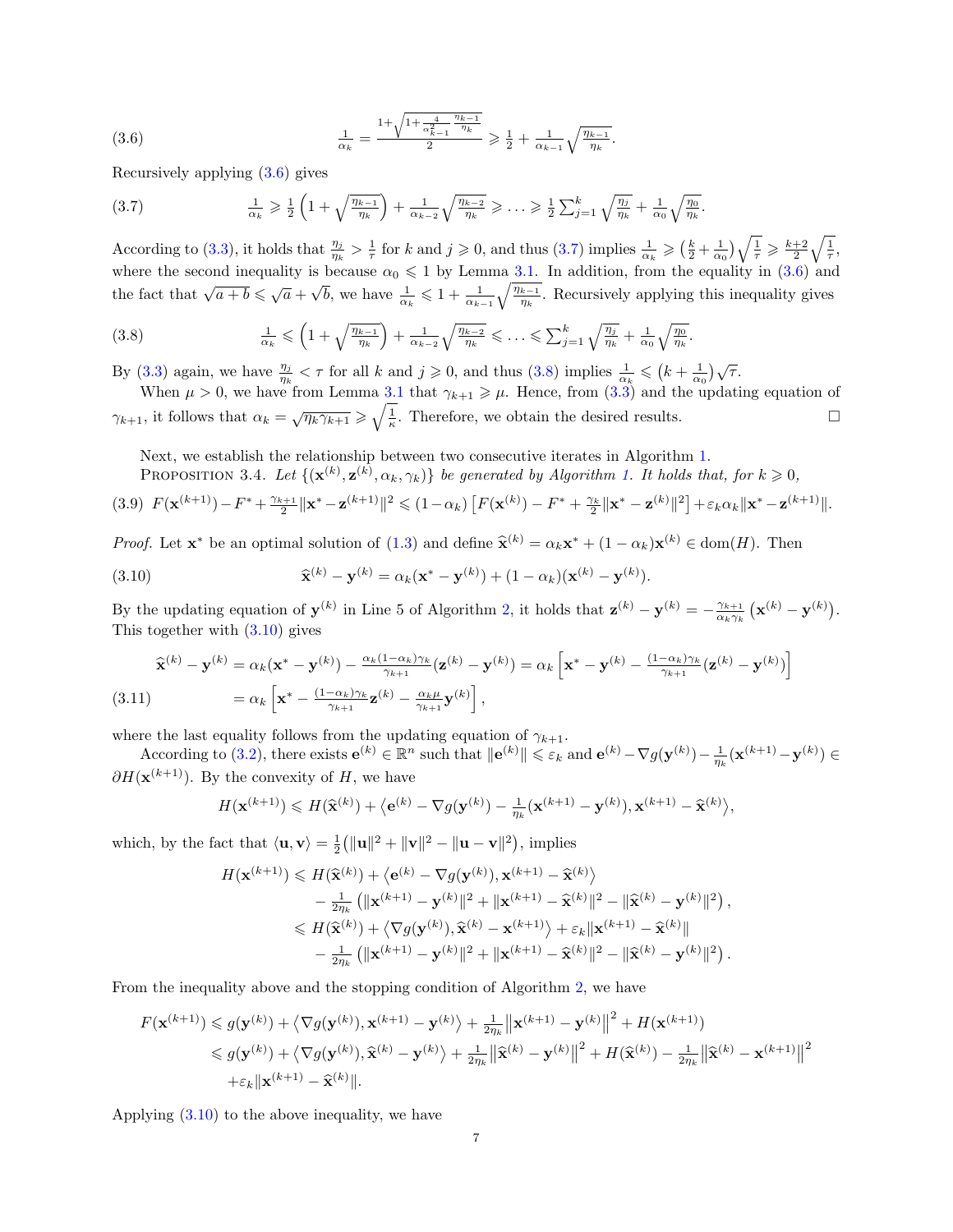$$
F(\mathbf{x}^{(k+1)}) \leq g(\mathbf{y}^{(k)}) + \left\langle \nabla g(\mathbf{y}^{(k)}), \alpha_k(\mathbf{x}^* - \mathbf{y}^{(k)}) + (1 - \alpha_k)(\mathbf{x}^{(k)} - \mathbf{y}^{(k)}) \right\rangle + \frac{1}{2\eta_k} \left\| \widehat{\mathbf{x}}^{(k)} - \mathbf{y}^{(k)} \right\|^2 + H(\alpha_k \mathbf{x}^* + (1 - \alpha_k)\mathbf{x}^{(k)}) - \frac{1}{2\eta_k} \left\| \widehat{\mathbf{x}}^{(k)} - \mathbf{x}^{(k+1)} \right\|^2 + \varepsilon_k \|\mathbf{x}^{(k+1)} - \widehat{\mathbf{x}}^{(k)}\|.
$$

By the fact that  $\alpha_k \in (0,1]$  from Lemma [3.1,](#page-5-5)  $(3.11)$  and the convexity of H, we have

<span id="page-7-0"></span>
$$
F(\mathbf{x}^{(k+1)}) \leq (1 - \alpha_k) \left[ g(\mathbf{y}^{(k)}) + \langle \nabla g(\mathbf{y}^{(k)}), \mathbf{x}^{(k)} - \mathbf{y}^{(k)} \rangle + H(\mathbf{x}^{(k)}) \right] + \alpha_k \left[ g(\mathbf{y}^{(k)}) + \langle \nabla g(\mathbf{y}^{(k)}), \mathbf{x}^* - \mathbf{y}^{(k)} \rangle + H(\mathbf{x}^*) \right] + \frac{\alpha_k^2}{2\eta_k} \left\| \mathbf{x}^* - \frac{(1 - \alpha_k)\gamma_k}{\gamma_{k+1}} \mathbf{z}^{(k)} - \frac{\alpha_k \mu}{\gamma_{k+1}} \mathbf{y}^{(k)} \right\|^2 - \frac{1}{2\eta_k} \left\| \widehat{\mathbf{x}}^{(k)} - \mathbf{x}^{(k+1)} \right\|^2 + \varepsilon_k \left\| \mathbf{x}^{(k+1)} - \widehat{\mathbf{x}}^{(k)} \right\|.
$$

Since  $\gamma_{k+1} = \alpha_k^2/\eta_k = (1 - \alpha_k)\gamma_k + \alpha_k\mu$ , we have from the convexity of  $\|\cdot\|^2$  that

$$
\frac{\alpha_k^2}{2\eta_k} \left\| \mathbf{x}^* - \frac{(1-\alpha_k)\gamma_k}{\gamma_{k+1}} \mathbf{z}^{(k)} - \frac{\alpha_k\mu}{\gamma_{k+1}} \mathbf{y}^{(k)} \right\|^2 = \frac{\gamma_{k+1}}{2} \left\| \mathbf{x}^* - \frac{(1-\alpha_k)\gamma_k}{\gamma_{k+1}} \mathbf{z}^{(k)} - \frac{\alpha_k\mu}{\gamma_{k+1}} \mathbf{y}^{(k)} \right\|^2
$$
  

$$
\leq \frac{(1-\alpha_k)\gamma_k}{2} \left\| \mathbf{x}^* - \mathbf{z}^{(k)} \right\|^2 + \frac{\alpha_k\mu}{2} \left\| \mathbf{x}^* - \mathbf{y}^{(k)} \right\|^2,
$$

which, together with  $(3.12)$  and the  $\mu$ -strong convexity of g, implies

<span id="page-7-2"></span>
$$
F(\mathbf{x}^{(k+1)}) \leq (1 - \alpha_k) \left[ g(\mathbf{y}^{(k)}) + \langle \nabla g(\mathbf{y}^{(k)}), \mathbf{x}^{(k)} - \mathbf{y}^{(k)} \rangle + H(\mathbf{x}^{(k)}) + \frac{\gamma_k}{2} \|\mathbf{x}^* - \mathbf{z}^{(k)}\|^2 \right] + \alpha_k \left[ g(\mathbf{y}^{(k)}) + \langle \nabla g(\mathbf{y}^{(k)}), \mathbf{x}^* - \mathbf{y}^{(k)} \rangle + H(\mathbf{x}^*) + \frac{\mu}{2} \|\mathbf{x}^* - \mathbf{y}^{(k)}\|^2 \right] - \frac{1}{2\eta_k} \|\widehat{\mathbf{x}}^{(k)} - \mathbf{x}^{(k+1)}\|^2 + \varepsilon_k \|\mathbf{x}^{(k+1)} - \widehat{\mathbf{x}}^{(k)}\| (3.13) \leq (1 - \alpha_k) \left[ F(\mathbf{x}^{(k)}) + \frac{\gamma_k}{2} \|\mathbf{x}^* - \mathbf{z}^{(k)}\|^2 \right] + \alpha_k F(\mathbf{x}^*) - \frac{1}{2\eta_k} \|\widehat{\mathbf{x}}^{(k)} - \mathbf{x}^{(k+1)}\|^2 + \varepsilon_k \|\mathbf{x}^{(k+1)} - \widehat{\mathbf{x}}^{(k)}\|.
$$

By the definitions of  $\mathbf{z}^{(k+1)}$  and  $\hat{\mathbf{x}}^{(k)}$ , it holds that

<span id="page-7-1"></span>(3.14) 
$$
\|\widehat{\mathbf{x}}^{(k)} - \mathbf{x}^{(k+1)}\|^2 = \|\alpha_k \mathbf{x}^* + (1 - \alpha_k) \mathbf{x}^{(k)} - \mathbf{x}^{(k+1)}\|^2 = \alpha_k^2 \|\mathbf{x}^* - \mathbf{z}^{(k+1)}\|^2.
$$

Apply the equality in [\(3.14\)](#page-7-1) to [\(3.13\)](#page-7-2) and use  $\gamma_{k+1} = \alpha_k^2/\eta_k$  to obtain the desired inequality.

We apply [\(3.9\)](#page-6-5) recursively to derive the convergence rate of Algorithm [1](#page-4-0) for the case of  $\mu > 0$  as follows. The case of  $\mu = 0$  will be analyzed in section [4.3.](#page-12-0)

<span id="page-7-5"></span>THEOREM 3.5. Suppose  $\mu > 0$ . For any  $c \in [0,1)$  $c \in [0,1)$  $c \in [0,1)$ , Algorithm 1 guarantees that, for  $k \geq 0$ ,

(3.15) 
$$
\psi_{k+1} \leq \prod_{j=0}^{k} (1 - c\alpha_j) \left( \psi_0 + \frac{\sqrt{\kappa}}{2(1-c)^2 \underline{L}} \sum_{t=0}^{k} \frac{\varepsilon_t^2}{\prod_{j=0}^{t-1} (1 - c\alpha_j)} \right),
$$

where  $\psi_k := F(\mathbf{x}^{(k)}) - F^* + (1 - (1 - c)\alpha_k) \frac{\gamma_k}{2} ||\mathbf{x}^* - \mathbf{z}^{(k)}||^2, \forall k \geq 0$ , and  $\kappa$  is defined in Lemma [3.3.](#page-5-6) In addition, when  $\mu > 0$  and  $\varepsilon_k = 0$  for all k, Algorithm [1](#page-4-0) guarantees that

<span id="page-7-6"></span>
$$
(3.16) \quad F(\mathbf{x}^{(k+1)}) - F^* + \frac{\gamma_{k+1}}{2} \|\mathbf{x}^* - \mathbf{z}^{(k+1)}\|^2 \leq (1 - \sqrt{\frac{1}{\kappa}})^{k+1} \left(F(\mathbf{x}^{(0)}) - F^* + \frac{\gamma_0}{2} \|\mathbf{x}^* - \mathbf{z}^{(0)}\|^2\right), \forall k \geq 0.
$$

*Proof.* By the Young's inequality, we have that for any  $c \in [0, 1)$ ,

<span id="page-7-7"></span>
$$
\varepsilon_k \alpha_k \|\mathbf{x}^* - \mathbf{z}^{(k+1)}\| \leq \frac{(1-c)\alpha_{k+1}\alpha_k^2}{2\eta_k} \|\mathbf{x}^* - \mathbf{z}^{(k+1)}\|^2 + \frac{\eta_k}{2(1-c)\alpha_{k+1}} \varepsilon_k^2.
$$

Recall  $\gamma_{k+1} = \frac{\alpha_k^2}{\eta_k}$ . Hence, we have from [\(3.9\)](#page-6-5) that

<span id="page-7-3"></span>
$$
F(\mathbf{x}^{(k+1)}) - F^* + \frac{\gamma_{k+1}}{2} \|\mathbf{x}^* - \mathbf{z}^{(k+1)}\|^2
$$
  
\$\leq (1 - \alpha\_k) [F(\mathbf{x}^{(k)}) - F^\* + \frac{\gamma\_k}{2} \|\mathbf{x}^\* - \mathbf{z}^{(k)}\|^2] + \frac{(1 - c)\alpha\_{k+1}\gamma\_{k+1}}{2} \|\mathbf{x}^\* - \mathbf{z}^{(k+1)}\|^2 + \frac{\eta\_k}{2(1 - c)\alpha\_{k+1}} \varepsilon\_k^2,

which, after rearranging terms, is reduced to

$$
F(\mathbf{x}^{(k+1)}) - F^* + (1 - (1 - c)\alpha_{k+1})\frac{\gamma_{k+1}}{2} \|\mathbf{x}^* - \mathbf{z}^{(k+1)}\|^2
$$
  
\n
$$
\leq (1 - \alpha_k) \left[ F(\mathbf{x}^{(k)}) - F^* + \frac{\gamma_k}{2} \|\mathbf{x}^* - \mathbf{z}^{(k)}\|^2 \right] + \frac{\eta_k}{2(1 - c)\alpha_{k+1}} \varepsilon_k^2.
$$

Then it follows from [\(3.17\)](#page-7-3), the definition of  $\psi_k$ , and  $F(\mathbf{x}^{(k)}) - F^* \geq 0$  that

<span id="page-7-4"></span>
$$
(3.18)\qquad\qquad\psi_{k+1}\leqslant\frac{1-\alpha_k}{1-(1-c)\alpha_k}\psi_k+\frac{\eta_k}{2(1-c)\alpha_{k+1}}\varepsilon_k^2\leqslant(1-c\alpha_k)\psi_k+\frac{\sqrt{\kappa}}{2(1-c)\underline{L}}\varepsilon_k^2,
$$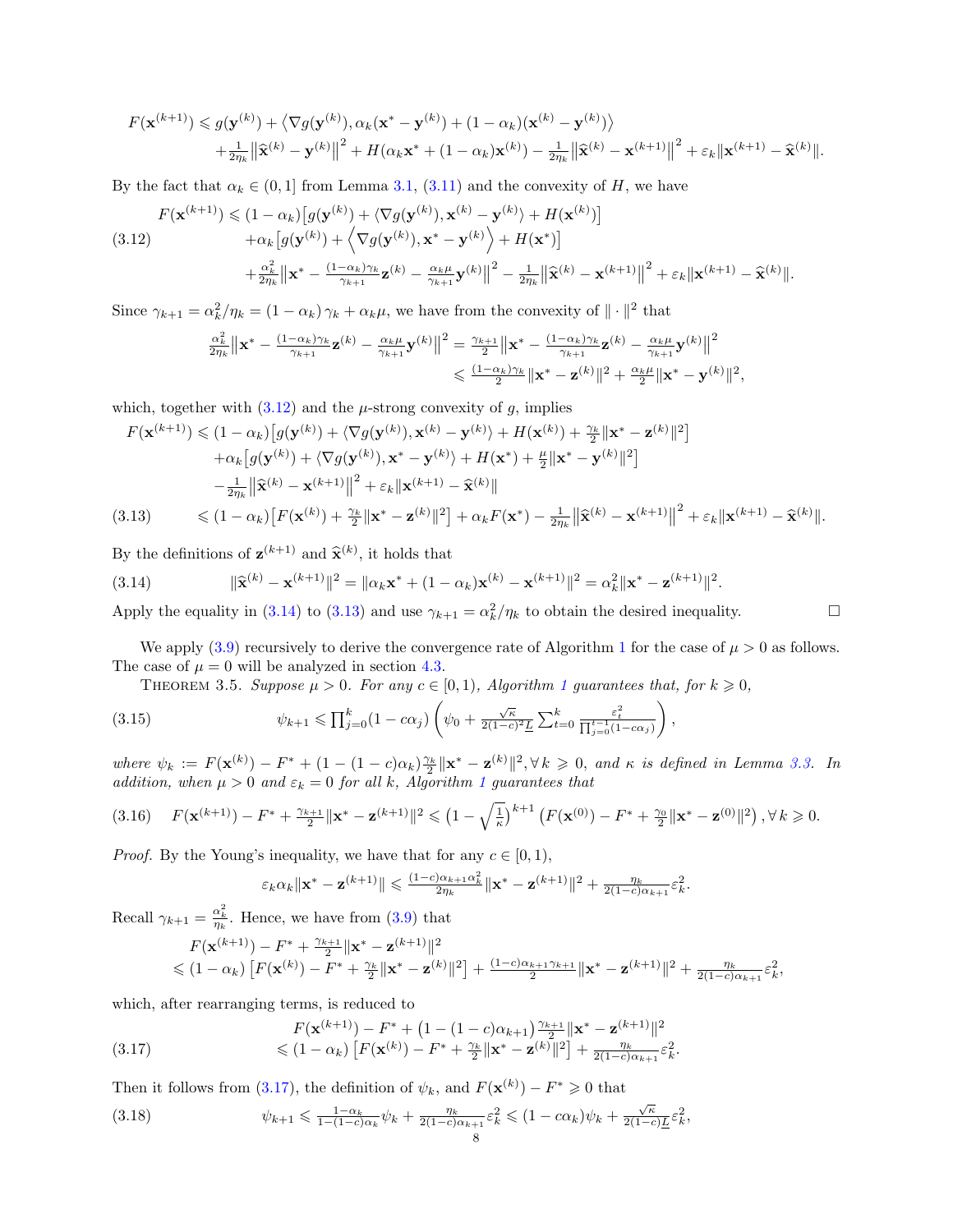where we have used  $(3.3)$  and  $(3.5)$ . Recursively applying the inequality in  $(3.18)$  gives

$$
\psi_{k+1} \leq \prod_{j=0}^k (1 - c\alpha_j)\psi_0 + \frac{\sqrt{\kappa}}{2(1-c)\underline{L}} \sum_{t=0}^k \left(\prod_{j=t+1}^k (1 - c\alpha_j)\right) \varepsilon_t^2
$$
  
=  $\prod_{j=0}^k (1 - c\alpha_j) \left(\psi_0 + \frac{\sqrt{\kappa}}{2(1-c)\underline{L}} \sum_{t=0}^k \frac{\varepsilon_t^2}{\prod_{j=0}^t (1 - c\alpha_j)}\right),$ 

which implies [\(3.15\)](#page-7-5) because  $\alpha_i \leq 1$  for all  $j \geq 0$ .

When  $\varepsilon_k = 0$  and  $\mu > 0$ , [\(3.16\)](#page-7-6) can be easily derived by recursively applying [\(3.9\)](#page-6-5) and using [\(3.5\)](#page-5-7).  $\Box$ 

The result in [\(3.15\)](#page-7-5) is similar to Propositions 2 and 4 in [\[53\]](#page-27-1) but takes a different form. It will be later used to derive the oracle complexity of the iAPG method. The result in [\(3.16\)](#page-7-6) is exactly the convergence property of the APG method  $[42]$  for a strongly convex case. Although  $(3.16)$  is not new, we still present it here because we need it later to analyze the complexity to obtain  $\mathbf{x}^{(k+1)}$  in Line 6 of Algorithm [2.](#page-5-0)

3.2. Complexity of APG for finding an  $\varepsilon$ -stationary point of [\(1.3\)](#page-0-2). The oracle complexity of Algorithm [1](#page-4-0) must include the complexity for finding  $\mathbf{x}^{(k+1)}$  satisfying [\(3.2\)](#page-5-1) in each iteration of Algorithm [2.](#page-5-0) Such an  $\mathbf{x}^{(k+1)}$  can be found by approximately solving  $(3.1)$ , which is an instance of  $(1.3)$  with the g, h and r components being  $\Phi(\cdot; \mathbf{y}^{(k)}, \eta_k) - r(\cdot)$ , 0 and  $r(\cdot)$ , respectively. The assumption on r allows us to apply the exact APG method, i.e., Algorithm [1](#page-4-0) with  $\varepsilon_k = 0, \forall k \geq 0$  to  $(3.1)$  in order to find  $\mathbf{x}^{(k+1)}$ . The convergence of the objective gap by the exact APG method is characterized by  $(3.16)$ . However,  $(3.2)$  requires  $\mathbf{x}^{(k+1)}$  to be an  $\varepsilon_k$ -stationary solution of [\(1.3\)](#page-0-2) instead of an  $\varepsilon_k$ -optimal solution. Hence, we first establish the complexity for the exact APG method to find an  $\varepsilon$ -stationary solution of [\(1.3\)](#page-0-2). The analysis is standard in literature and included for the sake of completeness.

<span id="page-8-2"></span>LEMMA 3.6. Let  $C_L = \frac{L_g + L_h}{\sqrt{L}}$  $\frac{L_h}{L} + \sqrt{\frac{L_g + L_h}{\gamma_{\text{dec}}}}$ , where  $\underline{L}$  and  $\gamma_{\text{dec}}$  are those in Algorithms [1](#page-4-0) and [2.](#page-5-0) Suppose the optional steps are invoked in Algorithm [1.](#page-4-0) It holds that, for any  $k \geqslant 0$ ,

<span id="page-8-1"></span>(3.19) 
$$
\text{dist}\big(\mathbf{0}, \partial F(\widetilde{\mathbf{x}}^{(k+1)})\big) \leqslant C_L \sqrt{2\big(F(\mathbf{x}^{(k+1)}) - F^*\big)}.
$$

*Proof.* When the stopping condition of Algorithm [3](#page-5-2) holds, we have (cf. [\[65,](#page-27-19) Lemma 2.1])  $F(\mathbf{x}) - F(\widetilde{\mathbf{x}}) \geqslant$  $\frac{1}{2\tilde{\eta}}\|\mathbf{x}-\widetilde{\mathbf{x}}\|^2$ , and thus

<span id="page-8-0"></span>(3.20) 
$$
\|\widetilde{\mathbf{x}}^{(k+1)} - \mathbf{x}^{(k+1)}\| \leq \sqrt{2\widetilde{\eta}_{k+1}\big(F(\mathbf{x}^{(k+1)}) - F(\widetilde{\mathbf{x}}^{(k+1)})\big)}.
$$

Also, from the update of  $\tilde{\mathbf{x}}$ , we have  $\mathbf{0} \in \nabla (g+h)(\mathbf{x}) + \frac{1}{\eta}(\tilde{\mathbf{x}} - \mathbf{x}) + \partial r(\tilde{\mathbf{x}})$ , and thus dist $(\mathbf{0}, \partial F(\tilde{\mathbf{x}})) \leq$  $\|\nabla(g+h)(\tilde{\mathbf{x}}) - \nabla(g+h)(\mathbf{x}) + \frac{1}{\eta}(\tilde{\mathbf{x}} - \mathbf{x})\| \leq (L_g + L_h + \frac{1}{\eta})\|\tilde{\mathbf{x}} - \mathbf{x}\|.$  Therefore, for  $\tilde{\mathbf{x}}^{(k+1)}$  obtained in Algorithm [1,](#page-4-0) it holds

$$
\begin{array}{rcl}\n\text{dist}\big(\mathbf{0}, \partial F(\widetilde{\mathbf{x}}^{(k+1)})\big) & \leqslant & (L_g + L_h + \frac{1}{\tilde{\eta}_{k+1}}) \|\widetilde{\mathbf{x}}^{(k+1)} - \mathbf{x}^{(k+1)}\| \\
& & \leqslant & (L_g + L_h + \frac{1}{\tilde{\eta}_{k+1}}) \sqrt{2\tilde{\eta}_{k+1} \big(F(\mathbf{x}^{(k+1)}) - F(\widetilde{\mathbf{x}}^{(k+1)})\big)}.\n\end{array}
$$

Now use  $\frac{\gamma_{\text{dec}}}{L_g + L_h} < \tilde{\eta}_{k+1} \leq \frac{1}{L}$  in [\(3.3\)](#page-5-4) and  $F(\tilde{\mathbf{x}}^{(k+1)}) \geq F^*$ . We obtain the desired result.

<span id="page-8-3"></span>By  $(3.16)$  and  $(3.19)$ , we immediately have the following result.

THEOREM 3.7. Suppose the optional steps are enabled in Algorithm [1.](#page-4-0) Let  $C_L$  be defined in Lemma [3.6.](#page-8-2) When  $\mu > 0$  and  $\varepsilon_k = 0$  for all  $k \geq 0$ , Algorithm [1](#page-4-0) guarantees that

$$
(3.22) \qquad \operatorname{dist}(\mathbf{0}, \partial F(\widetilde{\mathbf{x}}^{(k)})) \leqslant C_L \sqrt{2 \left( F(\mathbf{x}^{(0)}) - F^* + \frac{\gamma_0}{2} \|\mathbf{x}^* - \mathbf{z}^{(0)}\|^2 \right)} \left( 1 - \sqrt{\frac{1}{\kappa}} \right)^{\frac{k}{2}}, \forall k \geqslant 0.
$$

4. Oracle complexity of iAPG. In this section, we show the oracle complexity of Algorithm [1](#page-4-0) for finding an  $\varepsilon$ -optimal or  $\varepsilon$ -stationary solution of [\(1.3\)](#page-0-2) in the convex and strongly convex cases separately.

4.1. Complexity for ensuring  $(3.2)$ . Theorem [3.7](#page-8-3) implies the oracle complexity for finding  $\mathbf{x}^{(k+1)}$ satisfying [\(3.2\)](#page-5-1) by applying the exact APG method to [\(3.1\)](#page-4-1). More specifically, we can compute  $\mathbf{x}^{(k+1)}$  by calling the iAPG method as

<span id="page-8-4"></span>(4.1) 
$$
\mathbf{x}^{(k+1)} = \text{iAPG}\left(\Phi(\cdot; \mathbf{y}^{(k)}, \eta_k) - r(\cdot), 0, r(\cdot), \mathbf{x}^{(k)}, \eta_k, \eta_k^{-1}, \eta_k^{-1}, \eta_k^{-1}, (0)_{k \geqslant 0}\right).
$$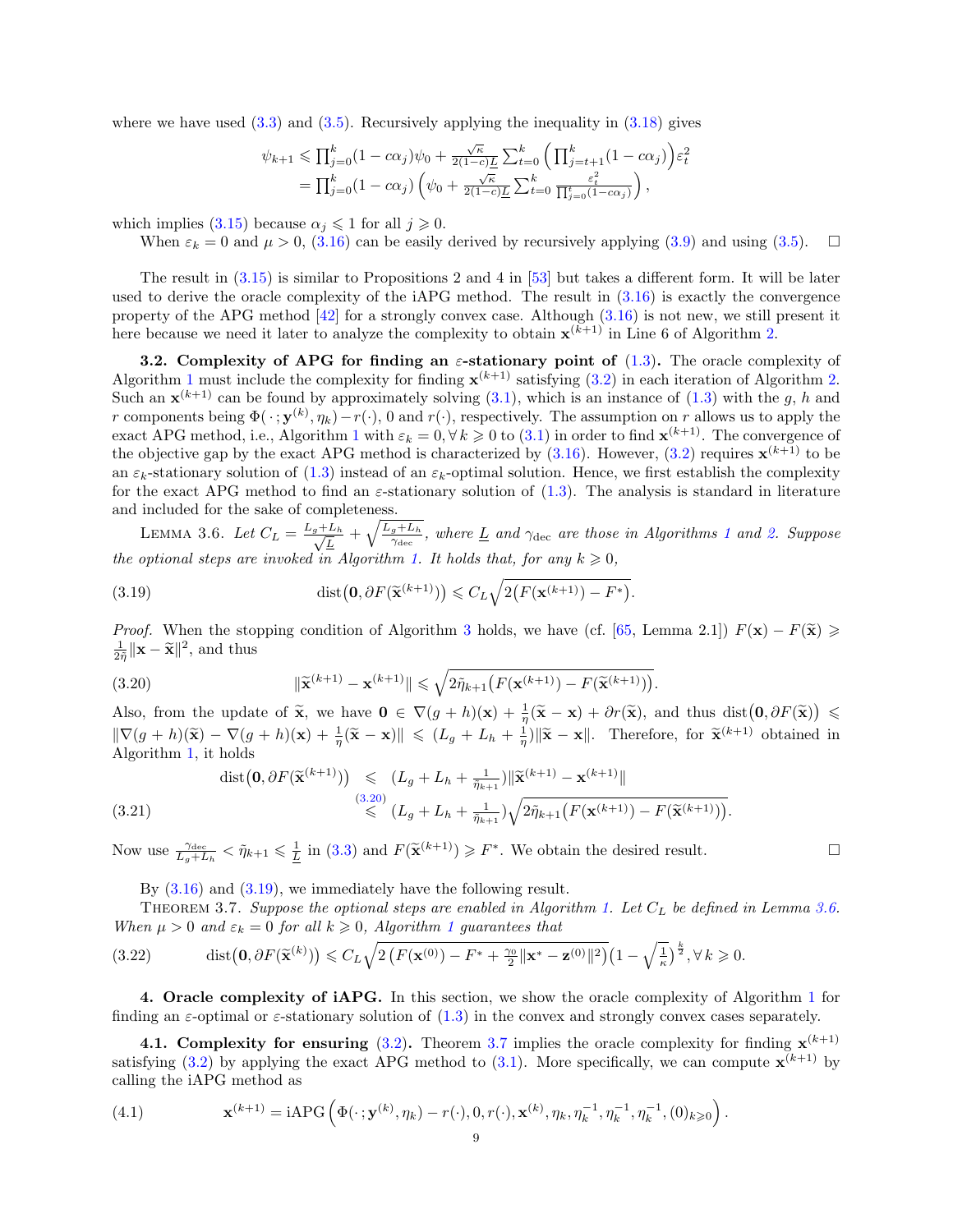Note that here we use  $\mathbf{x}^{(k)}$  as the initial solution for computing  $\mathbf{x}^{(k+1)}$  and the inputs in [\(4.1\)](#page-8-4) are chosen based on the fact that  $\Phi(\cdot; \mathbf{y}^{(k)}, \eta_k) - r(\cdot)$  is  $1/\eta_k$ -strongly convex. The complexity of finding  $\mathbf{x}^{(k+1)}$  is then given as follows.

<span id="page-9-2"></span>**PROPOSITION** 4.1 (Complexity for ensuring [\(3.2\)](#page-5-1)). Let  $\mathbf{x}_{*}^{(k+1)}$  and  $\Phi$  be defined in [\(3.1\)](#page-4-1). Suppose Algorithm [1](#page-4-0) is applied to [\(3.1\)](#page-4-1) with the inputs given in [\(4.1\)](#page-8-4) and the optional step enabled. Solution  $\mathbf{x}^{(k+1)}$ 

<span id="page-9-7"></span>satisfying (3.2) can be found after at most 
$$
T_k
$$
 queries to  $(h, \nabla h)$ , where  
\n(4.2) 
$$
T_k = O\left(\sqrt{1 + \frac{L_h}{L}} \log \frac{\sqrt{L_g + L_h + L_h^2 / \underline{L}} \sqrt{\Phi(\mathbf{x}^{(k)}; \mathbf{y}^{(k)}, \eta_k) - \Phi(\mathbf{x}_*^{(k+1)}; \mathbf{y}^{(k)}, \eta_k)}}{\varepsilon_k}\right)
$$

with hidden constants in the big-O depending only on  $\gamma_{\text{dec}}$  and  $\gamma_{\text{inc}}$ .

*Proof.* Notice that the smoothness constant and the strong convexity parameter of  $\Phi(\cdot; \mathbf{y}^{(k)}, \eta_k) - r(\cdot)$  are  $\frac{1}{\eta_k} + L_h$  and  $\frac{1}{\eta_k}$ , respectively. From the strong convexity of  $\Phi$ , it holds

<span id="page-9-0"></span>(4.3) 
$$
\frac{1}{2\eta_k} ||\mathbf{x}^{(k)} - \mathbf{x}_*^{(k+1)}||^2 \leq \Phi(\mathbf{x}^{(k)}; \mathbf{y}^{(k)}, \eta_k) - \Phi(\mathbf{x}_*^{(k+1)}; \mathbf{y}^{(k)}, \eta_k).
$$

By instantizing Theorem [3.7](#page-8-3) on [\(3.1\)](#page-4-1), Algorithm [1](#page-4-0) with the inputs given in [\(4.1\)](#page-8-4) must find  $\mathbf{x}^{(k+1)}$  satisfying  $(3.2)$  in no more than  $t_k$  iterations with

<span id="page-9-1"></span>
$$
t_k \leqslant \left\lceil \log \frac{\left(\frac{1/\eta_k + L_h}{\sqrt{1/\eta_k}} + \sqrt{\frac{1/\eta_k + L_h}{\gamma_{\text{dec}}}}\right) \sqrt{2\Phi(\mathbf{x}^{(k)}; \mathbf{y}^{(k)}, \eta_k) - 2\Phi(\mathbf{x}_*^{(k+1)}; \mathbf{y}^{(k)}, \eta_k) + \frac{1}{\eta_k} ||\mathbf{x}^{(k)} - \mathbf{x}_*^{(k+1)}||^2}}}{\epsilon_k} \frac{2}{\log \left(1 - \sqrt{\frac{\gamma_{\text{dec}}}{1 + \eta_k L_h}}\right)^{-1}} \right\rceil
$$
\n
$$
(4.4) \quad = O\left(\sqrt{1 + \frac{L_h}{\underline{L}}}\log \frac{2\left(\sqrt{L_g/\gamma_{\text{dec}} + L_h}/\sqrt{\underline{L}} + \sqrt{\frac{L_g/\gamma_{\text{dec}} + L_h}{\gamma_{\text{dec}}}}\right)\sqrt{\Phi(\mathbf{x}^{(k)}; \mathbf{y}^{(k)}, \eta_k) - \Phi(\mathbf{x}_*^{(k+1)}; \mathbf{y}^{(k)}, \eta_k)}}}{\epsilon_k}\right),
$$

where the second equation is because of [\(3.3\)](#page-5-4) and [\(4.3\)](#page-9-0) and uses the fact  $\ln(1-a)^{-1} \geq a$  for any  $a \in (0,1)$ .

Due to the repeat-loop in Algorithms [2](#page-5-0) and [3,](#page-5-2)  $(h, \nabla h)$  may be queried multiple times in each iteration during the call of iAPG given in  $(4.1)$ . Fortunately, by instantizing Lemma [3.2](#page-5-8) on  $(3.1)$  with the input given in [\(4.1\)](#page-8-4), the total number of queries of  $(h, \nabla h)$  must be no more than

$$
T_k = 2\left(\frac{\log \gamma_{\text{inc}}}{\log \gamma_{\text{dec}}^{-1}}\right)(t_k - 1) + \frac{2}{\log \gamma_{\text{dec}}^{-1}} \min\left\{\log\left(\frac{1 + \eta_k L_h}{\gamma_{\text{dec}}^2}\right), \log\left(\frac{\gamma_{\text{inc}}(1 + \eta_k L_h)}{\gamma_{\text{dec}}}\right)\right\} + 2t_k + 2 + \frac{2}{\log \gamma_{\text{dec}}^{-1}} \log\left(1 + \eta_k L_h\right)
$$

which, together with  $(4.4)$  and  $(3.3)$ , implies the conclusion.

4.2. Oracle complexity in the strongly convex case. In this subsection, we consider the strongly convex case, i.e.,  $\mu > 0$ . By Theorem [3.5](#page-7-7) and Proposition [4.1,](#page-9-2) we can establish the overall complexity result to produce an  $\varepsilon$ -optimal solution or an  $\varepsilon$ -stationary solution of [\(1.3\)](#page-0-2) by specifying the choice of the inexactness parameters  $\{\varepsilon_k\}_{k\geqslant0}$  and bounding  $\Phi(\mathbf{x}^{(k)}; \mathbf{y}^{(k)}, \eta_k) - \Phi(\mathbf{x}_*^{(k+1)}; \mathbf{y}^{(k)}, \eta_k)$  from above. To do so, let  $\varepsilon_0 > 0$  be any constant and define the following quantities

<span id="page-9-3"></span>(4.5) 
$$
\varepsilon_k = \frac{\varepsilon_0}{k+1} \sqrt{\prod_{j=0}^{k-1} (1 - c\alpha_j)}, \quad \forall \, k \geq 1,
$$

(4.6) 
$$
S = \frac{\sqrt{\kappa}}{2(1-c)^2 \underline{L}} \sum_{k=0}^{\infty} \frac{\varepsilon_k^2}{\prod_{j=0}^{k-1} (1-c\alpha_k)} = \frac{\sqrt{\kappa}}{2(1-c)^2 \underline{L}} \sum_{k=0}^{\infty} \frac{\varepsilon_0^2}{(k+1)^2} < \infty,
$$

(4.7) 
$$
\delta_k = \sqrt{\prod_{j=0}^{k-1} (1 - c\alpha_j)} \sqrt{\frac{2(\psi_0 + S)}{\mu}}, \quad \forall \, k \geq 0,
$$

where  $c \in [0, 1)$  is the same constant as that in Theorem [3.5](#page-7-7) and  $\kappa$  is defined in Lemma [3.3.](#page-5-6) By [\(3.15\)](#page-7-5), [\(4.5\)](#page-9-3) and  $(4.6)$ , we have

<span id="page-9-5"></span>(4.8) 
$$
\psi_{k+1} \leq \prod_{j=0}^{k} (1 - c\alpha_j) (\psi_0 + S), \ \forall k \geq 0.
$$

With these notations and properties,  $\Phi(\mathbf{x}^{(k)}; \mathbf{y}^{(k)}, \eta_k) - \Phi(\mathbf{x}_{*}^{(k+1)}; \mathbf{y}^{(k)}, \eta_k)$  can be upper bounded as follows.

<span id="page-9-6"></span>LEMMA 4.2. Suppose  $\mu > 0$  and  $\{\varepsilon_k\}_{k \geqslant 0}$  in Algorithm [1](#page-4-0) are given in [\(4.5\)](#page-9-3). Let  $\mathbf{x}_{*}^{(k+1)}$  and  $\Phi$  be defined by [\(3.1\)](#page-4-1) and  $\delta_k$  by [\(4.7\)](#page-9-3) with  $c \in [0,1)$  $c \in [0,1)$  $c \in [0,1)$ . Algorithm 1 guarantees that

<span id="page-9-4"></span>(4.9) 
$$
\Phi(\mathbf{x}^{(k)};\mathbf{y}^{(k)},\eta_k) - \Phi(\mathbf{x}_*^{(k+1)};\mathbf{y}^{(k)},\eta_k) \leq \begin{cases} \frac{1}{2L} \text{dist}(\mathbf{0},\partial F(\mathbf{x}^{(0)}))^2 & \text{if } k=0, \\ \frac{1}{2L} \left(\varepsilon_{k-1} + \frac{3L_g(\delta_k + \delta_{k-1})}{\gamma_{\text{dec}}\sqrt{c}}\right)^2 & \text{if } k \geq 1. \end{cases}
$$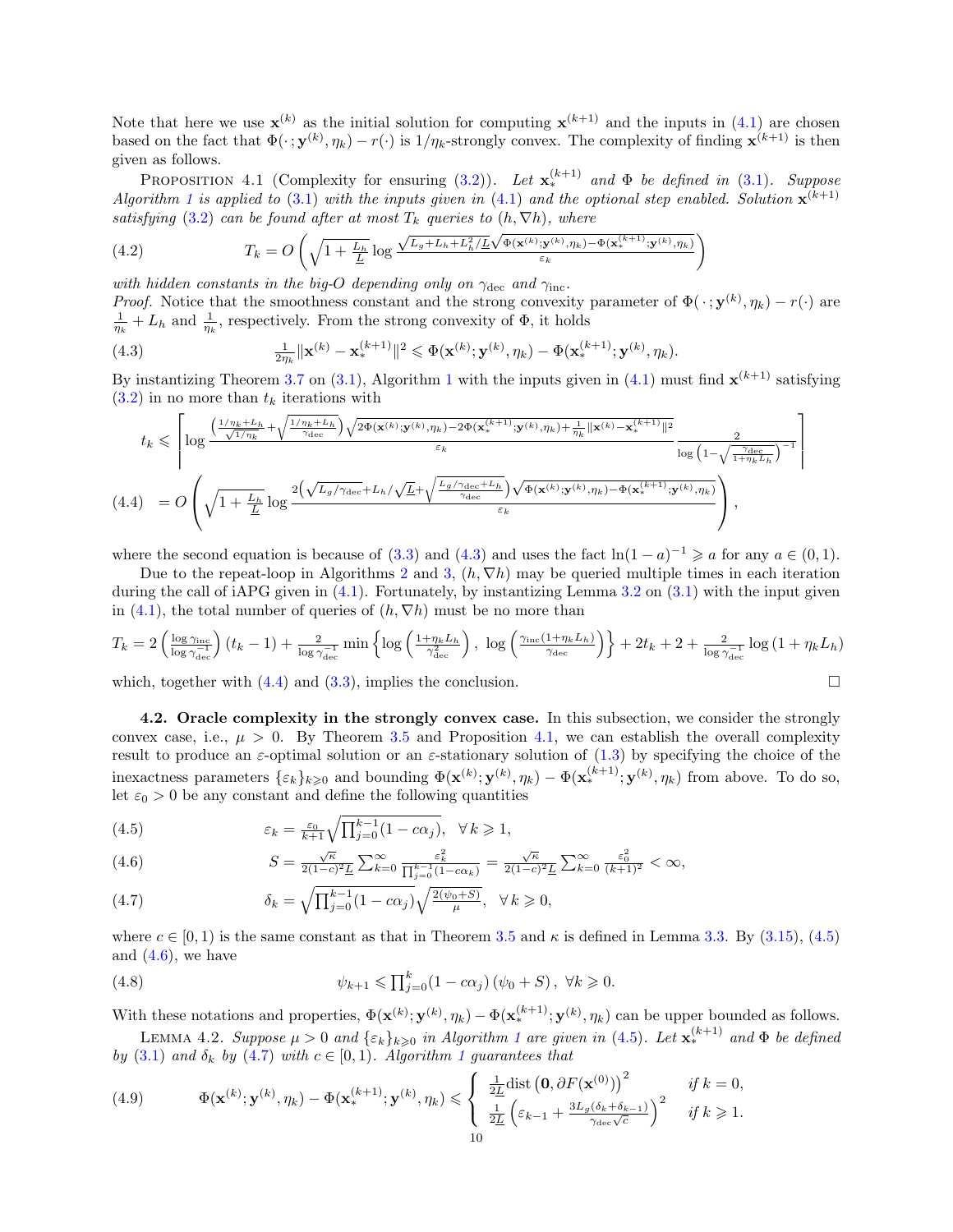*Proof.* Notice  $\mathbf{y}^{(0)} = \mathbf{x}^{(0)}$ , and thus  $\Phi(\mathbf{x}^{(0)}; \mathbf{y}^{(0)}, \eta_0) = H(\mathbf{x}^{(0)})$ . By the convexity of H, it holds

$$
\Phi(\mathbf{x}; \mathbf{y}^{(0)}, \eta_0) \geqslant \left\langle \nabla g(\mathbf{x}^{(0)}), \mathbf{x} - \mathbf{x}^{(0)} \right\rangle + \frac{1}{2\eta_0} \|\mathbf{x} - \mathbf{x}^{(0)}\|^2 + H(\mathbf{x}^{(0)}) + \left\langle \xi, \mathbf{x} - \mathbf{x}^{(0)} \right\rangle
$$

for any  $\xi \in \partial H(\mathbf{x}^{(0)})$ . Hence,

<span id="page-10-0"></span>
$$
\Phi(\mathbf{x}^{(0)};\mathbf{y}^{(0)},\eta_0) - \Phi(\mathbf{x}_*^{(1)};\mathbf{y}^{(0)},\eta_0) \leq -\min_{\mathbf{x}} \left\{ \left\langle \nabla g(\mathbf{x}^{(0)}) + \boldsymbol{\xi}, \mathbf{x} - \mathbf{x}^{(0)} \right\rangle + \frac{1}{2\eta_0} \|\mathbf{x} - \mathbf{x}^{(0)}\|^2 \right\}
$$
\n
$$
(4.10)
$$
\n
$$
= \frac{\eta_0}{2} \|\nabla g(\mathbf{x}^{(0)}) + \boldsymbol{\xi}\|^2 \leq \frac{1}{2L} \|\nabla g(\mathbf{x}^{(0)}) + \boldsymbol{\xi}\|^2
$$

by noticing  $\eta_0 \leq \frac{1}{L}$ . Minimizing the right-hand size of  $(4.10)$  over  $\boldsymbol{\xi} \in \partial H(\mathbf{x}^{(0)})$  gives  $(4.9)$  for  $k = 0$ .

Suppose  $k \geq 1$ . By the definition of  $\psi_k$  in Theorem [3.5](#page-7-7) and the  $\mu$ -strong convexity of F, we have

<span id="page-10-2"></span><span id="page-10-1"></span>
$$
\psi_k \geq \frac{\mu}{2} \|\mathbf{x}^{(k)} - \mathbf{x}^*\|^2 + (1 - (1 - c)\alpha_k) \frac{\gamma_k}{2} \|\mathbf{z}^{(k)} - \mathbf{x}^*\|^2 \geq \frac{\mu}{2} \|\mathbf{x}^{(k)} - \mathbf{x}^*\|^2 + \frac{c\mu}{2} \|\mathbf{z}^{(k)} - \mathbf{x}^*\|^2,
$$

where the second inequality is due to  $(3.3)$ . This inequality implies

$$
(4.11) \qquad \max\left\{\|\mathbf{x}^{(k)}-\mathbf{x}^*\|,\sqrt{c}\|\mathbf{z}^{(k)}-\mathbf{x}^*\|\right\}\leqslant\sqrt{\frac{2\psi_k}{\mu}}\leqslant\sqrt{\prod_{j=0}^{k-1}(1-c\alpha_j)}\sqrt{\frac{2(\psi_0+S)}{\mu}}=\delta_k,\ \forall\,k\geqslant 0,
$$

where the second inequality is by [\(4.8\)](#page-9-5) and the equality is by [\(4.7\)](#page-9-3). Since  $c \in (0,1)$  and  $\mathbf{y}^{(k)}$  is a convex combination of  $\mathbf{x}^{(k)}$  and  $\mathbf{z}^{(k)}$ , it follows from [\(4.11\)](#page-10-1) that

(4.12) 
$$
\|\mathbf{y}^{(k)} - \mathbf{x}^*\| \leq \frac{\delta_k}{\sqrt{c}}, \ \forall \, k \geq 0.
$$

By [\(3.2\)](#page-5-1), it holds that  $dist(\mathbf{0}, \nabla g(\mathbf{y}^{(k-1)}) + \frac{1}{\eta_{k-1}}(\mathbf{x}^{(k)} - \mathbf{y}^{(k-1)}) + \partial H(\mathbf{x}^{(k)}) \le \varepsilon_{k-1}$  for  $k \ge 1$ . Hence, by the definition of  $\Phi$  in [\(3.1\)](#page-4-1), we have

<span id="page-10-8"></span>
$$
\begin{split} \text{dist}\big(\mathbf{0}, \partial \Phi(\mathbf{x}^{(k)}; \mathbf{y}^{(k)}, \eta_k)\big) &\leq \varepsilon_{k-1} + \|\nabla g(\mathbf{y}^{(k)}) - \nabla g(\mathbf{y}^{(k-1)})\| + \frac{1}{\eta_{k-1}} \|\mathbf{x}^{(k)} - \mathbf{y}^{(k-1)}\| + \frac{1}{\eta_k} \|\mathbf{x}^{(k)} - \mathbf{y}^{(k)}\| \\ &\leq \varepsilon_{k-1} + L_g \|\mathbf{y}^{(k)} - \mathbf{y}^{(k-1)}\| + \frac{L_g}{\gamma_{\text{dec}}} \|\mathbf{x}^{(k)} - \mathbf{y}^{(k-1)}\| + \frac{L_g}{\gamma_{\text{dec}}} \|\mathbf{x}^{(k)} - \mathbf{y}^{(k)}\| \end{split}
$$

<span id="page-10-3"></span>(4.14) 
$$
\leq \varepsilon_{k-1} + \frac{L_g(\delta_k + \delta_{k-1})}{\sqrt{c}} + \frac{L_g}{\gamma_{\text{dec}}} \left( \delta_k + \frac{\delta_{k-1}}{\sqrt{c}} \right) + \frac{L_g}{\gamma_{\text{dec}}} \left( \delta_k + \frac{\delta_k}{\sqrt{c}} \right),
$$

where the second inequality is by  $(3.3)$  and third inequality follows from  $(4.11)$ ,  $(4.12)$ , and the triangle inequality. In addition, from the strong convexity of  $\Phi(\cdot; \mathbf{y}, \eta)$ , it follows that for  $k \geq 1$ ,

<span id="page-10-9"></span>(4.15) 
$$
\Phi(\mathbf{x}^{(k)};\mathbf{y}^{(k)},\eta_k) - \Phi(\mathbf{x}_*^{(k+1)};\mathbf{y}^{(k)},\eta_k) \leq \frac{\eta_k}{2} \text{dist}(\mathbf{0},\partial \Phi(\mathbf{x}^{(k)};\mathbf{y}^{(k)},\eta_k))^2,
$$

which, together with [\(4.14\)](#page-10-3) and the facts that  $c < 1, \gamma_{\text{dec}} \leq 1, \eta_k \leq \frac{1}{L}$ , and  $\delta_k \leq \delta_{k-1}$ , gives the result in  $(4.9)$  for  $k \ge 1$ . This completes the proof.

Lemma [4.2](#page-9-6) allows us to simplify the right-hand side of [\(4.2\)](#page-9-7) and obtain the following result.

<span id="page-10-6"></span>THEOREM 4.3 (Oracle complexity to obtain an  $\varepsilon$ -optimal solution). Suppose  $\mu > 0$  and  $\{\varepsilon_k\}_{k>0}$  in Algorithm [1](#page-4-0) are given in [\(4.5\)](#page-9-3). Also, suppose  $\mathbf{x}^{(k+1)}$  is computed by applying Algorithm 1 to [\(3.1\)](#page-4-1) with the inputs given in [\(4.1\)](#page-8-4) and the optional steps enabled. Then for any  $\varepsilon > 0$ , Algorithm [1](#page-4-0) with  $\frac{1}{L} = \Theta(L_q)$  can produce an  $\varepsilon$ -optimal solution of [\(1.3\)](#page-0-2) by  $K_{\text{opt}}^{\text{sc}}$  queries to  $(g, \nabla g)$  and  $T_{\text{opt}}^{\text{sc}}$  queries to  $(h, \nabla h)$ , where

<span id="page-10-5"></span>(4.16) 
$$
K_{\rm opt}^{\rm sc} \leq 2 \left[ \log_{\gamma_{\rm dec}} \frac{L}{L_g} \right] \cdot \left[ \frac{\log \frac{\psi_0 + S}{\varepsilon}}{\log 1/(1 - c/\sqrt{\kappa})} \right] = O\left(\sqrt{\kappa} \log \frac{\psi_0 + S}{\varepsilon}\right),
$$

(4.17) 
$$
T_{\rm opt}^{\rm sc} = O\left(T' + \sqrt{\frac{L_g + L_h}{\mu}} \log \frac{\psi_0 + S}{\varepsilon} \left( \log C_\kappa + \log \log \frac{\psi_0 + S}{\varepsilon} \right) \right).
$$

In the above,  $\kappa$  is defined in Lemma [3.3,](#page-5-6)

<span id="page-10-7"></span>(4.18) 
$$
T' = \sqrt{1 + \frac{L_h}{L_g}} \log \frac{\left(1 + \frac{L_h}{L_g}\right) \text{dist}\left(\mathbf{0}, \partial F(\mathbf{x}^{(0)})\right)}{\varepsilon_0}, \ C_\kappa = \frac{\sqrt{\kappa} (L_g + L_h)(2 - c)}{\varepsilon_0 \gamma \text{det}\sqrt{c}(1 - c)} \sqrt{\frac{2(\psi_0 + S)}{\mu}},
$$

and the big-Os hide universal constants depending only on  $\gamma_{\text{dec}}$ ,  $\gamma_{\text{inc}}$  and c.

<span id="page-10-4"></span><sup>&</sup>lt;sup>4</sup>We assume  $\underline{L} = \Theta(L_q)$  in order to simplify the results. Our algorithm does not actually need to know  $L_q$ .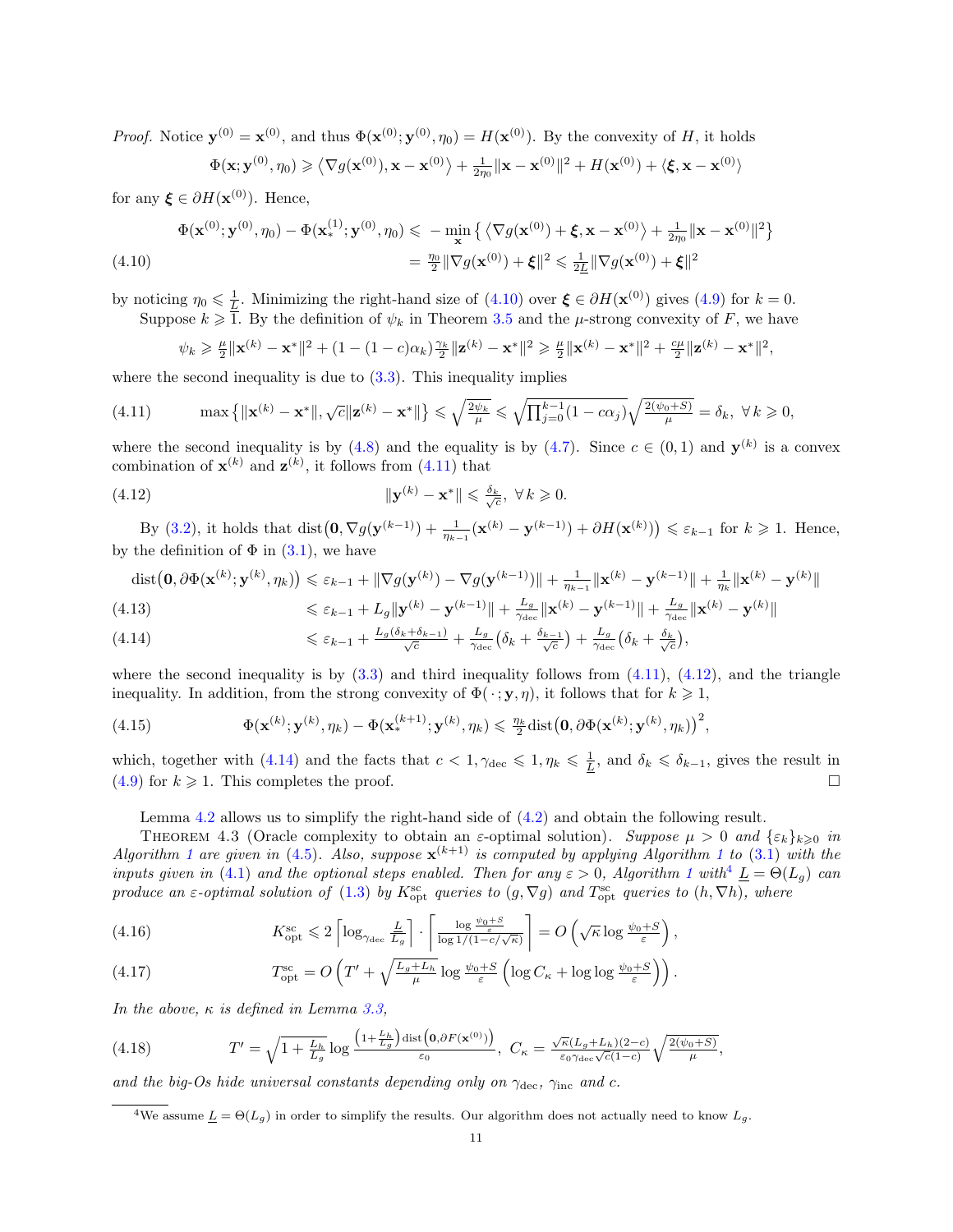Proof. Let  $K_1 = \min_k \left\{ k : \prod_{j=0}^{k-1} (1 - c\alpha_j) (\psi_0 + S) \leqslant \varepsilon \right\}$ . Then by the definition of  $\psi_k$  in Theorem [3.5](#page-7-7) and [\(4.8\)](#page-9-5),  $\mathbf{x}^{(K_1)}$  is an  $\varepsilon$ -optimal solution of [\(1.3\)](#page-0-2). Also, let  $K_1' = \begin{bmatrix} \frac{\log \psi_0 + S}{\varepsilon} \\ \frac{\log 1}{1 - c/\sqrt{\kappa}} \end{bmatrix}$ . Since  $\alpha_j \geqslant 1/\sqrt{\kappa}$  by [\(3.5\)](#page-5-7), we have  $\prod_{j=0}^{K_1'-1} (1 - c\alpha_j) (\psi_0 + S) \leq (1 - c/\sqrt{\kappa})^{K_1'} (\psi_0 + S) \leq \varepsilon$ , which means  $K_1 \leq K_1'$ .

By Lemma [3.2,](#page-5-8) Algorithm [2](#page-5-0) will stop after at most  $\lceil \log_{\gamma_{\text{dec}}} \frac{L}{L} \rceil$  $\frac{L}{L_g}$  iterations with  $(g, \nabla g)$  queried only twice in each iteration. Hence, until an  $\varepsilon$ -optimal solution is found, the total number of queries to  $(g, \nabla g)$ by Algorithm [1](#page-4-0) is at most  $2\lceil \log_{\gamma_{\text{dec}}}\frac{L}{L_d}\rceil$  $\frac{L}{L_g}$  | K'<sub>1</sub>, which implies [\(4.16\)](#page-10-5) when  $\underline{L} = \Theta(L_g)$ .

In addition, for  $k \geq 0$ , the number of queries to  $(h, \nabla h)$  needed to compute  $\mathbf{x}^{(k+1)}$  satisfying [\(3.2\)](#page-5-1) is at most  $T_k$  given in [\(4.2\)](#page-9-7). Since Algorithm [2](#page-5-0) will stop after at most  $\lceil \log_{\gamma_{\text{dec}}} \frac{L}{L_k} \rceil$  $\frac{L}{L_g}$  iterations by Lemma [3.2,](#page-5-8) the number of queries to  $(h, \nabla h)$  in the kth iteration of Algorithm [1](#page-4-0) is no more than  $\lceil \log_{\gamma_{\text{dec}}} \frac{L}{L_g} \rceil$  $\frac{L}{L_g}$ ] $T_k$ . Hence, applying [\(4.9\)](#page-9-4) to the right-hand side of [\(4.2\)](#page-9-7), we can show that the total number of queries to  $(h, \nabla h)$  before finding an  $\varepsilon$ -optimal solution is at most

<span id="page-11-1"></span>(4.19) 
$$
T_{\rm opt}^{\rm sc} = O\left(\left\lceil \log_{\gamma_{\rm dec}} \frac{L}{L_g} \right\rceil \sqrt{1 + \frac{L_h}{L}} \log \frac{\sqrt{L_g + L_h + L_h^2 / L} \sqrt{\frac{1}{2L}} \text{dist}\left(\mathbf{0}, \partial F(\mathbf{x}^{(0)})\right)}{\varepsilon_0}\right) + \sum_{k=1}^{K_1 - 1} O\left(\left\lceil \log_{\gamma_{\rm dec}} \frac{L}{L_g} \right\rceil \sqrt{1 + \frac{L_h}{L}} \log \frac{\sqrt{L_g + L_h + L_h^2 / L} \sqrt{\frac{1}{2L}} \left(\varepsilon_{k-1} + \frac{3L_g(\delta_k + \delta_{k-1})}{\gamma_{\rm dec}\sqrt{c}}\right)}{\varepsilon_k}\right).
$$

By the definition of  $\delta_k$  in [\(4.7\)](#page-9-3) and the choice of  $\varepsilon_k$  in [\(4.5\)](#page-9-3), we have

<span id="page-11-0"></span>
$$
\frac{\frac{\varepsilon_{k-1} + \frac{3L_g(\delta_k + \delta_{k-1})}{\gamma_{\text{dec}}\sqrt{c}}}{\varepsilon_k} = \frac{(k+1)}{k(1 - c\alpha_{k-1})} + \frac{3L_g(k+1)}{\varepsilon_0\gamma_{\text{dec}}\sqrt{c}}\sqrt{\frac{2(\psi_0 + S)}{\mu}} + \frac{3L_g(k+1)}{\varepsilon_0\gamma_{\text{dec}}\sqrt{c}(1 - c\alpha_{k-1})}\sqrt{\frac{2(\psi_0 + S)}{\mu}}
$$
\n
$$
\leq \frac{2}{1 - c} + \frac{3L_g(2 - c)(k+1)}{\varepsilon_0\gamma_{\text{dec}}\sqrt{c}(1 - c)}\sqrt{\frac{2(\psi_0 + S)}{\mu}}
$$

for any  $k \geq 1$ , where the inequality comes from  $\alpha_{k-1} \leq 1$ . Substituting [\(4.20\)](#page-11-0) into [\(4.19\)](#page-11-1) and using the facts that  $K_1 \leqslant K_1'$  and  $\underline{L} = \Theta(L_g)$ , we obtain the desired result in [\(4.17\)](#page-10-5) and complete the proof.

<span id="page-11-3"></span>The theorem below establishes the oracle complexity for producing an  $\varepsilon$ -stationary point.

THEOREM 4.4 (Oracle complexity to obtain an  $\varepsilon$ -stationary solution). Suppose all assumptions in Theorem [4.3](#page-10-6) hold. Then for any  $\varepsilon > 0$ , Algorithm [1](#page-4-0) with  $\underline{L} = \Theta(L_g)$  and the optional steps enabled can produce an  $\varepsilon$ -stationary solution of [\(1.3\)](#page-0-2) by  $K_{\text{crit}}^{\text{sc}}$  queries to  $(g, \nabla g)$  and  $T_{\text{crit}}^{\text{sc}}$  queries to  $(h, \nabla h)$ , where

<span id="page-11-2"></span>(4.21) 
$$
K_{\text{crit}}^{\text{sc}} = O\left(\left\lceil \log_{\gamma_{\text{dec}}}\frac{L}{L_g} \right\rceil \cdot \left\lceil \frac{\log \frac{C_L^2(\psi_0 + S)}{\varepsilon^2}}{\log 1/(1 - c/\sqrt{\kappa})} \right\rceil \right) = O\left(\sqrt{\kappa} \log \frac{C_L^2(\psi_0 + S)}{\varepsilon^2}\right),
$$

(4.22) 
$$
T_{\text{crit}}^{\text{sc}} = O\left(T' + \sqrt{\frac{L_g + L_h}{\mu}} \log \frac{C_L^2(\psi_0 + S)}{\varepsilon^2} \left(\log C_\kappa + \log \log \frac{C_L^2(\psi_0 + S)}{\varepsilon^2}\right)\right).
$$

In the above,  $\kappa$  is defined in Lemma [3.3,](#page-5-6)  $\psi_0$  is in Theorem [3.5,](#page-7-7)  $C_L$  is defined in Lemma [3.6,](#page-8-2) T' and  $C_{\kappa}$  are given in [\(4.18\)](#page-10-7), and the big-Os hide universal constants depending only on  $\gamma_{\text{dec}}$ ,  $\gamma_{\text{inc}}$  and c. *Proof.* It follows from the definition of  $\psi_k$ , [\(3.19\)](#page-8-1) and [\(4.8\)](#page-9-5) that

(4.23) 
$$
\text{dist}\big(\mathbf{0}, \partial F(\widetilde{\mathbf{x}}^{(k+1)})\big) \leqslant C_L \sqrt{2 \prod_{j=0}^k (1 - c\alpha_j) \left(\psi_0 + S\right)}, \ \forall \, k \geqslant 0.
$$

Let  $K_2 = \min_k \left\{ k : \prod_{j=0}^{k-1} (1 - c\alpha_j) (\psi_0 + S) \leqslant \frac{\varepsilon^2}{2C} \right\}$  $\overline{2C_L^2}$ }. Then  $\widetilde{\mathbf{x}}^{(K_2)}$  is an  $\varepsilon$ -stationary point. Also, let  $K_2' =$  $\left\lceil \frac{\log \frac{2(\psi_0+S)C_L^2}{\varepsilon^2}}{\log 1/(1-c/\sqrt{\kappa})} \right\rceil$ . Since  $\alpha_j \geq 1/\sqrt{\kappa}$  by [\(3.5\)](#page-5-7), we have  $\prod_{j=0}^{K_2'-1} (1-c\alpha_j) (\psi_0+S) \leq (1-c/\sqrt{\kappa})^{K_2'} (\psi_0+S) \leq$ ε 2  $\frac{\varepsilon^2}{2C_L^2}$ , which means  $K_2 \leqslant K_2'$ .

By Lemma [3.2,](#page-5-8) Algorithm [2](#page-5-0) will stop after at most  $\lceil \log_{\gamma_{\text{dec}}} \frac{L}{L} \rceil$  $\frac{L}{L_g}$  iterations with  $(g, \nabla g)$  queried only twice in each iteration, and also, the total number of queres to  $(g, \nabla g)$  by Algorithm [3](#page-5-2) is at most  $O(K_2)$ . Hence, until an  $\varepsilon$ -stationary solution is found, the total number of queries to  $(g, \nabla g)$  by Algorithm [1](#page-4-0) is at most  $2\lceil \log_{\gamma_{\text{dec}}}\frac{L}{L_{c}}\rceil$  $\frac{L}{L_g}$   $K_2' + O(K_2')$ , which implies [\(4.21\)](#page-11-2) when  $L = \Theta(L_g)$ .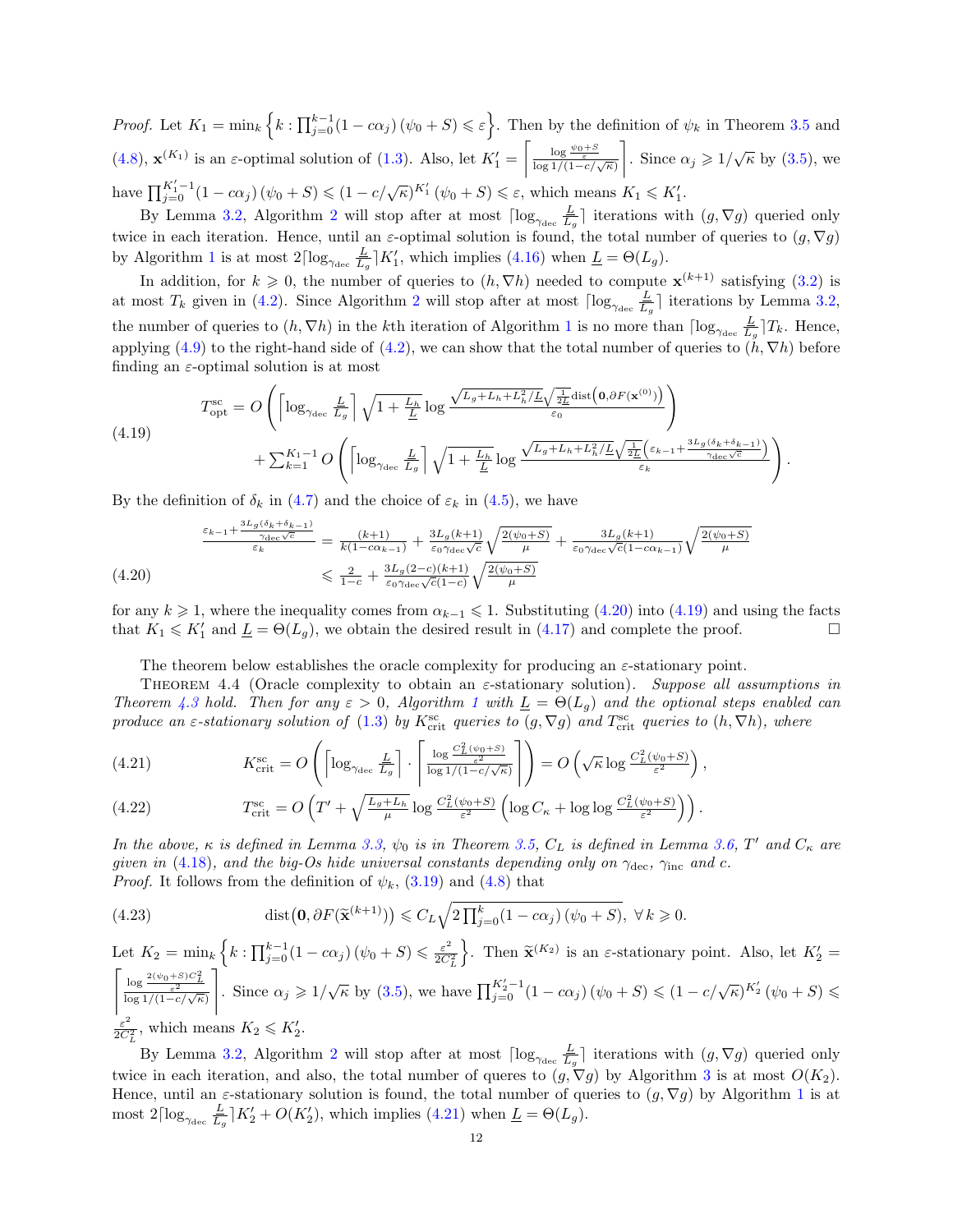In addition, similar to [\(4.19\)](#page-11-1), we have

(4.24)  
\n
$$
T_{\text{crit}}^{\text{sc}} = O\left(\left\lceil \log_{\gamma_{\text{dec}}}\frac{L}{L_g} \right\rceil \sqrt{1 + \frac{L_h}{\underline{L}}} \log \frac{\sqrt{L_g + L_h + L_h^2 / \underline{L}} \sqrt{\frac{1}{2\underline{L}}} \text{dist}\left(\mathbf{0}, \partial F(\mathbf{x}^{(0)})\right)}{\varepsilon_0}\right) + \sum_{k=1}^{K_2-1} O\left(\left\lceil \log_{\gamma_{\text{dec}}}\frac{L}{L_g} \right\rceil \sqrt{1 + \frac{L_h}{\underline{L}}} \log \frac{\sqrt{L_g + L_h + L_h^2 / \underline{L}} \sqrt{\frac{1}{\underline{L}}} \left(\varepsilon_{k-1} + \frac{3L_g(\delta_k + \delta_{k-1})}{\gamma_{\text{dec}}\sqrt{c}}\right)}{\varepsilon_k}\right)
$$

By [\(4.20\)](#page-11-0) and  $K_2 \le K_2'$ , we obtain the result in [\(4.22\)](#page-11-2) and complete the proof.

<span id="page-12-0"></span>4.3. Oracle complexity in the convex case. In this subsection, we consider the convex case, i.e.,  $\mu = 0$ . Though the complexity result will not be used in later sections, the result has its own merit. The following technical lemma is needed in our convergence analysis. It is obtained by applying inequality  $\overline{a+b} \leqslant \sqrt{a} + \sqrt{b}$  for  $a, b \geqslant 0$  to the conclusion of Lemma 1 in [\[53\]](#page-27-1).

LEMMA 4.5. Let  $\{u_k\}_{k\geqslant 1}$  be a sequence of nonnegative numbers. Suppose  $u_k^2 \leqslant C + \sum_{i=1}^k \lambda_i u_i, \forall k \geqslant 1$ , where  $C \geqslant 0$  is a constant and  $\lambda_i \geqslant 0$  for all  $i \geqslant 1$ . Then  $u_k \leqslant \sum_{i=1}^k \lambda_i +$  $\sqrt{C}$ ,  $\forall k \geq 1$ .

<span id="page-12-8"></span>Like Theorem [3.5,](#page-7-7) the convergence of Algorithm [1](#page-4-0) in the convex case can be derived from  $(3.9)$ .

<span id="page-12-4"></span>THEOREM 4.6. Algorithm [1](#page-4-0) guarantees that, for  $k \geqslant 0$ ,

(4.25) 
$$
\|\mathbf{x}^* - \mathbf{z}^{(k+1)}\| \leq 2\sum_{t=0}^k \frac{\eta_t \varepsilon_t}{\alpha_t} + \sqrt{\frac{2\eta_0(1-\alpha_0)}{\alpha_0^2}\phi_0}, \text{ and}
$$

<span id="page-12-9"></span>
$$
(4.26) \qquad \phi_{k+1} \leq \frac{4\tau^2}{(k+2)^2} \left[ \frac{1-\alpha_0}{\alpha_0^2} + \sqrt{\tau} \sum_{t=0}^k \varepsilon_t (t + \frac{1}{\alpha_0}) \left( \frac{2\sqrt{\tau}}{\underline{L}} \sum_{j=0}^t \varepsilon_j (j + \frac{1}{\alpha_0}) + \sqrt{\frac{2\eta_0 (1-\alpha_0)}{\alpha_0^2} \phi_0} \right) \right],
$$

where  $\phi_k := F(\mathbf{x}^{(k)}) - F^* + \frac{\gamma_k}{2} ||\mathbf{x}^* - \mathbf{z}^{(k)}||^2, \forall k \geq 0 \text{ and } \tau \text{ is defined in Lemma 3.3.}$  $\phi_k := F(\mathbf{x}^{(k)}) - F^* + \frac{\gamma_k}{2} ||\mathbf{x}^* - \mathbf{z}^{(k)}||^2, \forall k \geq 0 \text{ and } \tau \text{ is defined in Lemma 3.3.}$  $\phi_k := F(\mathbf{x}^{(k)}) - F^* + \frac{\gamma_k}{2} ||\mathbf{x}^* - \mathbf{z}^{(k)}||^2, \forall k \geq 0 \text{ and } \tau \text{ is defined in Lemma 3.3.}$ *Proof.* By the definition of  $\phi_k$ , we can rewrite [\(3.9\)](#page-6-5) as  $\phi_{k+1} \leq (1 - \alpha_k)\phi_k + \varepsilon_k \alpha_k ||\mathbf{x}^* - \mathbf{z}^{(k+1)}||$ . Applying this inequality recursively gives

<span id="page-12-1"></span>
$$
\phi_{k+1} \leq \prod_{t=0}^{k} (1 - \alpha_t) \phi_0 + \sum_{t=0}^{k} \left( \prod_{j=t+1}^{k} (1 - \alpha_j) \right) \varepsilon_t \alpha_t \| \mathbf{x}^* - \mathbf{z}^{(t+1)} \|
$$
  
=  $\gamma_{k+1} \frac{\eta_0 (1 - \alpha_0)}{\alpha_0^2} + \gamma_{k+1} \sum_{t=0}^{k} \frac{\eta_t \varepsilon_t}{\alpha_t} \| \mathbf{x}^* - \mathbf{z}^{(t+1)} \|,$ 

where the equality follows from  $1 - \alpha_k = \frac{\alpha_k^2}{\alpha_{k-1}^2}$  $\eta_{k-1}$  $\frac{k-1}{\eta_k}$ ,  $\forall k \geq 1$  and the updating equation of  $\gamma_{k+1}$ . The equation in [\(4.27\)](#page-12-1) together with the definition of  $\phi_k$  implies

(4.28) 
$$
\|\mathbf{x}^* - \mathbf{z}^{(k+1)}\|^2 \leq \frac{2\eta_0(1-\alpha_0)}{\alpha_0^2}\phi_0 + 2\sum_{t=0}^k \frac{\eta_t \varepsilon_t}{\alpha_t} \|\mathbf{x}^* - \mathbf{z}^{(t+1)}\|, \forall k \geq 0.
$$

<span id="page-12-5"></span><span id="page-12-3"></span>Applying Lemma  $4.5$  to  $(4.28)$  gives  $(4.25)$ , which, together with  $(4.27)$ , further implies

(4.29) 
$$
\phi_{k+1} \leq \gamma_{k+1} \left[ \frac{\eta_0(1-\alpha_0)}{\alpha_0^2} + \sum_{t=0}^k \frac{\eta_t \varepsilon_t}{\alpha_t} \left( 2 \sum_{j=0}^t \frac{\eta_j \varepsilon_j}{\alpha_j} + \sqrt{\frac{2\eta_0(1-\alpha_0)}{\alpha_0^2} \phi_0} \right) \right].
$$

Notice  $\gamma_{k+1} = \frac{\alpha_k^2}{\eta_k}$  and  $\frac{\eta_j}{\eta_k} < \tau$  for all k and  $j \geqslant 0$ . We have from [\(3.5\)](#page-5-7) and [\(4.29\)](#page-12-5) that

<span id="page-12-6"></span>(4.30) 
$$
\phi_{k+1} \leq \frac{4\tau^2}{(k+2)^2} \left[ \frac{1-\alpha_0}{\alpha_0^2} + \sum_{t=0}^k \frac{\varepsilon_t}{\alpha_t} \left( 2 \sum_{j=0}^t \frac{\eta_j \varepsilon_j}{\alpha_j} + \sqrt{\frac{2\eta_0(1-\alpha_0)}{\alpha_0^2} \phi_0} \right) \right].
$$

Plug into [\(4.30\)](#page-12-6) the lower bound of  $\alpha_k$  in [\(3.5\)](#page-5-7) and the upper bound of  $\eta_i$  in [\(3.3\)](#page-5-4). We have the assertion of the theorem.  $\Box$ 

Below we specify the choice of the inexactness  $\{\varepsilon_k\}_{k\geqslant0}$  and establish the oracle complexity results. To do so, let  $\varepsilon_0 > 0$  and  $\delta > 0$  be any constants and define the following quantities

<span id="page-12-7"></span>
$$
(4.31) \qquad \qquad \varepsilon_k = \frac{\varepsilon_0}{(k+1)^{2+\delta}}, \forall \, k \geq 0, \quad S_\delta = \sum_{k=0}^\infty \varepsilon_k (k + \frac{1}{\alpha_0}) = \sum_{k=0}^\infty \frac{\varepsilon_0}{(k+1)^{2+\delta}} (k + \frac{1}{\alpha_0}) < \infty.
$$

We will use Proposition [4.1](#page-9-2) to bound the number of queries to  $(h, \nabla h)$ . Similar to the previous subsection, we first bound  $\Phi(\mathbf{x}^{(k)}; \mathbf{y}^{(k)}, \eta_k) - \Phi(\mathbf{x}_{*}^{(k+1)}; \mathbf{y}^{(k)}, \eta_k)$ . Let  $X = \{\mathbf{x} : ||\mathbf{x} - \mathbf{x}^*|| \leq \frac{2\sqrt{\tau}}{L}\}$  $\frac{\sqrt{\tau}}{\underline{L}}S_{\delta}+\sqrt{\frac{2\eta_{0}(1-\alpha_{0})}{\alpha_{0}^{2}}}\phi_{0}\bigg\}\,,$ and  $D_X := \max_{\mathbf{x}_1, \mathbf{x}_2 \in X} ||\mathbf{x}_1 - \mathbf{x}_2||$  be the diameter of X. Also, define

<span id="page-12-2"></span>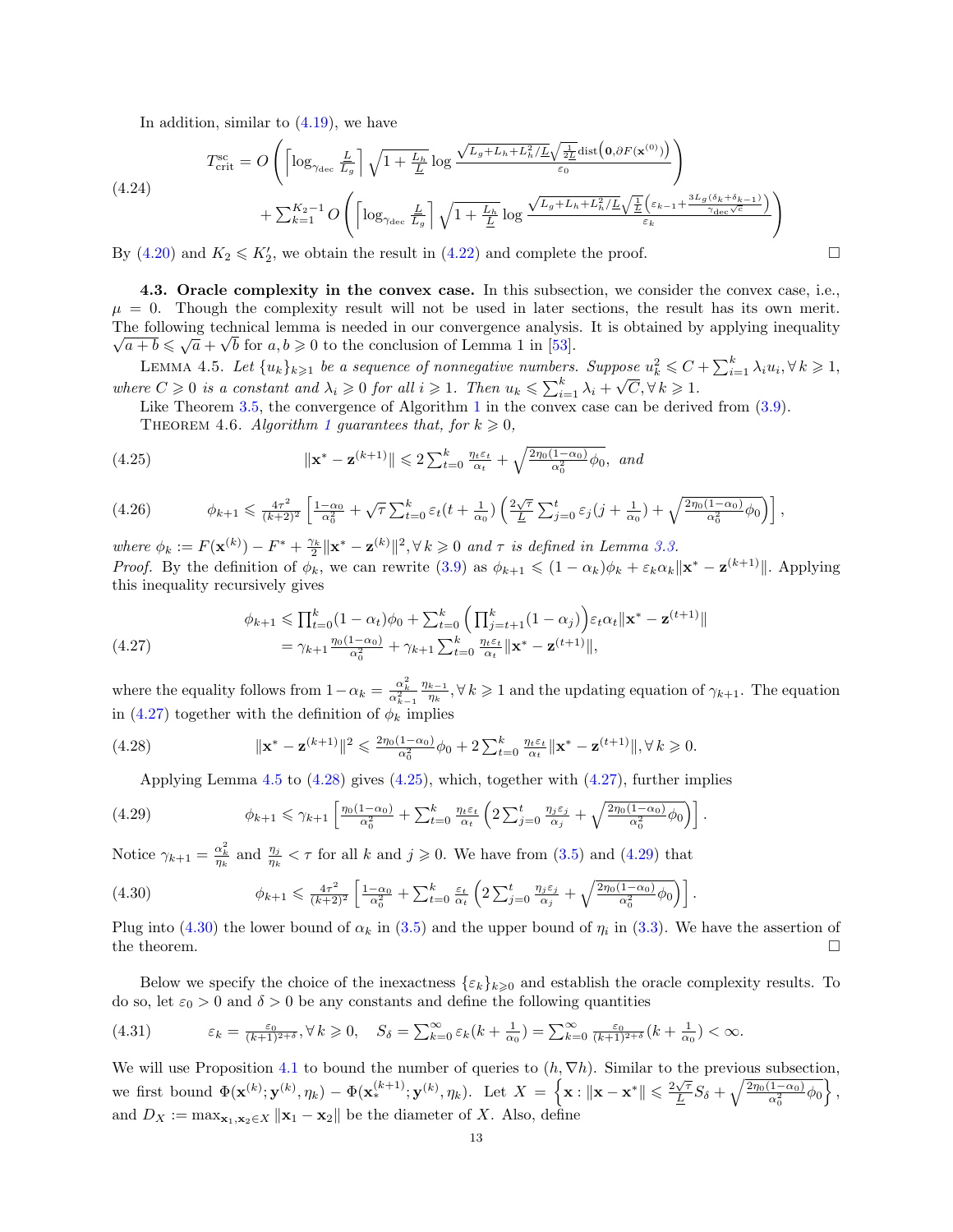<span id="page-13-1"></span>(4.32) 
$$
B_{\Phi} = \max \left\{ \left( \varepsilon_0 + L_g D_X (1 + \frac{2}{\gamma_{\text{dec}}}) \right)^2, \ \text{dist} \left( \mathbf{0}, \partial F(\mathbf{x}^{(0)}) \right)^2 \right\}.
$$

<span id="page-13-3"></span>LEMMA 4.7. Suppose  $\{\varepsilon_k\}_{k\geqslant0}$  in Algorithm [1](#page-4-0) are given in [\(4.31\)](#page-12-7). Let  $\mathbf{x}_{*}^{(k+1)}$  and  $\Phi$  be defined by [\(3.1\)](#page-4-1). Algorithm [1](#page-4-0) guarantees that (i)  $\mathbf{x}^{(k)}$ ,  $\mathbf{y}^{(k)}$ ,  $\mathbf{z}^{(k)} \in X$  for all  $k \geq 0$  and that (ii)  $\Phi(\mathbf{x}^{(k)}; \mathbf{y}^{(k)}, \eta_k)$  - $\Phi(\mathbf{x}_*^{(k+1)}; \mathbf{y}^{(k)}, \eta_k) \leq \frac{B_\Phi}{2L}, \forall k \geq 0, \text{ where } B_\Phi \text{ is defined in (4.32)}.$  $\Phi(\mathbf{x}_*^{(k+1)}; \mathbf{y}^{(k)}, \eta_k) \leq \frac{B_\Phi}{2L}, \forall k \geq 0, \text{ where } B_\Phi \text{ is defined in (4.32)}.$  $\Phi(\mathbf{x}_*^{(k+1)}; \mathbf{y}^{(k)}, \eta_k) \leq \frac{B_\Phi}{2L}, \forall k \geq 0, \text{ where } B_\Phi \text{ is defined in (4.32)}.$ 

Proof. It follows that  $\mathbf{x}^{(0)} = \mathbf{z}^{(0)} \in X$  by the definition of  $\phi_0$  in Theorem [4.6](#page-12-8) and the relation  $\frac{\alpha_0^2}{\eta_0} = (1 - \alpha_0)\gamma_0$ . From  $(4.25)$ ,  $(4.31)$ ,  $(3.5)$ , and  $(3.3)$ , we have

$$
\|\mathbf{x}^* - \mathbf{z}^{(k+1)}\| \leq 2\sum_{t=0}^k \frac{\sqrt{\tau} (t+1/\alpha_0)\varepsilon_t}{\underline{L}} + \sqrt{\frac{2\eta_0(1-\alpha_0)}{\alpha_0^2}\phi_0} \leqslant \frac{2\sqrt{\tau}}{\underline{L}}S_\delta + \sqrt{\frac{2\eta_0(1-\alpha_0)}{\alpha_0^2}\phi_0},
$$

so  $\mathbf{z}^{(k+1)} \in X, \forall k \geq 0$ . Since  $\mathbf{x}^{(k+1)} = \alpha_k \mathbf{z}^{(k+1)} + (1 - \alpha_k) \mathbf{x}^{(k)}$ , by induction, we can show  $\mathbf{x}^{(k+1)} \in X, \forall k \geq 0$ . From the updating equation of  $y^{(k)}$ , we also have  $y^{(k)} \in X, \forall k \geq 0$ . This proves assertion (i).

From Assertion (i) and [\(4.13\)](#page-10-8), we have dist  $(0, \partial \Phi(\mathbf{x}^{(k)}; \mathbf{y}^{(k)}, \eta_k)) \leq \varepsilon_0 + L_g D_X(1 + \frac{2}{\gamma_{\text{dec}}})$ ,  $\forall k \geq 1$ , which, together with  $(4.15)$  and  $(3.3)$ , gives

$$
\Phi(\mathbf{x}^{(k)};\mathbf{y}^{(k)},\eta_k) - \Phi(\mathbf{x}_*^{(k+1)};\mathbf{y}^{(k)},\eta_k) \leq \frac{1}{2L} \left(\varepsilon_0 + L_g D_X(1 + \frac{2}{\gamma_{\text{dec}}})\right)^2, \forall k \geq 1.
$$

Hence, assertion (ii) holds for  $k \ge 1$ . For the case of  $k = 0$ , we use [\(4.10\)](#page-10-0) and complete the proof.

Now we are ready to show the oracle complexity result to obtain an  $\varepsilon$ -optimal solution.

THEOREM 4.8 (Oracle complexity to obtain an  $\varepsilon$ -optimal solution). Suppose  $\{\varepsilon_k\}_{k\geq0}$  in Algorithm [1](#page-4-0) are given in [\(4.5\)](#page-9-3). Also, suppose  $\mathbf{x}^{(k+1)}$  $\mathbf{x}^{(k+1)}$  $\mathbf{x}^{(k+1)}$  is computed by applying Algorithm 1 to [\(3.1\)](#page-4-1) with the inputs given in [\(4.1\)](#page-8-4) and the optional steps enabled. Then for any  $\varepsilon > 0$ , Algorithm [1](#page-4-0) with  $\underline{L} = \Theta(L_q)$  can produce an ε-optimal solution of [\(1.3\)](#page-0-2) by  $K_{\text{opt}}^{\text{cvx}}$  queries to  $(g, \nabla g)$  and  $T_{\text{opt}}^{\text{cvx}}$  queries to  $(h, \nabla h)$ , where

<span id="page-13-2"></span>(4.33) 
$$
K_{\text{opt}}^{\text{cvx}} \leqslant 2 \left[ \log_{\gamma_{\text{dec}}} \frac{L}{L_g} \right] \left( \left\lceil \frac{2\tau\sqrt{C_0}}{\sqrt{\varepsilon}} \right\rceil - 1 \right),
$$

(4.34) 
$$
T_{\rm opt}^{\rm cvx} = O\left(\left[\frac{2\tau\sqrt{C_0}}{\sqrt{\varepsilon}}\right]\sqrt{1+\frac{L_h}{L_g}}\left(\log\frac{\left(1+\frac{L_h}{L_g}\right)\sqrt{B_{\Phi}}}{\varepsilon_0} + (2+\delta)\log\frac{2\tau\sqrt{C_0}}{\sqrt{\varepsilon}}\right)\right).
$$

In the inequality and equality above,  $C_0 = \frac{1-\alpha_0}{\alpha_0^2} + \sqrt{\tau}S_\delta\left(\frac{2\sqrt{\tau}}{\underline{L}}\right)$  $\frac{\sqrt{\tau}}{L}S_\delta + \sqrt{\frac{2\eta_0(1-\alpha_0)}{\alpha_0^2}\phi_0}$  and the big-Os hide universal constants depending only on  $\gamma_{\text{dec}}$  and  $\gamma_{\text{inc}}$ .

*Proof.* From [\(4.26\)](#page-12-9), the definition of  $\phi_k$  in Theorem [4.6,](#page-12-8) the choice of  $\{\varepsilon_k\}_{k\geqslant0}$  in [\(4.31\)](#page-12-7), and the definition of  $S_\delta$  in [\(4.31\)](#page-12-7), it follows that

$$
(4.35) \tF(\mathbf{x}^{(k+1)}) - F^* \leq \phi_{k+1} \leq \frac{4\tau^2}{(k+2)^2} \left[ \frac{1-\alpha_0}{\alpha_0^2} + \sqrt{\tau} S_\delta \left( \frac{2\sqrt{\tau}}{\underline{L}} S_\delta + \sqrt{\frac{2\eta_0(1-\alpha_0)}{\alpha_0^2} \phi_0} \right) \right] = \frac{4\tau^2 C_0}{(k+2)^2}.
$$

Hence, in order to produce an  $\varepsilon$ -optimal solution, Algorithm [1](#page-4-0) needs no more than  $K_3 = \left[\frac{2\tau}{\sqrt{\varepsilon}}\right]$  $\sqrt{C_0}$  - 1 iterations. By Lemma [3.2,](#page-5-8) Algorithm [2](#page-5-0) will stop after at most  $\lceil \log_{\gamma_{\text{dec}}} \frac{L}{L_c} \rceil$  $\frac{L}{L_g}$  iterations with  $(g, \nabla g)$  queried twice in each iteration. Hence,  $K_{\text{opt}}^{\text{cvx}}$  satisfies [\(4.33\)](#page-13-2).

Moreover, by Proposition [4.1,](#page-9-2) Lemma [4.7](#page-13-3) and the choice of  $\varepsilon_k$  in [\(4.31\)](#page-12-7), we have that the total number of the queries to  $(h, \nabla h)$  is

<span id="page-13-0"></span>
$$
T_{\rm opt}^{\rm cvx} = \sum_{k=0}^{K_3-1} O\left( \left\lceil \log_{\gamma_{\rm dec}} \frac{L}{L_g} \right\rceil \sqrt{1 + \frac{L_h}{L}} \log \frac{\sqrt{L_g + L_h + L_h^2 / L} \sqrt{\frac{B_\Phi}{2L}} (k+1)^{2+\delta}}{\varepsilon_0} \right),
$$

which, together with the facts that  $K_3 = \left[\frac{2\tau}{\sqrt{\varepsilon}}\right]$  $\sqrt{C_0}$  – 1 and that  $\underline{L} = \Theta(L_g)$ , gives the result in [\(4.34\)](#page-13-2).  $\square$ 

5. Inexact proximal augmented Lagrangian method. In this section, we consider the affineconstrained composite problem

(5.1) 
$$
\min_{\mathbf{x}} \left\{ G(\mathbf{x}) := f(\mathbf{x}) + r(\mathbf{x}) \right\}, \text{ s.t. } \mathbf{A}_E \mathbf{x} = \mathbf{b}_E, \ \mathbf{A}_I \mathbf{x} \leq \mathbf{b}_I,
$$

where f is  $L_f$ -smooth and  $\mu$ -strongly convex with  $\mu \geq 0$ , and r is closed convex and admits an easy proximal mapping. We assume that  $(f, \nabla f)$  is significantly more expensive than  $(\mathbf{A}(\cdot), \mathbf{A}^{\top}(\cdot))$  to evaluate, where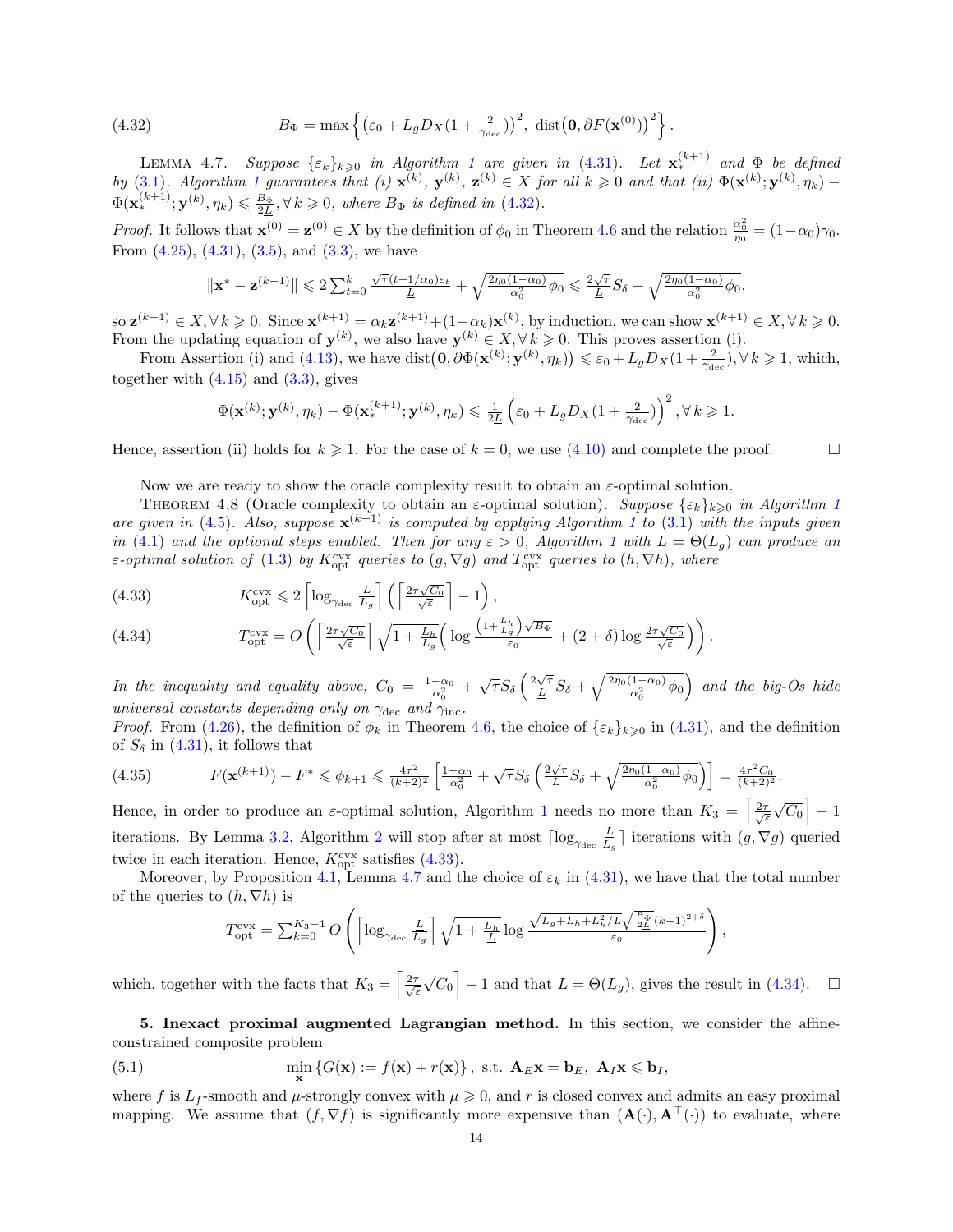$\mathbf{A} = [\mathbf{A}_E; \mathbf{A}_I]$ . We denote the Lagrangian multipliers to the affine constraints by  $\mathbf{\lambda} = [\mathbf{\lambda}_E; \mathbf{\lambda}_I]$  with  $\mathbf{\lambda}_E$ and  $\lambda_I$  associated to the equality and inequality constraints, respectively. We also assume [\(5.1\)](#page-13-0) has a finite optimal solution  $\mathbf{x}^*$  and has the corresponding Lagrange multiplier  $\boldsymbol{\lambda}^* = [\boldsymbol{\lambda}_E^*; \boldsymbol{\lambda}_I^*]$  satisfying

<span id="page-14-0"></span>(5.2) 
$$
\mathbf{0} \in \partial G(\mathbf{x}^*) + \mathbf{A}^\top \lambda^*; \quad \mathbf{A}_E \mathbf{x}^* - \mathbf{b}_E = \mathbf{0}, \ \mathbf{A}_I \mathbf{x}^* - \mathbf{b}_I \leqslant \mathbf{0}; \quad \lambda_I^* \geqslant \mathbf{0}, \ \langle \lambda_I^*, \mathbf{A}_I \mathbf{x}^* - \mathbf{b}_I \rangle = 0.
$$

Our goal is to find a solution that satisfies  $(5.2)$  with  $\varepsilon$ -precision, which is defined formally below.

DEFINITION 5.1 (ε-KKT solution). For a given  $\varepsilon \geqslant 0$ , a point  $\bar{\mathbf{x}} \in \text{dom}(G)$  is called an  $\varepsilon$ -KKT solution of [\(5.1\)](#page-13-0), if there is a multiplier  $\bar{\boldsymbol{\lambda}} = [\bar{\boldsymbol{\lambda}}_E; \bar{\boldsymbol{\lambda}}_I]$  such that

<span id="page-14-3"></span>
$$
(5.3) \ \ \mathrm{dist}\big(\mathbf{0}, \partial G(\bar{\mathbf{x}}) + \mathbf{A}^{\top}\bar{\boldsymbol{\lambda}}\big) \leqslant \varepsilon; \sqrt{\|\mathbf{A}_{E}\bar{\mathbf{x}} - \mathbf{b}_{E}\|^{2} + \|[\mathbf{A}_{I}\bar{\mathbf{x}} - \mathbf{b}_{I}]_{+}\|^{2}} \leqslant \varepsilon; \bar{\boldsymbol{\lambda}}_{I} \geqslant \mathbf{0}, \ \|\bar{\boldsymbol{\lambda}}_{I}\odot(\mathbf{A}_{I}\bar{\mathbf{x}} - \mathbf{b}_{I})\| \leqslant \varepsilon.
$$

We consider an inexact proximal augmented Lagrangian method (iPALM) presented in Algorithm [4](#page-14-1) for finding an  $\varepsilon$ -KKT solution for [\(5.1\)](#page-13-0). At iteration k, based on the current solution  $\mathbf{x}^{(k)}$  and the Lagrangian multiplier  $\lambda^{(k)}$ , the iPALM generates the next solution  $\mathbf{x}^{(k+1)}$  by approximately solving the following proximal augmented Lagrangian subproblem

(5.4) 
$$
\mathbf{x}^{(k+1)} \approx \argmin_{\mathbf{x}} \{ \Psi_k(\mathbf{x}) := \mathcal{L}_{\beta_k}(\mathbf{x}, \boldsymbol{\lambda}^{(k)}) + \frac{\rho_k}{2} ||\mathbf{x} - \mathbf{x}^{(k)}||^2 \}.
$$

Here,  $\mathcal{L}_{\beta}$  is the classic augmented Lagrangian function of [\(5.1\)](#page-13-0) and has the following form:

<span id="page-14-4"></span>
$$
\mathcal{L}_{\beta}(\mathbf{x}, \boldsymbol{\lambda}) = G(\mathbf{x}) + \langle \boldsymbol{\lambda}_{E}, \mathbf{A}_{E}\mathbf{x} - \mathbf{b}_{E} \rangle + \frac{\beta}{2} \|\mathbf{A}_{E}\mathbf{x} - \mathbf{b}_{E}\|^{2} + \frac{1}{2\beta} \left( \left\| [\beta(\mathbf{A}_{I}\mathbf{x} - \mathbf{b}_{I}) + \boldsymbol{\lambda}_{I}]_{+} \right\|^{2} - \|\boldsymbol{\lambda}_{I}\|^{2} \right).
$$

In particular, the iPLAM finds  $\mathbf{x}^{(k+1)}$  as an  $\bar{\varepsilon}_k$ -stationary point of  $\Psi_k$ , i.e., [\(5.5\)](#page-14-2) holds. We can apply the iAPG method in Algorithm [1](#page-4-0) to find  $\mathbf{x}^{(k+1)}$ . We will show that, compared to existing results, the oracle complexity of the iPALM that uses the iAPG as a subroutine can significantly reduce the number of queries to  $(f, \nabla f)$  while just slightly increasing the number of queries to  $(\mathbf{A}(\cdot), \mathbf{A}^{\top}(\cdot)).$ 

<span id="page-14-1"></span>

| <b>Algorithm 4:</b> Inexact proximal augmented Lagrangian method (iPALM)                                                                                                                                                                 |  |  |  |  |  |  |  |
|------------------------------------------------------------------------------------------------------------------------------------------------------------------------------------------------------------------------------------------|--|--|--|--|--|--|--|
| <b>1 Initialization:</b> $\mathbf{x}^{(0)} \in \text{dom}(G)$ and $\mathbf{\lambda}^{(0)}$ ; set $k = 0$                                                                                                                                 |  |  |  |  |  |  |  |
| <b>2</b> while Condition (5.3) with $(\bar{\mathbf{x}}, \bar{\boldsymbol{\lambda}}) = (\mathbf{x}^{(k)}, \boldsymbol{\lambda}^{(k)})$ does not hold do                                                                                   |  |  |  |  |  |  |  |
| Find $\mathbf{x}^{(k+1)} \approx \arg \min \Psi_k(\mathbf{x})$ such that<br>3                                                                                                                                                            |  |  |  |  |  |  |  |
|                                                                                                                                                                                                                                          |  |  |  |  |  |  |  |
| $dist(\mathbf{0}, \partial \Psi_k(\mathbf{x}^{(k+1)})) \leq \bar{\varepsilon}_k,$<br>(5.5)                                                                                                                                               |  |  |  |  |  |  |  |
| where $\Psi_k$ is defined in (5.4).                                                                                                                                                                                                      |  |  |  |  |  |  |  |
| Let $\lambda_E^{(k+1)} = \lambda_E^{(k)} + \beta_k (\mathbf{A}_E \mathbf{x}^{(k+1)} - \mathbf{b}_E), \ \lambda_I^{(k+1)} = [\lambda_I^{(k)} + \beta_k (\mathbf{A}_I \mathbf{x}^{(k+1)} - \mathbf{b}_I)]_+,$ and set $k \leftarrow k+1$ . |  |  |  |  |  |  |  |

Before giving the details, we first present the following lemma that characterizes the relationship between two consecutive iterates of Algorithm [4.](#page-14-1)

<span id="page-14-6"></span><span id="page-14-2"></span>LEMMA 5.2. Let  $\mathbf{x}^{(k)}$  and  $\boldsymbol{\lambda}^{(k)}$  be generated from Algorithm [4.](#page-14-1) It holds for any  $k \geqslant 0$  that

$$
\bar{\varepsilon}_{k} \|\mathbf{x}^{(k+1)} - \mathbf{x}^{*}\| \geq \mu \|\mathbf{x}^{(k+1)} - \mathbf{x}^{*}\|^{2} + \frac{1}{2\beta_{k}} \left(\|\boldsymbol{\lambda}^{(k+1)} - \boldsymbol{\lambda}^{*}\|^{2} + \|\boldsymbol{\lambda}^{(k+1)} - \boldsymbol{\lambda}^{(k)}\|^{2} - \|\boldsymbol{\lambda}^{(k)} - \boldsymbol{\lambda}^{*}\|^{2}\right) + \frac{\rho_{k}}{2} \left(\|\mathbf{x}^{(k+1)} - \mathbf{x}^{(k)}\|^{2} + \|\mathbf{x}^{(k+1)} - \mathbf{x}^{*}\|^{2} - \|\mathbf{x}^{(k)} - \mathbf{x}^{*}\|^{2}\right).
$$

*Proof.* From [\(5.5\)](#page-14-2), there exists  $\mathbf{v}^{(k)} \in \partial_{\mathbf{x}} \mathcal{L}_{\beta_k}(\mathbf{x}^{(k+1)}, \boldsymbol{\lambda}^{(k)}) + \rho_k(\mathbf{x}^{(k+1)} - \mathbf{x}^{(k)})$  such that  $\|\mathbf{v}^{(k)}\| \leq \bar{\varepsilon}_k$ , and thus by the  $\mu$ -strong convexity of  $G$ , we have

<span id="page-14-5"></span>
$$
\langle \mathbf{v}^{(k)}, \mathbf{x}^{(k+1)} - \mathbf{x}^* \rangle \ge G(\mathbf{x}^{(k+1)}) - G(\mathbf{x}^*) + \frac{\mu}{2} ||\mathbf{x}^{(k+1)} - \mathbf{x}^*||^2 + \langle \mathbf{A}_E^\top \mathbf{\lambda}_E^{(k)}, \mathbf{x}^{(k+1)} - \mathbf{x}^* \rangle + \langle \beta_k \mathbf{A}_E^\top (\mathbf{A}_E \mathbf{x}^{(k+1)} - \mathbf{b}_E), \mathbf{x}^{(k+1)} - \mathbf{x}^* \rangle + \langle \mathbf{A}_I^\top [\beta_k (\mathbf{A}_I \mathbf{x}^{(k+1)} - \mathbf{b}_I) + \mathbf{\lambda}_I^{(k)}]_+, \mathbf{x}^{(k+1)} - \mathbf{x}^* \rangle + \langle \rho_k (\mathbf{x}^{(k+1)} - \mathbf{x}^{(k)}), \mathbf{x}^{(k+1)} - \mathbf{x}^* \rangle.
$$

By the Cauchy-Schwarz inequality, it holds  $\langle \mathbf{v}^{(k)}, \mathbf{x}^{(k+1)} - \mathbf{x}^* \rangle \leqslant ||\mathbf{v}^{(k)}|| \cdot ||\mathbf{x}^{(k+1)} - \mathbf{x}^*|| \leqslant \bar{\varepsilon}_k ||\mathbf{x}^{(k+1)} - \mathbf{x}^*||$ . Hence, by the update of  $\mathbf{\lambda}^{(k+1)}$  and the facts  $\mathbf{A}_E \mathbf{x}^* = \mathbf{b}_E$  and  $\mathbf{A}_I \mathbf{x}^* \leq \mathbf{b}_I$ , we obtain from [\(5.7\)](#page-14-5) that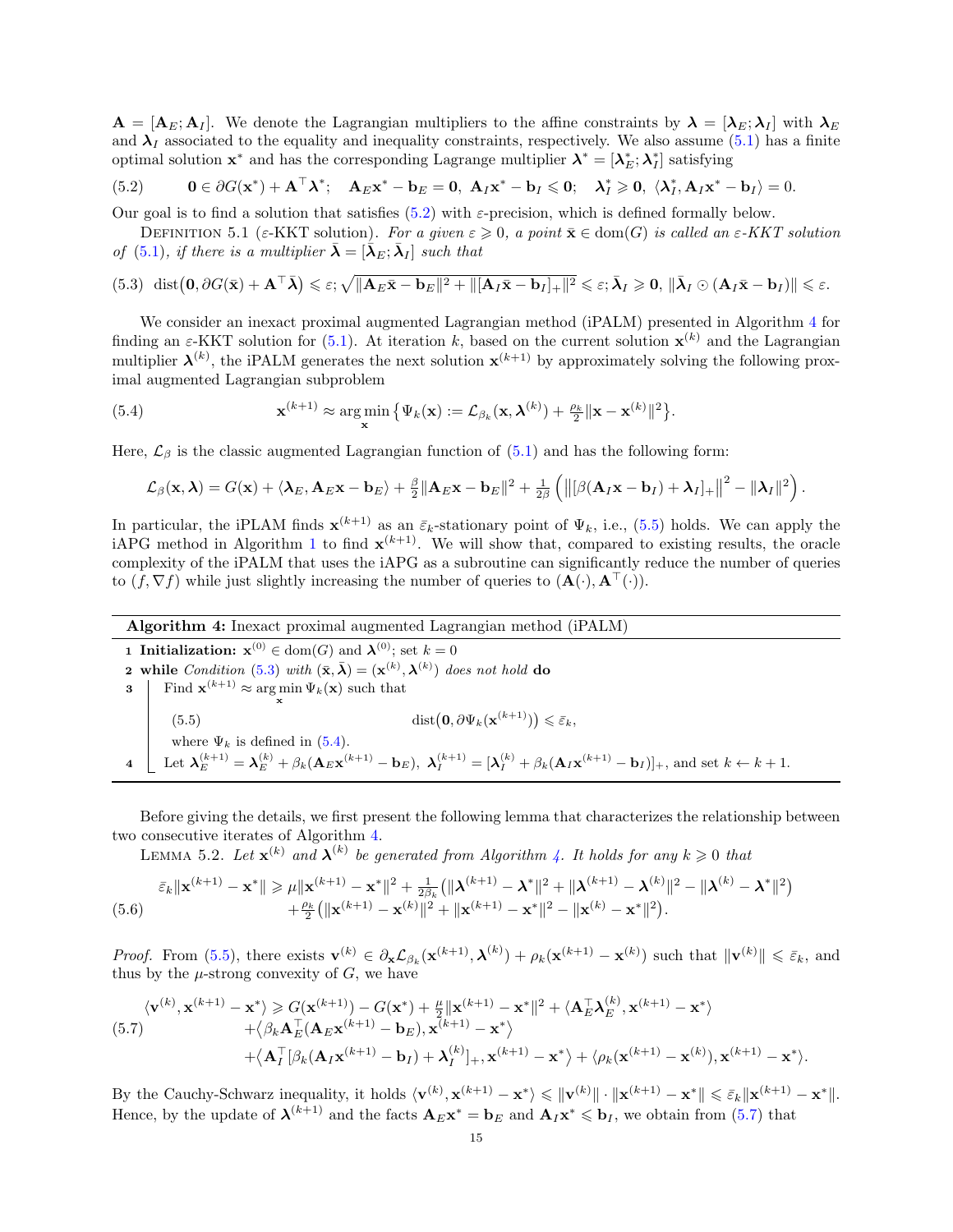<span id="page-15-2"></span>
$$
\bar{\varepsilon}_{k} \|\mathbf{x}^{(k+1)} - \mathbf{x}^{*}\| \geqslant G(\mathbf{x}^{(k+1)}) - G(\mathbf{x}^{*}) + \frac{\mu}{2} \|\mathbf{x}^{(k+1)} - \mathbf{x}^{*}\|^{2} + \langle \boldsymbol{\lambda}_{E}^{(k+1)}, \mathbf{A}_{E}\mathbf{x}^{(k+1)} - \mathbf{b}_{E} \rangle \n+ \langle \boldsymbol{\lambda}_{I}^{(k+1)}, \mathbf{A}_{I}\mathbf{x}^{(k+1)} - \mathbf{b}_{I} \rangle + \langle \rho_{k}(\mathbf{x}^{(k+1)} - \mathbf{x}^{(k)}), \mathbf{x}^{(k+1)} - \mathbf{x}^{*} \rangle \n= G(\mathbf{x}^{(k+1)}) - G(\mathbf{x}^{*}) + \frac{\mu}{2} \|\mathbf{x}^{(k+1)} - \mathbf{x}^{*}\|^{2} + \langle \boldsymbol{\lambda}_{E}^{(k+1)}, \mathbf{A}_{E}\mathbf{x}^{(k+1)} - \mathbf{b}_{E} \rangle \n+ \langle \boldsymbol{\lambda}_{I}^{(k+1)}, \mathbf{A}_{I}\mathbf{x}^{(k+1)} - \mathbf{b}_{I} \rangle + \frac{\rho_{k}}{2} (\|\mathbf{x}^{(k+1)} - \mathbf{x}^{(k)}\|^{2} + \|\mathbf{x}^{(k+1)} - \mathbf{x}^{*}\|^{2} - \|\mathbf{x}^{(k)} - \mathbf{x}^{*}\|^{2}).
$$

Using the updating equation of  $\lambda^{(k+1)}$  again, we have

<span id="page-15-0"></span>
$$
\langle \boldsymbol{\lambda}_{E}^{(k+1)} - \boldsymbol{\lambda}_{E}^{*}, \mathbf{A}_{E} \mathbf{x}^{(k+1)} - \mathbf{b}_{E} \rangle = \langle \boldsymbol{\lambda}_{E}^{(k+1)} - \boldsymbol{\lambda}_{E}^{*}, \frac{1}{\beta_{k}} (\boldsymbol{\lambda}_{E}^{(k+1)} - \boldsymbol{\lambda}_{E}^{(k)}) \rangle = \frac{1}{2\beta_{k}} \left( \|\boldsymbol{\lambda}_{E}^{(k+1)} - \boldsymbol{\lambda}_{E}^{*}\|^{2} + \|\boldsymbol{\lambda}_{E}^{(k+1)} - \boldsymbol{\lambda}_{E}^{(k)}\|^{2} - \|\boldsymbol{\lambda}_{E}^{(k)} - \boldsymbol{\lambda}_{E}^{*}\|^{2} \right),
$$

and, by [\[63,](#page-27-6) Lemma 4], it holds that

<span id="page-15-1"></span>
$$
\langle \lambda_I^{(k+1)} - \lambda_I^*, \mathbf{A}_I \mathbf{x}^{(k+1)} - \mathbf{b}_I \rangle \geq \langle \lambda_I^{(k+1)} - \lambda_I^*, \max \big\{ -\frac{\lambda_I^{(k)}}{\beta_k}, \mathbf{A}_I \mathbf{x}^{(k+1)} - \mathbf{b}_I \big\} \rangle
$$
  
=  $\langle \lambda_I^{(k+1)} - \lambda_I^*, \frac{1}{\beta_k} (\lambda_I^{(k+1)} - \lambda_I^{(k)}) \rangle$   
=  $\frac{1}{2\beta_k} \left( \|\lambda_I^{(k+1)} - \lambda_I^*\|^2 + \|\lambda_I^{(k+1)} - \lambda_I^{(k)}\|^2 - \|\lambda_I^{(k)} - \lambda_I^*\|^2 \right).$ 

<span id="page-15-3"></span>Adding  $(5.9)$  and  $(5.10)$  to  $(5.8)$  gives

(5.11) 
$$
\bar{\varepsilon}_{k} \|\mathbf{x}^{(k+1)} - \mathbf{x}^{*}\| \geq G(\mathbf{x}^{(k+1)}) - G(\mathbf{x}^{*}) + \frac{\mu}{2} \|\mathbf{x}^{(k+1)} - \mathbf{x}^{*}\|^{2} + \langle \mathbf{\lambda}^{*}, \mathbf{A}\mathbf{x}^{(k+1)} - \mathbf{b} \rangle + \frac{\rho_{k}}{2} (\|\mathbf{x}^{(k+1)} - \mathbf{x}^{(k)}\|^{2} + \|\mathbf{x}^{(k+1)} - \mathbf{x}^{*}\|^{2} - \|\mathbf{x}^{(k)} - \mathbf{x}^{*}\|^{2}) + \frac{1}{2\beta_{k}} (\|\mathbf{\lambda}^{(k+1)} - \mathbf{\lambda}^{*}\|^{2} + \|\mathbf{\lambda}^{(k+1)} - \mathbf{\lambda}^{(k)}\|^{2} - \|\mathbf{\lambda}^{(k)} - \mathbf{\lambda}^{*}\|^{2}).
$$

By the KKT conditions  $\mathbf{0} \in \partial G(\mathbf{x}^*) + \mathbf{A}^\top \boldsymbol{\lambda}^*$  and  $\langle \boldsymbol{\lambda}_I^*, \mathbf{A}_I \mathbf{x}^* - \mathbf{b}_I \rangle = 0$ , it follows that

$$
G(\mathbf{x}^{(k+1)}) - G(\mathbf{x}^*) + \langle \lambda^*, \mathbf{A}\mathbf{x}^{(k+1)} - \mathbf{b} \rangle = G(\mathbf{x}^{(k+1)}) - G(\mathbf{x}^*) + \langle \mathbf{A}^\top \lambda^*, \mathbf{x}^{(k+1)} - \mathbf{x}^* \rangle \geq \frac{\mu}{2} ||\mathbf{x}^{(k+1)} - \mathbf{x}^*||^2,
$$

where the inequality holds from the  $\mu$ -strong convexity of G. Applying this inequality to [\(5.11\)](#page-15-3) gives the desired result.  $\Box$ 

5.1. Outer-iteration complexity. In this subsection, we assume that [\(5.5\)](#page-14-2) can be guaranteed. We specify the choices of  $\{\beta_k\}_{k\geqslant0}$ ,  $\{\rho_k\}_{k\geqslant0}$  and  $\{\bar{\varepsilon}_k\}_{k\geqslant0}$  and establish the outer-iteration complexity of Algorithm [4.](#page-14-1) To do so, we first show the uniform boundedness of the primal-dual iterates below.

<span id="page-15-6"></span>LEMMA 5.3 (Boundedness of primal-dual iterates). Suppose  $\beta_k = \beta_0 \sigma^k$  and  $\rho_k = \rho_0 \sigma^{-k}, \forall k \geq 0$  for some  $\beta_0 > 0$ ,  $\rho_0 > 0$  and  $\sigma > 1$  in Algorithm [4.](#page-14-1) It holds for any  $k \geq 0$  that

<span id="page-15-5"></span>
$$
(5.12) \qquad \sqrt{\beta_0 \rho_0 \|\mathbf{x}^{(k+1)} - \mathbf{x}^*\|^2 + \|\boldsymbol{\lambda}^{(k+1)} - \boldsymbol{\lambda}^*\|^2} \leq \sum_{i=0}^k \frac{2\beta_i \bar{\varepsilon}_i}{\sqrt{\beta_0 \rho_0}} + \sqrt{\beta_0 \rho_0 \|\mathbf{x}^{(0)} - \mathbf{x}^*\|^2 + \|\boldsymbol{\lambda}^{(0)} - \boldsymbol{\lambda}^*\|^2}.
$$

*Proof.* Multiplying  $2\beta_k$  to both sides of  $(5.6)$  gives

<span id="page-15-4"></span>
$$
2\beta_k \bar{\varepsilon}_k \|\mathbf{x}^{(k+1)} - \mathbf{x}^*\| \geq 2\mu \beta_k \|\mathbf{x}^{(k+1)} - \mathbf{x}^*\|^2 + \left(\|\boldsymbol{\lambda}^{(k+1)} - \boldsymbol{\lambda}^*\|^2 + \|\boldsymbol{\lambda}^{(k+1)} - \boldsymbol{\lambda}^{(k)}\|^2 - \|\boldsymbol{\lambda}^{(k)} - \boldsymbol{\lambda}^*\|^2\right) + \beta_0 \rho_0 \left(\|\mathbf{x}^{(k+1)} - \mathbf{x}^{(k)}\|^2 + \|\mathbf{x}^{(k+1)} - \mathbf{x}^*\|^2 - \|\mathbf{x}^{(k)} - \mathbf{x}^*\|^2\right).
$$

Sum up  $(5.13)$  to have

$$
\beta_0 \rho_0 \|\mathbf{x}^{(k+1)} - \mathbf{x}^*\|^2 + \|\boldsymbol{\lambda}^{(k+1)} - \boldsymbol{\lambda}^*\|^2 \leqslant \sum_{i=0}^k 2\beta_i \bar{\varepsilon}_i \|\mathbf{x}^{(i+1)} - \mathbf{x}^*\| + \beta_0 \rho_0 \|\mathbf{x}^{(0)} - \mathbf{x}^*\|^2 + \|\boldsymbol{\lambda}^{(0)} - \boldsymbol{\lambda}^*\|^2.
$$

We obtain [\(5.12\)](#page-15-5) by the inequality above and Lemma [4.5](#page-12-2) with  $u_k = \sqrt{\beta_0 \rho_0 ||\mathbf{x}^{(k)} - \mathbf{x}^*||^2 + ||\mathbf{\lambda}^{(k)} - \mathbf{\lambda}^*||^2}$ ,  $\lambda_i = \frac{2\beta_{i-1}\bar{\varepsilon}_{i-1}}{\sqrt{\beta_0 \rho_0}}$ , and  $C = \beta_0 \rho_0 ||\mathbf{x}^{(0)} - \mathbf{x}^*||^2 + ||\mathbf{\lambda}^{(0)} - \mathbf{\lambda}^*||^2$ .

<span id="page-15-7"></span>LEMMA 5.4. Let  $\sigma > 1$  and  $a \in (0,1)$ . If  $b \geq \frac{64}{a^2(\log \sigma)^4} \geq 1$ , then  $(\log_{\sigma} b)^2 \leq a \cdot b$ .

*Proof.* Let  $\theta(x) = \frac{1}{2}(\log x)^2 - x$ . Then  $\theta'(x) = \frac{1}{x}\log x - 1$ . By the fact  $\log x < x$  for all  $x > 0$ , we have  $\theta'(x) < 0, \forall x > 0$  and thus  $\theta$  is a decreasing function. Hence,  $\theta(x) \le \theta(1) < 0, \forall x \ge 1$ , which implies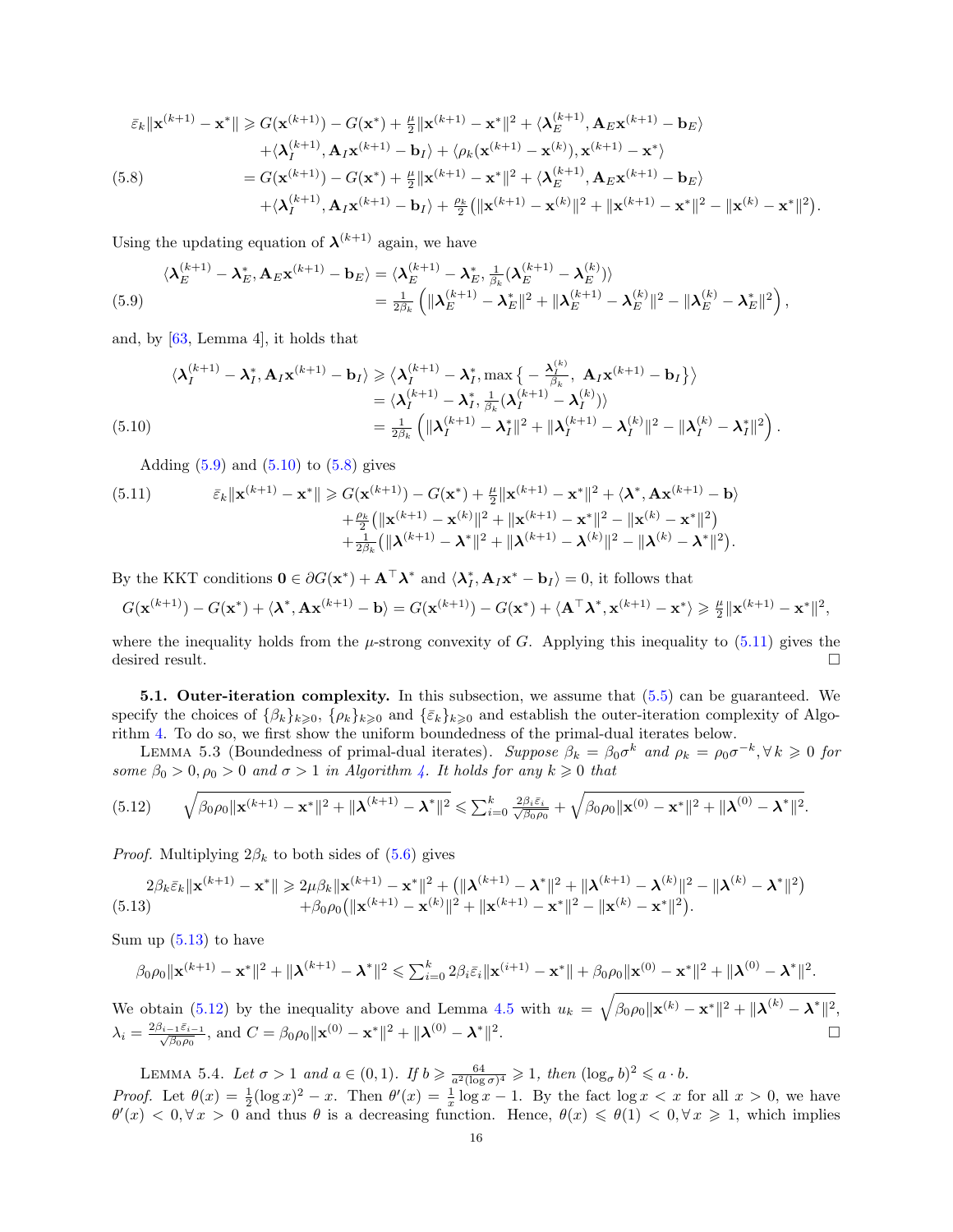$(\log_{\sigma} x^2)^2 \leq \frac{8x}{(\log \sigma)^2}, \forall x \geq 1$ . Take  $x = \sqrt{ }$  $\overline{b}$ . We have  $(\log_{\sigma} b)^2 \leq \frac{8\sqrt{b}}{(\log \sigma)^2} \leq a \cdot b$ , where the second inequality is equivalent to the assumption that  $b \geqslant \frac{64}{a^2(\log \sigma)}$  $\overline{4}$  .

By Lemmas [5.3](#page-15-6) and [5.4,](#page-15-7) we show below that Algorithm [4](#page-14-1) can produce an  $\varepsilon$ -KKT point if  $\{\bar{\varepsilon}_k\}_{k\geqslant0}$  are chosen appropriately.

<span id="page-16-8"></span>THEOREM 5.5. Let  $\beta_k$  and  $\rho_k$  be defined as in Lemma [5.3.](#page-15-6) Let  $\bar{\varepsilon} = \frac{\varepsilon(\sigma-1)}{8(\sigma+1)} \min\{1, \sqrt{\beta_0 \rho_0}\}\$  and choose  $\bar{\varepsilon}_k = \min\{\bar{\varepsilon},\sqrt{\frac{\rho_0}{20\sigma}}\sigma^{-k}\}, \forall k \geqslant 0 \text{ in Algorithm 4. Then } \mathbf{x}^{(K)}$  $\bar{\varepsilon}_k = \min\{\bar{\varepsilon},\sqrt{\frac{\rho_0}{20\sigma}}\sigma^{-k}\}, \forall k \geqslant 0 \text{ in Algorithm 4. Then } \mathbf{x}^{(K)}$  $\bar{\varepsilon}_k = \min\{\bar{\varepsilon},\sqrt{\frac{\rho_0}{20\sigma}}\sigma^{-k}\}, \forall k \geqslant 0 \text{ in Algorithm 4. Then } \mathbf{x}^{(K)}$  generated by Algorithm [4](#page-14-1) is an  $\varepsilon$ -KKT point of  $(5.1)$  with  $\boldsymbol{\lambda}^{(K)}$  being the corresponding multiplier, where

<span id="page-16-2"></span>
$$
(5.14) \qquad K = \max\left\{ \left\lceil \log_{\sigma} \frac{4D_0\sqrt{\rho_0}}{\sqrt{\beta_0 \varepsilon}} \right\rceil, \left\lceil \log_{\sigma} \frac{4D_0}{\beta_0 \varepsilon} \right\rceil, \left\lceil \log_{\sigma} \frac{5(D_0 + ||\boldsymbol{\lambda}^*||)^2}{\beta_0 \varepsilon} \right\rceil, \left\lceil 2\log_{\sigma} \frac{8}{\varepsilon (\log \sigma)^2} \right\rceil - 1 \right\} + 1, \text{ and}
$$

(5.15) 
$$
D_0 = \sqrt{\beta_0 \rho_0 ||\mathbf{x}^{(0)} - \mathbf{x}^*||^2 + ||\mathbf{\lambda}^{(0)} - \mathbf{\lambda}^*||^2}.
$$

*Proof.* Since  $\bar{\varepsilon}_i \leq \bar{\varepsilon}$  for  $i \geq 0$ , we have from [\(5.12\)](#page-15-5) that

(5.16) 
$$
\|\mathbf{x}^{(k)} - \mathbf{x}^*\| \leq \frac{2\bar{\varepsilon}(\sigma^k - 1)}{\rho_0(\sigma - 1)} + \frac{D_0}{\sqrt{\beta_0 \rho_0}}, \quad \|\boldsymbol{\lambda}^{(k)} - \boldsymbol{\lambda}^*\| \leq \frac{2\bar{\varepsilon}\sqrt{\beta_0}(\sigma^k - 1)}{\sqrt{\rho_0}(\sigma - 1)} + D_0, \ \forall k \geq 0.
$$

with  $D_0$  defined in [\(5.15\)](#page-16-0). Hence, by the triangle inequality and [\(5.16\)](#page-16-1), it holds that

<span id="page-16-5"></span><span id="page-16-1"></span><span id="page-16-0"></span>
$$
\|\mathbf{x}^{(k+1)}-\mathbf{x}^{(k)}\|\leqslant \tfrac{2\bar{\varepsilon}(\sigma^{k+1}+\sigma^k-2)}{\rho_0(\sigma-1)}+\tfrac{2D_0}{\sqrt{\beta_0\rho_0}},\ \|\boldsymbol{\lambda}^{(k+1)}-\boldsymbol{\lambda}^{(k)}\|\leqslant \tfrac{2\bar{\varepsilon}\sqrt{\beta_0}(\sigma^{k+1}+\sigma^k-2)}{\sqrt{\rho_0}(\sigma-1)}+2D_0,
$$

and thus

<span id="page-16-3"></span>
$$
(5.17) \quad \rho_{K-1} \|\mathbf{x}^{(K)} - \mathbf{x}^{(K-1)}\| \leq \frac{2\bar{\varepsilon}(\sigma+1)}{\sigma-1} + \frac{2D_0\sqrt{\rho_0}\sigma^{1-K}}{\sqrt{\beta_0}}, \quad \frac{1}{\beta_{K-1}}\|\boldsymbol{\lambda}^{(K)} - \boldsymbol{\lambda}^{(K-1)}\| \leq \frac{2\bar{\varepsilon}(\sigma+1)}{\sqrt{\beta_0\rho_0}(\sigma-1)} + \frac{2D_0}{\beta_0}\sigma^{1-K}.
$$

By the choice of  $\bar{\varepsilon}$  and the definition of K in [\(5.14\)](#page-16-2), we have from [\(5.17\)](#page-16-3) that

(5.18) 
$$
\rho_{K-1} \|\mathbf{x}^{(K)} - \mathbf{x}^{(K-1)}\| \leq \frac{3\varepsilon}{4}, \quad \frac{1}{\beta_{K-1}} \|\boldsymbol{\lambda}^{(K)} - \boldsymbol{\lambda}^{(K-1)}\| \leq \frac{3\varepsilon}{4}.
$$

Additionally, since  $\bar{\varepsilon}_i \leqslant \sqrt{\frac{\rho_0}{20\sigma}} \sigma^{-i}$  for  $i \geqslant 0$ , it is implied by  $(5.12)$  that  $\|\boldsymbol{\lambda}^{(k)} - \boldsymbol{\lambda}^*\| \leqslant k \sqrt{\frac{\beta_0}{5\sigma}} + D_0$  and thus  $\|\mathbf{\lambda}^{(k)}\| \leqslant k\sqrt{\frac{\beta_0}{5\sigma}} + D_0 + \|\mathbf{\lambda}^*\|$ , which further implies  $\|\mathbf{\lambda}^{(k)}\|^2 \leqslant \frac{2\beta_0 k^2}{5\sigma} + 2(D_0 + \|\mathbf{\lambda}^*\|)^2, \forall k \geqslant 0$ . Hence,

<span id="page-16-4"></span>(5.19) 
$$
\frac{1}{\beta_{K-1}}(\|\boldsymbol{\lambda}^{(K)}\|^2+\frac{1}{4}\|\boldsymbol{\lambda}^{(K-1)}\|^2) \leq \frac{1}{\beta_0\sigma^{K-1}}(\frac{\beta_0K^2}{2\sigma}+\frac{5}{2}(D_0+\|\boldsymbol{\lambda}^*\|)^2).
$$

Since  $K - 1 \geqslant \log_{\sigma} \frac{5(D_0 + ||\mathbf{X}^*||)^2}{\beta_0 \varepsilon}$  $\frac{(\mathbf{A} - \mathbf{A}^*)^2}{\beta_0 \varepsilon}$ , it holds that  $\frac{5}{2\beta_0 \sigma^{K-1}} (D_0 + ||\mathbf{\lambda}^*||)^2 \leq \frac{\varepsilon}{2}$ . Also, since  $K \geq \left[2 \log_{\sigma} \frac{8}{\varepsilon (\log \sigma)^2}\right]$ , it holds that  $\sigma^K \geqslant \frac{64}{\varepsilon^2(\log \sigma)^4}$ , which implies  $\frac{K^2}{\sigma^K} \leqslant \varepsilon$  according to Lemma [5.4](#page-15-7) with  $a = \varepsilon$  and  $b = \sigma^K$ . Therefore, the right-hand side of  $(5.19)$  is no more than  $\varepsilon$ , meaning that

(5.20) 
$$
\frac{1}{\beta_{K-1}}(||\boldsymbol{\lambda}^{(K)}||^2 + \frac{1}{4}||\boldsymbol{\lambda}^{(K-1)}||^2) \leq \varepsilon.
$$

<span id="page-16-7"></span><span id="page-16-6"></span>Now from the updating equations of  $\mathbf{x}^{(k+1)}$  and  $\mathbf{\lambda}^{(k+1)}$ , we have for any  $k \geq 1$ ,

<span id="page-16-9"></span>(5.21a)  

$$
\operatorname{dist}(\mathbf{0}, \partial G(\mathbf{x}^{(k)}) + \mathbf{A}^{\top} \boldsymbol{\lambda}^{(k)}) \leq \bar{\varepsilon}_{k-1} + \rho_{k-1} \|\mathbf{x}^{(k)} - \mathbf{x}^{(k-1)}\|,
$$
  
(5.21b)  

$$
\sqrt{\|\mathbf{A} - \mathbf{x}^{(k)}\|} \mathbf{b}^{-1}\|_{2}^{2} + \|\mathbf{A} - \mathbf{x}^{(k)}\|} + \frac{1}{2} \sum_{k=1}^{k-1} \|\mathbf{x}^{(k)} - \mathbf{x}^{(k-1)}\|
$$

<span id="page-16-10"></span>(5.21b) 
$$
\sqrt{\|\mathbf{A}_{E}\mathbf{x}^{(k)} - \mathbf{b}_{E}\|^{2} + \|[\mathbf{A}_{I}\mathbf{x}^{(k)} - \mathbf{b}_{I}]_{+}\|^{2}} \leq \frac{1}{\beta_{k-1}} \|\boldsymbol{\lambda}^{(k)} - \boldsymbol{\lambda}^{(k-1)}\|,
$$

and, by  $[38, \text{Eqn.}(3.18)]$  $[38, \text{Eqn.}(3.18)]$ , we have

(5.21c) 
$$
\|\boldsymbol{\lambda}_I^{(k)} \odot (\mathbf{A}_I \mathbf{x}^{(k)} - \mathbf{b}_I)\| \leq \frac{1}{\beta_{k-1}} \left( \|\boldsymbol{\lambda}_I^{(k)}\|^2 + \frac{1}{4} \|\boldsymbol{\lambda}_I^{(k-1)}\|^2 \right).
$$

Note that  $\lambda_I^{(k)} \geq 0$  holds for any  $k \geq 1$  by the updating equation of  $\lambda_I^{(k)}$  $I_I^{(k)}$ . Moreover, because of  $(5.18)$  and [\(5.20\)](#page-16-6) and the fact that  $\bar{\varepsilon}_k \leq \frac{\varepsilon}{4}$ , the three inequalities in [\(5.21\)](#page-16-7) imply that  $(\mathbf{x}^{(K)}, \mathbf{\lambda}^{(K)})$  satisfies the  $\varepsilon$ -KKT conditions of  $(5.1)$ .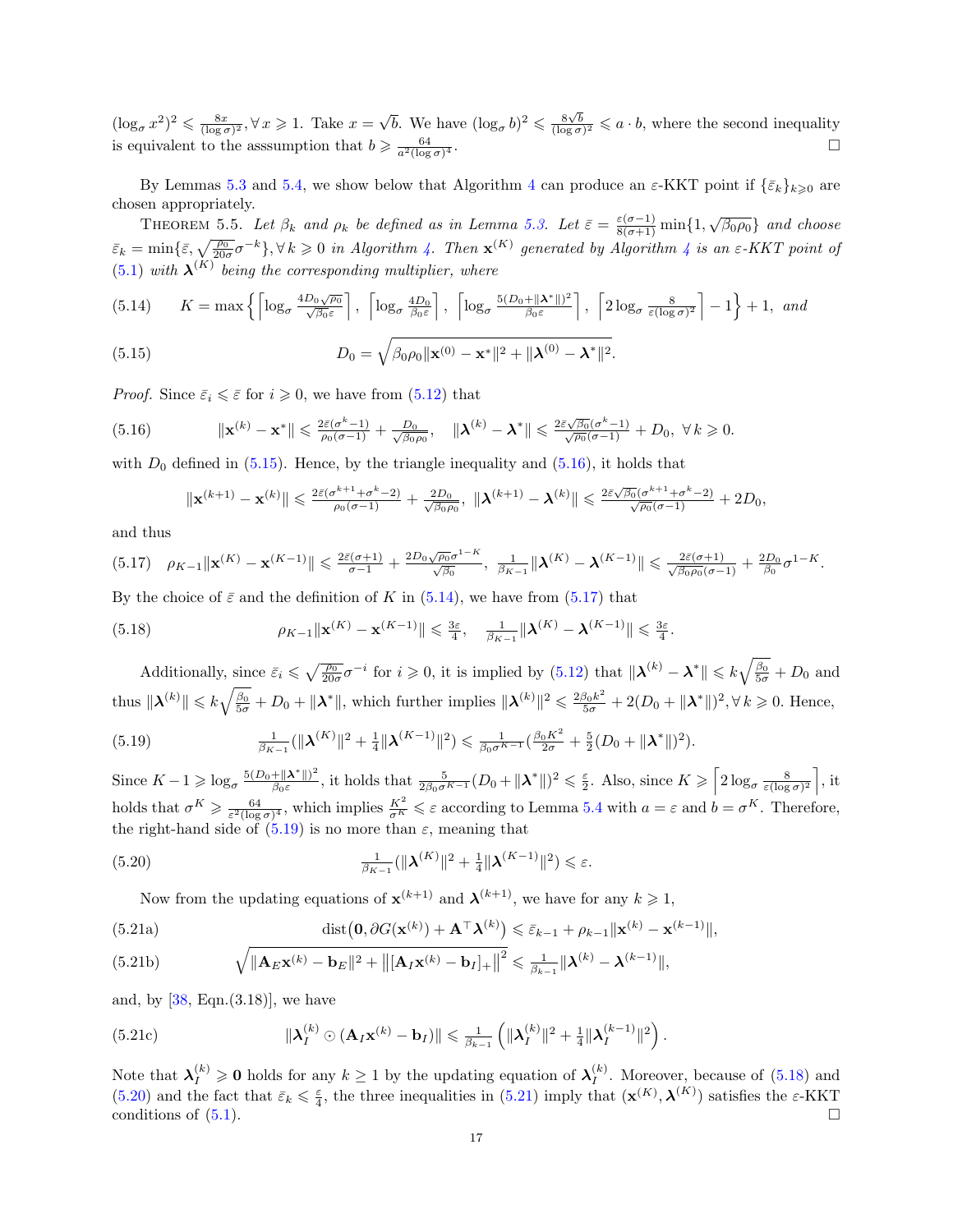5.2. Overall oracle complexity. In this subsection, we discuss the details on how to ensure [\(5.5\)](#page-14-2) and then characterize the total oracle complexity of Algorithm [4](#page-14-1) to produce an  $\varepsilon$ -KKT point of [\(5.1\)](#page-13-0). Define

(5.22) 
$$
g_k(\mathbf{x}) = f(\mathbf{x}) + \frac{\rho_k}{2} \|\mathbf{x} - \mathbf{x}^{(k)}\|^2
$$
  
(5.23)  $h_k(\mathbf{x}) = \langle \boldsymbol{\lambda}_E^{(k)}, \mathbf{A}_E \mathbf{x} - \mathbf{b}_E \rangle + \frac{\beta_k}{2} \|\mathbf{A}_E \mathbf{x} - \mathbf{b}_E\|^2 + \frac{1}{2\beta_k} \left( \left\| [\beta_k(\mathbf{A}_I \mathbf{x} - \mathbf{b}_I) + \boldsymbol{\lambda}_I^{(k)}]_+ \right\|^2 - \|\boldsymbol{\lambda}_I^{(k)}\|^2 \right).$ 

Then the iPALM subproblem [\(5.4\)](#page-14-4) can be written as

(5.24) 
$$
\min_{\mathbf{x}} \left\{ \Psi_k(\mathbf{x}) = g_k(\mathbf{x}) + h_k(\mathbf{x}) + r(\mathbf{x}) \right\},
$$

which is an instance of [\(1.3\)](#page-0-2) with  $q = q_k$  and  $h = h_k$ . This means that [\(5.5\)](#page-14-2) can be ensured by approximately solving the iPALM subproblem [\(5.24\)](#page-17-0) using Algorithm [1.](#page-4-0) This way, we can apply the complexity result in Theorem [4.4](#page-11-3) to establish the oracle complexity for each outer iteration of Algorithm [4.](#page-14-1)

<span id="page-17-0"></span>We adopt the following settings on solving each iPALM subproblem.

<span id="page-17-2"></span>SETTING 1 (How to solve iPALM subproblems). In iteration k of Algorithm [4,](#page-14-1) Algorithm [1](#page-4-0) is applied to find  $\mathbf{x}^{(k+1)}$  satisfying [\(5.5\)](#page-14-2). More precisely, we compute  $\mathbf{x}^{(k+1)}$  by calling the iAPG method as

(5.25) 
$$
\mathbf{x}^{(k+1)} = \text{iAPG}\left(g_k, h_k, r, \mathbf{x}^{(k)}, \eta_0, \gamma_0, \mu + \rho_k, \underline{L}, \{\varepsilon_t\}_{t \geqslant 0}\right),
$$

where  $\varepsilon_t$  is defined as in [\(4.5\)](#page-9-3) for  $t \geq 1$  and<sup>[5](#page-17-1)</sup>  $\underline{L} = \Theta(L_f)$ .

For simplicity of our analysis, in the setting above, the values of  $\eta_0$ ,  $\gamma_0$ ,  $\gamma_{\text{dec}}$ ,  $\gamma_{\text{inc}}$ ,  $\underline{L}$ , and  $\varepsilon_0$  stay the same across the calls of the iAPG method by different iterations of the iPALM. Also, we use the previous iPALM iterate  $\mathbf{x}^{(k)}$  as the starting point for solving the k-th iPALM subproblem.

<span id="page-17-3"></span>SETTING 2 (Choice of parameters). Given an  $\varepsilon \in (0,1)$ , we choose  $\{\beta_k\}$ ,  $\{\rho_k\}$ , and  $\{\bar{\varepsilon}_k\}$  in Algorithm [4](#page-14-1) as the same as those in Theorem [5.5.](#page-16-8)

Notation and some uniform bounds. Under Settings [1](#page-17-2) and [2,](#page-17-3) to facilitate our analysis, we first give some notations that are used in this subsection. Let  $K$  be given in  $(5.14)$ . We define

<span id="page-17-4"></span>
$$
(5.26)\quad \underline{\rho} = \rho_{K-1}, \ \overline{\beta} = \beta_{K-1}, \ B_{\mathbf{x}} = \frac{2\bar{\varepsilon}(\sigma^{K}-1)}{\rho_{0}(\sigma-1)} + \frac{D_{0}}{\sqrt{\beta_{0}\rho_{0}}}, \ B_{\lambda} = \frac{2\bar{\varepsilon}\sqrt{\beta_{0}}(\sigma^{K}-1)}{\sqrt{\rho_{0}}(\sigma-1)} + D_{0}, \ \underline{\varepsilon} = \min\{\bar{\varepsilon}, \sqrt{\frac{\rho_{0}}{20\sigma}}\sigma^{-K}\}
$$

where  $D_0$  is given in  $(5.15)$ .

In order to apply Theorem [4.4](#page-11-3) to the iPALM subproblem [\(5.24\)](#page-17-0), we define

<span id="page-17-6"></span>(5.27) 
$$
\kappa^{(k)} = \frac{L_f + \rho_k}{\gamma_{\text{dec}}(\mu + \rho_k)}, \quad S^{(k)} = \frac{\sqrt{\kappa^{(k)}}}{2(1-c)^2 L} \sum_{t=0}^{\infty} \frac{\varepsilon_0^2}{(t+1)^2} < \infty, \ \forall \, k < K,
$$

<span id="page-17-5"></span>(5.28) 
$$
\psi_0^{(k)} = \Psi_k(\mathbf{x}^{(k)}) - \Psi_k^* + (1 - (1 - c)\alpha_0) \frac{\gamma_0}{2} ||\mathbf{x}_*^{(k+1)} - \mathbf{x}^{(k)}||^2, \ \forall \, k < K.
$$

with  $\mathbf{x}_{*}^{(k+1)} = \arg \min_{\mathbf{x}} \Psi_k(\mathbf{x})$  and  $\Psi_k^* = \min_{\mathbf{x}} \Psi_k(\mathbf{x})$ . Moreover, define

(5.29) 
$$
L_{\Psi_k} = L_f + \rho_k + \beta_k \|\mathbf{A}\|^2, \ C_L^{(k)} = \frac{L_{\Psi_k}}{\sqrt{L}} + \sqrt{\frac{L_{\Psi_k}}{\gamma_{\text{dec}}}}
$$

(5.30) 
$$
T_0^{(k)} = \sqrt{1 + \frac{\rho_k + \beta_k ||\mathbf{A}||^2}{L_f} \log \frac{\frac{L_{\Psi_k}}{L_f} \text{dist}\left(\mathbf{0}, \partial \Psi_k(\mathbf{x}^{(k)})\right)}{\varepsilon_0}},
$$

(5.31) 
$$
C_{\kappa}^{(k)} = \frac{\sqrt{\kappa^{(k)}} L_{\Psi_k}(2-c)}{\varepsilon_0 \gamma_{\text{dec}} \sqrt{c} (1-c)} \sqrt{\frac{2(\psi_0^{(k)} + S^{(k)})}{\mu + \rho_k}},
$$

where  $c \in (0,1)$  is the same universal constant as in  $(4.5)$ . Because  $\rho \leq \rho_k$  and  $\overline{\beta} \geq \beta_k$  for all  $0 \leq k \leq K$ , the quantities defined below are respectively upper bounds of  $\kappa^{(k)}$ ,  $S^{(k)}$ ,  $L_{\Psi_k}$ ,  $C_L^{(k)}$  $L^{(k)}$ , and  $C_{\kappa}^{(k)}$ :

(5.32) 
$$
\bar{\kappa} = \frac{L_f + \rho}{\gamma_{\text{dec}}(\mu + \rho)}, \quad \overline{S} = \frac{\sqrt{\bar{\kappa}}}{2(1-c)^2 \underline{L}} \sum_{t=0}^{\infty} \frac{\varepsilon_0^2}{(t+1)^2} < \infty,
$$

(5.33) 
$$
\overline{L}_{\Psi} = L_f + \rho_0 + \overline{\beta} \|\mathbf{A}\|^2, \ \overline{C}_L = \frac{\overline{L}_{\Psi}}{\sqrt{\underline{L}}} + \sqrt{\frac{\overline{L}_{\Psi}}{\gamma_{\text{dec}}}}, \ \overline{C}_{\kappa} = \frac{\sqrt{\overline{\kappa}}(2-c)\overline{L}_{\Psi}}{\varepsilon_0 \gamma_{\text{dec}} \sqrt{c}(1-c)} \sqrt{\frac{2(\overline{\psi}_0 + \overline{S})}{\mu + \underline{\rho}}}.
$$

<span id="page-17-1"></span><sup>&</sup>lt;sup>5</sup>Again we take  $\underline{L} = \Theta(L_f)$  in order to simplify our results, but our algorithm does not need to know  $L_f$ .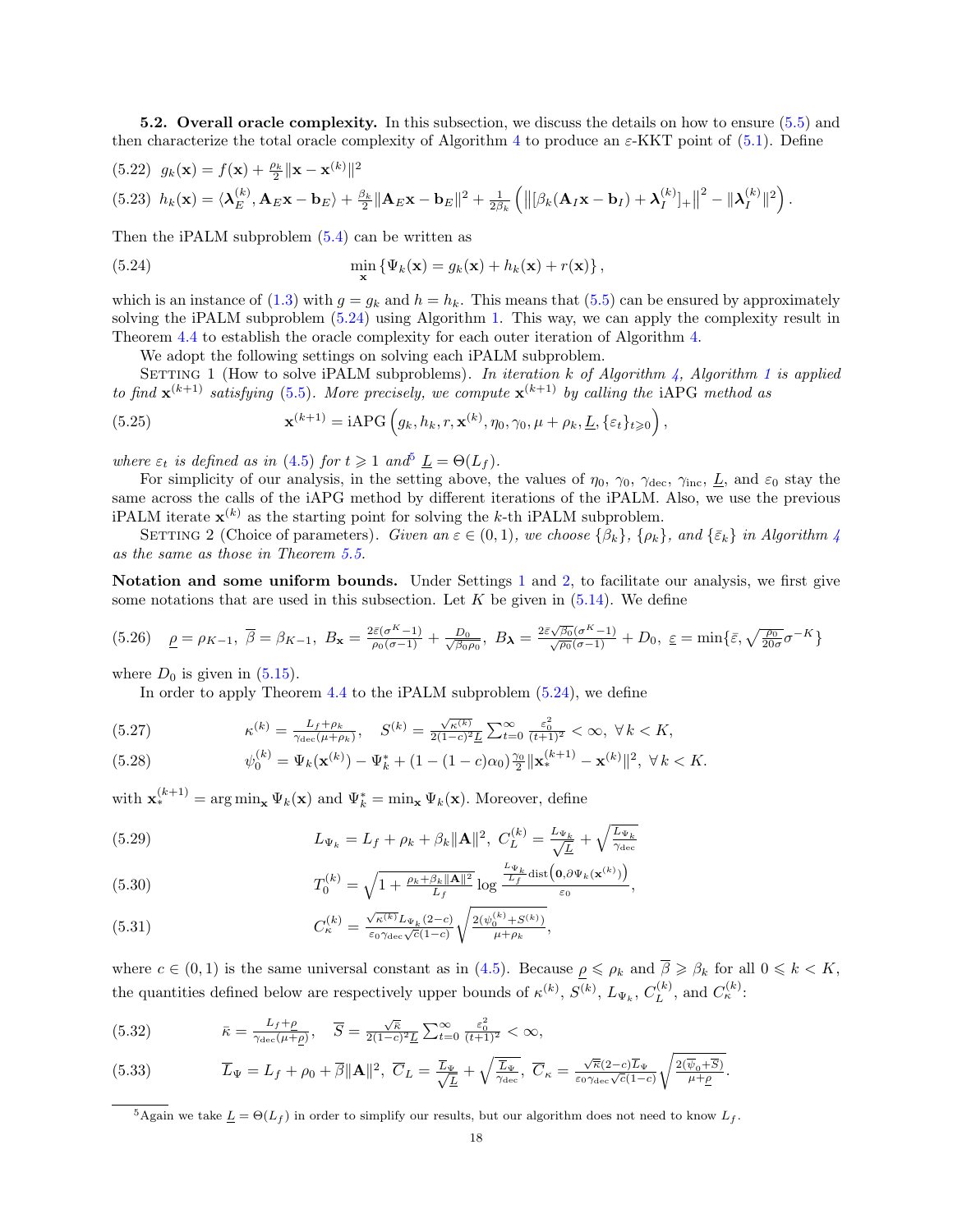By the above notations, we can show the following two lemmas.

LEMMA 5.6. Suppose Setting [2](#page-17-3) is adopted. It holds that  $\rho_k \geq \rho$  and  $\beta_k \leq \overline{\beta}$  for all  $0 \leq k \leq K$ . In  $addition, ||\mathbf{x}^{(k)} - \mathbf{x}^*|| \leq B_{\mathbf{x}}$  and  $||\boldsymbol{\lambda}^{(k)} - \boldsymbol{\lambda}^*|| \leq B_{\boldsymbol{\lambda}}$  hold for all  $0 \leq k \leq K$ . Moreover,  $||\mathbf{x}_*^{(k+1)} - \mathbf{x}^*|| \leq B_{\mathbf{x}}$ for all  $0 \leqslant k < K$ .

*Proof.* It is trivial to show that  $\rho_k \geqslant \rho$  and  $\beta_k \leqslant \overline{\beta}, \forall 0 \leqslant k < K$ . From [\(5.16\)](#page-16-1) and the definition of  $B_{\mathbf{x}}$  and  $B_{\lambda}$  in  $(5.26)$ , we have  $\|\mathbf{x}^{(k)} - \mathbf{x}^*\| \leqslant B_{\mathbf{x}}$  and  $\|\boldsymbol{\lambda}^{(k)} - \boldsymbol{\lambda}^*\| \leqslant B_{\lambda}, \forall 0 \leqslant k \leqslant K$ . Moreover, notice that the first inequality in  $(5.16)$  also applies to  $\mathbf{x}_{*}^{(k+1)}$ . Hence, we have

(5.34) 
$$
\|\mathbf{x}_{*}^{(k+1)} - \mathbf{x}^{*}\| \leq \frac{2\bar{\varepsilon}(\sigma^{k+1}-1)}{\rho_{0}(\sigma-1)} + \frac{D_{0}}{\sqrt{\beta_{0}\rho_{0}}} \leq B_{\mathbf{x}}, \forall k < K.
$$

This completes the proof.  $\square$ 

<span id="page-18-3"></span><span id="page-18-2"></span>LEMMA 5.7. Let  $\psi_0^{(k)}$  be defined in [\(5.28\)](#page-17-5). Then for any  $1 \leqslant k < K$ ,  $\psi_0^{(k)} \leq 2B_\mathbf{x} \left(1 + 2\rho_0 B_\mathbf{x} + ||\mathbf{A}||(2\sigma B_\mathbf{\lambda} + B_\mathbf{\lambda} + ||\mathbf{\lambda}^*||)\right) + (1 - (1 - c)\alpha_0)\frac{\gamma_0 B_\mathbf{x}^2}{2}.$ 

<span id="page-18-1"></span>Proof. From [\(5.21a\)](#page-16-9), the definition of  $\Psi_k$ , the fact that  $\lambda_I^{(k)} \geq 0$ , and the fact that  $\|\mathbf{x} + \mathbf{y}\|_+ - \mathbf{y}\|^2 \leq$  $\|[{\bf x}]_+\|^2 + \|{\bf y}\|^2, \forall {\bf y} \geqslant {\bf 0}, \text{ it follows that}$ 

$$
\text{dist}\big(\mathbf{0},\partial\Psi_k(\mathbf{x}^{(k)})\big) \\
\leq \bar{\varepsilon}_{k-1} + \rho_{k-1} \|\mathbf{x}^{(k)} - \mathbf{x}^{(k-1)}\| + \|\mathbf{A}\| \sqrt{\beta_k^2 \|\mathbf{A}_E \mathbf{x}^{(k)} - \mathbf{b}_E\|^2 + \beta_k^2 \|[ \mathbf{A}_I \mathbf{x}^{(k)} - \mathbf{b}_I ]_+ \|^2 + \|\boldsymbol{\lambda}_I^{(k)}\|^2}
$$

(5.36)  $\leq \bar{\varepsilon}_{k-1} + 2\rho_0 B_{\mathbf{x}} + ||\mathbf{A}||(2\sigma B_{\mathbf{\lambda}} + B_{\mathbf{\lambda}} + ||\mathbf{\lambda}^*||),$ 

where in the second inequality, we have used Lemma [5.6,](#page-18-0) [\(5.21b\)](#page-16-10), and the fact that  $\sqrt{a+b} \leqslant \sqrt{a}+$  $\sqrt{b}, \forall a, b \geqslant$ 0. The inequality in [\(5.36\)](#page-18-1), together with the convexity of  $\Psi_k$ , Lemma [5.6,](#page-18-0) and [\(5.34\)](#page-18-2), gives

$$
\Psi_k(\mathbf{x}^{(k)}) - \Psi_k^* \leq 2B_\mathbf{x} \left( \bar{\varepsilon}_{k-1} + 2\rho_0 B_\mathbf{x} + ||\mathbf{A}||(2\sigma B_\mathbf{\lambda} + B_\mathbf{\lambda} + ||\mathbf{\lambda}^*||) \right), \forall 1 \leq k < K.
$$

Now the desired result follows from that facts that  $\bar{\varepsilon}_{k-1} \leqslant 1$  and that  $\|\mathbf{x}_{*}^{(k+1)} - \mathbf{x}^{(k)}\|^2 \leqslant B_{\mathbf{x}_{*}}^2$ 

By Lemma [5.7,](#page-18-3) we can bound  $\psi_0^{(k)}$  uniformly for  $0 \le k \le K$  by the quantity

(5.37) 
$$
\overline{\psi}_0 := \max \left\{ \psi_0^{(0)}, 2B_{\mathbf{x}} \left( 1 + 2\rho_0 B_{\mathbf{x}} + ||\mathbf{A}||(2\sigma B_{\mathbf{\lambda}} + B_{\mathbf{\lambda}} + ||\mathbf{\lambda}^*||) \right) + (1 - (1 - c)\alpha_0) \frac{\gamma_0 B_{\mathbf{x}}^2}{2} \right\}.
$$

Now we are ready to show the overall oracle complexity of Algorithm [4.](#page-14-1)

<span id="page-18-6"></span>THEOREM 5.8 (Overall oracle complexity to produce an  $\varepsilon$ -KKT point). Suppose Settings [1](#page-17-2) and [2](#page-17-3) are adopted. Let K be given in [\(5.14\)](#page-16-2). In order to produce an  $\varepsilon$ -KKT point of [\(5.1\)](#page-13-0), Algorithm [4](#page-14-1) needs to make  $Q_f$  queries to  $(f, \nabla f)$  and  $Q_A$  queries to  $(\mathbf{A}(\cdot), \mathbf{A}^{\top}(\cdot))$ . For the convex case and the strongly-convex case, the quantities  $Q_f$  and  $Q_A$  are given as follows: (i) when  $\mu = 0$ ,

<span id="page-18-4"></span>(5.38) 
$$
Q_{f} = O\left(\left(K + \sqrt{\frac{L_{f}}{\rho_{0}}}\frac{\sigma^{K/2} - 1}{\sqrt{\sigma} - 1}\right) \log \frac{\overline{C}_{L}^{2}(\overline{\psi}_{0} + \overline{S})}{\underline{\varepsilon}^{2}}\right),
$$
  
\n(5.39) 
$$
Q_{\mathbf{A}} = O\left(\left(K + \sqrt{\frac{\beta_{0} \|\mathbf{A}\|}{L_{f}}}\frac{\sigma^{K/2} - 1}{\sqrt{\sigma} - 1}\right) \log \frac{\frac{\overline{L}_{\Psi}}{L_{f}} \overline{V}_{\Psi}}{\underline{\varepsilon}_{0}} + \left(K + \sqrt{\frac{L_{f}}{\rho_{0}}}\frac{\sigma^{K/2} - 1}{\sqrt{\sigma} - 1} + \frac{\|\mathbf{A}\| \sqrt{\beta_{0}}}{\sqrt{\rho_{0}}}\frac{\sigma^{K} - 1}{\sigma - 1}\right) \log \frac{(\overline{\psi}_{0} + \overline{S})\overline{C}_{L}^{2}}{\underline{\varepsilon}^{2}} \left(\log \overline{C}_{\kappa} + \log \log \frac{\overline{C}_{L}^{2}(\overline{\psi}_{0} + \overline{S})}{\underline{\varepsilon}^{2}}\right)\right);
$$

(*ii*) when  $\mu > 0$ ,

<span id="page-18-5"></span>(5.40) 
$$
Q_f = O\left(K\sqrt{\frac{L_f}{\mu}}\log\frac{\overline{C_L^2(\overline{\psi}_0 + \overline{S})}}{\underline{\varepsilon}^2}\right),
$$
  
\n
$$
Q_{\mathbf{A}} = O\left(\left(K + \sqrt{\frac{\beta_0 \|\mathbf{A}\|}{L_f} \frac{\sigma^{K/2} - 1}{\sqrt{\sigma} - 1}}\right) \log \frac{\frac{\overline{L}_{\Psi}}{L_f} \overline{V}_{\Psi}}{\frac{\varepsilon_0}{\sigma}} + \left(K\sqrt{\frac{L_f}{\mu}} + \frac{\|\mathbf{A}\| \sqrt{\beta_0}}{\sqrt{\mu}} \frac{\sigma^{K/2} - 1}{\sqrt{\sigma} - 1}\right) \log \frac{(\overline{\psi}_0 + \overline{S}) \overline{C_L^2}}{\underline{\varepsilon}^2} \left(\log \overline{C}_{\kappa} + \log \log \frac{\overline{C_L^2(\overline{\psi}_0 + \overline{S})}}{\underline{\varepsilon}^2}\right)\right).
$$

<span id="page-18-0"></span>

 $\Box$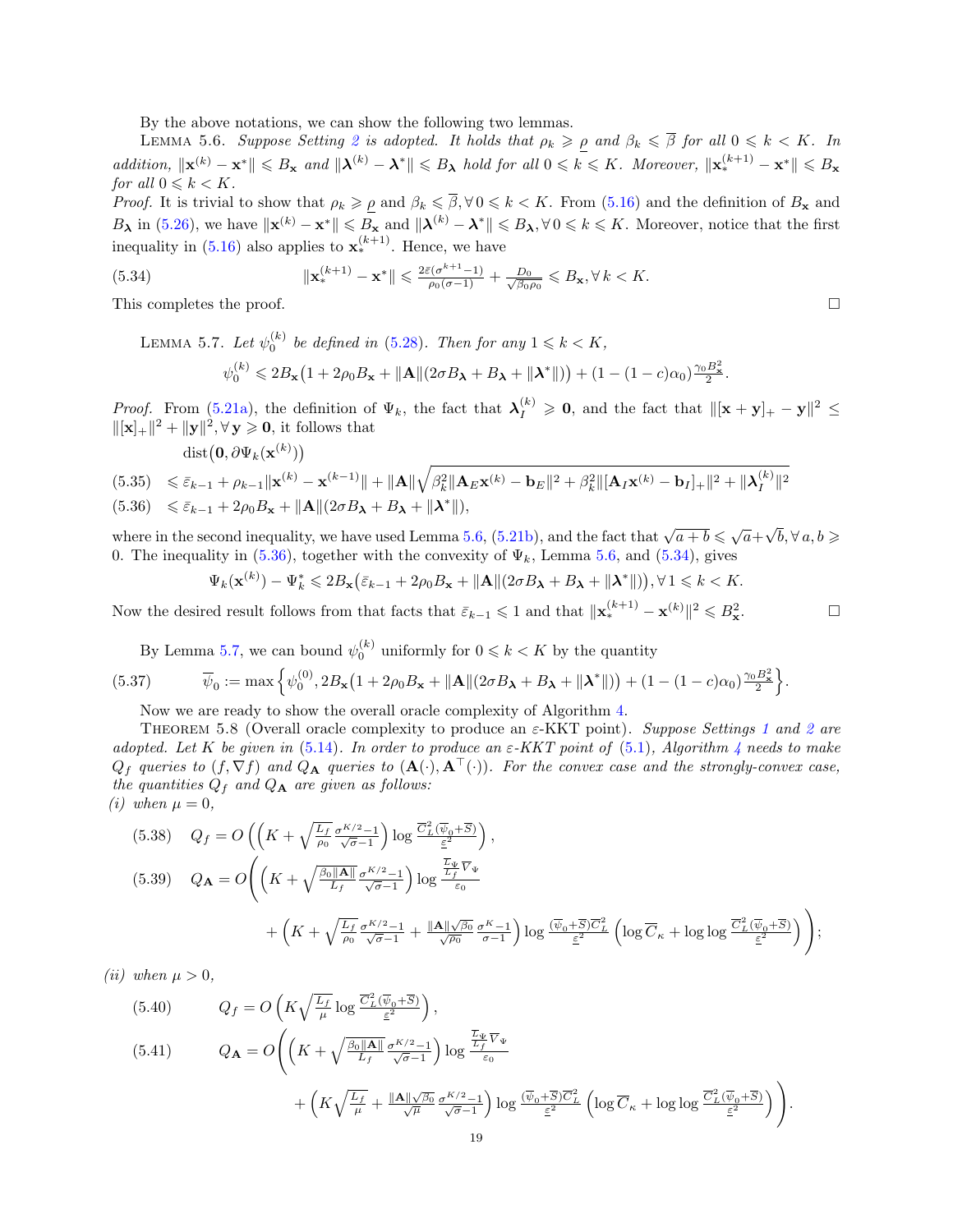The above big-Os hide universal constants depending only on  $\gamma_{\text{dec}}$ .

*Proof.* By Theorem [5.5,](#page-16-8) we only need to bound the overall number of queries that are made to produce  $\mathbf{x}^{(K)}$ . From Theorem [4.4,](#page-11-3) we can find an  $\bar{\varepsilon}_k$ -stationary point of  $\Psi_k$  in [\(5.24\)](#page-17-0) by Algorithm [1](#page-4-0) with  $Q_f^{(k)}$  $\int_{f}^{(\kappa)}$  queries to  $(f, \nabla f)$  and  $Q_{\mathbf{A}}^{(k)}$  queries to  $(\mathbf{A}(\cdot), \mathbf{A}^{\top}(\cdot)),$  where

<span id="page-19-1"></span>
$$
(5.42) \qquad Q_f^{(k)} = O\left(\left\lceil \log_{\gamma_{\text{dec}}}\frac{L}{L_f + \rho_k} \right\rceil \cdot \left\lceil \frac{\log \frac{(C_L^{(k)})^2 (\psi_0^{(k)} + S^{(k)})}{\varepsilon_k^2}}{\log 1/(1 - c/\sqrt{\kappa^{(k)}})} \right\rceil \right) = O\left(\sqrt{\kappa^{(k)}} \log \frac{(C_L^{(k)})^2 (\psi_0^{(k)} + S^{(k)})}{\varepsilon^2} \right),
$$
\n
$$
(5.42) \qquad Q_k^{(k)} = Q\left(\frac{\sigma^{(k)}}{\sigma^{(k)}} + \frac{\sqrt{L_f + \rho_k + \beta_k} \|\mathbf{A}\|^2}{\|\mathbf{A}\|^2}, \quad (C_j^{(k)})^2 (\psi_0^{(k)} + S^{(k)}) \left(1 - \frac{\sigma^{(k)}}{\sigma^{(k)}}\right), \quad (C_j^{(k)})^2 (\psi_0^{(k)} + S^{(k)}) \left(1 - \frac{\sigma^{(k)}}{\sigma^{(k)}}\right)\right)
$$

<span id="page-19-2"></span>
$$
(5.43) \qquad Q_{\mathbf{A}}^{(k)} = O\left(T_0^{(k)} + \sqrt{\frac{L_f + \rho_k + \beta_k \|\mathbf{A}\|^2}{\mu + \rho_k}} \log \frac{(C_L^{(k)})^2 (\psi_0^{(k)} + S^{(k)})}{\underline{\varepsilon}^2} \left(\log C_{\kappa}^{(k)} + \log \log \frac{(C_L^{(k)})^2 (\psi_0^{(k)} + S^{(k)})}{\underline{\varepsilon}^2}\right)\right).
$$

In the two inequalities above, we have used  $\bar{\varepsilon}_k \geq \underline{\varepsilon}$ .

When  $\mu = 0$ , we have from  $(5.42)$ ,  $\psi_0^{(k)} + S^{(k)} \leq \overline{\psi}_0 + \overline{S}$ , and  $C_L^{(k)} \leq \overline{C}_L$  that

$$
Q_f = \sum_{k=0}^{K-1} Q_f^{(k)} = \sum_{k=0}^{K-1} O\left(\sqrt{\kappa^{(k)}} \log \frac{\overline{C_L^2(\overline{\psi}_0 + \overline{S})}}{\underline{\varepsilon}^2}\right) \stackrel{(5.27)}{=} \sum_{k=0}^{K-1} O\left(\sqrt{1 + \frac{L_f \sigma^k}{\rho_0}} \log \frac{\overline{C_L^2(\overline{\psi}_0 + \overline{S})}}{\underline{\varepsilon}^2}\right)
$$

,

which gives [\(5.38\)](#page-18-4) by  $\sum_{k=0}^{K-1} \sqrt{1 + \frac{L_f \sigma^k}{\rho_0}} \leqslant K + \sqrt{\frac{L_f}{\rho_0}} \frac{\sigma^{K/2} - 1}{\sqrt{\sigma} - 1}$ . Also, it follows from [\(5.36\)](#page-18-1) that  $\text{dist}\big(\mathbf{0}, \partial \Psi_k(\mathbf{x}^{(k)})\big) \leqslant \max\left\{\text{dist}\big(\mathbf{0}, \partial \mathcal{L}_{\beta_0}(\mathbf{x}^{(0)}, \boldsymbol{\lambda}^{(0)})\big),~\bar{\varepsilon}+2\rho_0 B_{\mathbf{x}}+\|\mathbf{A}\|(B_{\boldsymbol{\lambda}}(2\sigma+1)+\|\boldsymbol{\lambda}^*\|)\right\}=: \overline{V}_{\Psi}, \forall \, k\geqslant 0.$ Thus, we have from [\(5.43\)](#page-19-2) and by  $C_L^{(k)} \leq \overline{C}_L$ ,  $\kappa^{(k)} \leq \overline{\kappa}$ , and  $L_f + \rho_k + \beta_k ||\mathbf{A}||^2 \leq \overline{L}_{\Psi}$  that

$$
Q_{\mathbf{A}} = \sum_{k=0}^{K-1} Q_{\mathbf{A}}^{(k)}
$$
  
\n
$$
= \sum_{k=0}^{K-1} O\left(\sqrt{1 + \frac{\rho_k + \beta_k \|\mathbf{A}\|^2}{L_f}} \log \frac{\frac{\overline{L}_{\Psi}}{L_f} \overline{V}_{\Psi}}{\varepsilon_0} + \sqrt{\frac{L_f + \rho_k + \beta_k \|\mathbf{A}\|^2}{\rho_k}} \log \frac{\overline{C_L^2(\overline{\psi}_0 + \overline{S})}}{\varepsilon^2} \left(\log \overline{C_R} + \log \log \frac{\overline{C_L^2(\overline{\psi}_0 + \overline{S})}}{\varepsilon^2}\right)\right)
$$
  
\n
$$
= O\left(\left(K + \sqrt{\frac{\beta_0 \|\mathbf{A}\|}{L_f} \frac{\sigma^{K/2} - 1}{\sqrt{\sigma} - 1}}\right) \log \frac{\frac{\overline{L}_{\Psi}}{L_f} \overline{V}_{\Psi}}{\varepsilon_0} + \left(K + \sqrt{\frac{L_f}{\rho_0} \frac{\sigma^{K/2} - 1}{\sqrt{\sigma} - 1}} + \frac{\|\mathbf{A}\| \sqrt{\beta_0} \frac{\sigma^K - 1}{\sigma - 1}}{\sqrt{\rho_0}}\right) \log \frac{(\overline{\psi}_0 + \overline{S}) \overline{C_L^2}}{\varepsilon^2} \left(\log \overline{C_R} + \log \log \frac{\overline{C_L^2(\overline{\psi}_0 + \overline{S})}}{\varepsilon^2}\right)\right).
$$

This proves the case of  $\mu = 0$ .

When  $\mu > 0$ , we have

$$
Q_f = \sum_{k=0}^{K-1} Q_f^{(k)} = \sum_{k=0}^{K-1} O\left(\sqrt{\kappa^{(k)}} \log \frac{\overline{C_L^2(\overline{\psi}_0 + \overline{S})}}{\underline{\varepsilon}^2}\right) = O\left(K\sqrt{\overline{k}} \log \frac{\overline{C_L^2(\overline{\psi}_0 + \overline{S})}}{\underline{\varepsilon}^2}\right) = O\left(K\sqrt{\frac{L_f}{\mu}} \log \frac{\overline{C_L^2(\overline{\psi}_0 + \overline{S})}}{\underline{\varepsilon}^2}\right),
$$

which gives  $(5.40)$ . Also, we have

(k)

$$
Q_{\mathbf{A}} = \sum_{k=0}^{K-1} Q_{\mathbf{A}}^{(k)}
$$
  
\n
$$
= \sum_{k=0}^{K-1} O\left(\sqrt{1 + \frac{\rho_k + \beta_k \|\mathbf{A}\|^2}{L_f}} \log \frac{\frac{\overline{L}_{\Psi}}{L_f} \overline{V}_{\Psi}}{\varepsilon_0} + \sqrt{\frac{L_f + \rho_k + \beta_k \|\mathbf{A}\|^2}{\mu + \rho_k}} \log \frac{\overline{C_L^2(\overline{\psi}_0 + \overline{S})}}{\varepsilon^2} \left(\log \overline{C_R} + \log \log \frac{\overline{C_L^2(\overline{\psi}_0 + \overline{S})}}{\varepsilon^2}\right)\right)
$$
  
\n
$$
= O\left(\left(K + \sqrt{\frac{\beta_0 \|\mathbf{A}\|}{L_f}} \frac{\sigma^{K/2} - 1}{\sqrt{\sigma} - 1}\right) \log \frac{\frac{\overline{L}_{\Psi}}{L_f} \overline{V}_{\Psi}}{\varepsilon_0} + \left(K\sqrt{\frac{L_f}{\mu}} + \frac{\|\mathbf{A}\| \sqrt{\beta_0}}{\sqrt{\mu}} \frac{\sigma^{K/2} - 1}{\sqrt{\sigma} - 1}\right) \log \frac{(\overline{\psi}_0 + \overline{S})\overline{C_L^2}}{\varepsilon^2} \left(\log \overline{C_R} + \log \log \frac{\overline{C_L^2(\overline{\psi}_0 + \overline{S})}}{\varepsilon^2}\right)\right).
$$

This proves the case of  $\mu > 0$  and completes the proof.

<span id="page-19-0"></span>REMARK 1. Notice that  $K = O(\log \frac{1}{\varepsilon})$  by [\(5.14\)](#page-16-2) and that  $\sigma^K = O(\frac{1}{\varepsilon})$  and  $\underline{\varepsilon} = \Theta(\varepsilon)$ . Hence, from Theorem [5.8,](#page-18-6) we have that  $Q_f = O\left(\sqrt{\frac{L_f}{\varepsilon}}\log\frac{1}{\varepsilon}\right)$ and  $Q_{\mathbf{A}} = O\left((\sqrt{\frac{L_f}{\varepsilon}} + \frac{\|\mathbf{A}\|}{\varepsilon})\right)$  $\left(\frac{\mathbf{A} \parallel}{\varepsilon}\right) \left(\log \frac{1}{\varepsilon}\right)^2$  for the case of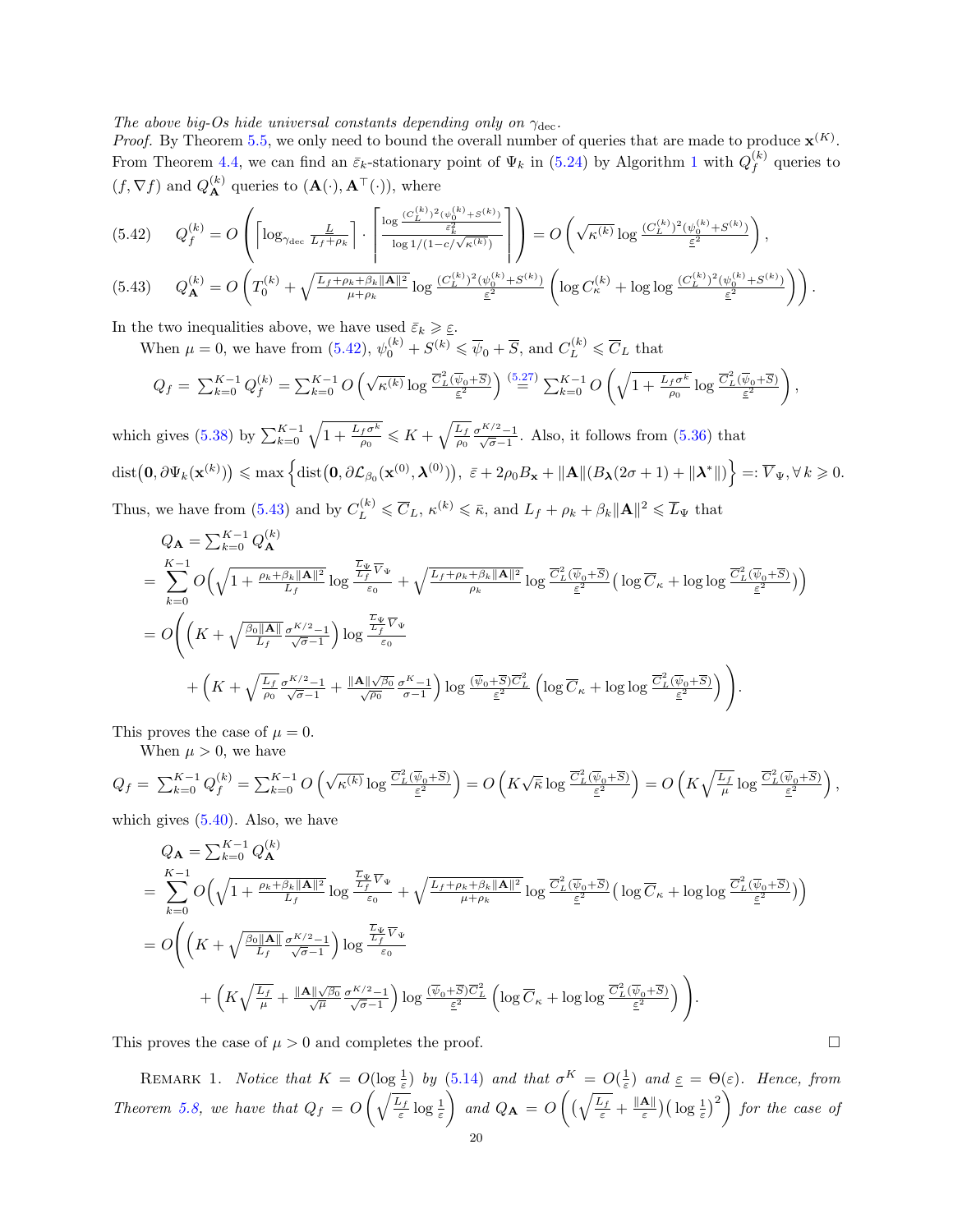$\mu = 0$ , and  $Q_f = O\left(\sqrt{\frac{L_f}{\mu}}\left(\log \frac{1}{\varepsilon}\right)^2\right)$  and  $Q_{\mathbf{A}} = O\left(\left(\log \frac{1}{\varepsilon}\sqrt{\frac{L_f}{\mu}} + \frac{\|\mathbf{A}\|}{\sqrt{\mu}\varepsilon}\right)\log \frac{1}{\varepsilon}\right)$  for the case of  $\mu > 0$ . If  $\rho_0 = O(\varepsilon)$  and  $\beta_0 = O(\frac{1}{\varepsilon})$ , then  $K = O(1)$ . For this setting, the factor  $\left(\log \frac{1}{\varepsilon}\right)^2$  will reduce to  $\log \frac{1}{\varepsilon}$  for  $Q_A$ in the case of  $\mu = 0$  and for  $Q_f$  in the case of  $\mu > 0$ .

6. Smoothed bilinear saddle-point structured optimization. In this section, we consider the bilinear saddle-point structured optimization problem

<span id="page-20-0"></span>(6.1) 
$$
p^* = \min_{\mathbf{x} \in \mathbb{R}^n} \left\{ p(\mathbf{x}) := f(\mathbf{x}) + r(\mathbf{x}) + \max_{\mathbf{y} \in \mathbb{R}^m} \left\{ \langle \mathbf{y}, \mathbf{A} \mathbf{x} \rangle - \phi(\mathbf{y}) \right\} \right\},
$$

where  $\mathbf{A} \in \mathbb{R}^{m \times n}$ , f is a  $L_f$ -smooth and convex function, and r and  $\phi$  are closed convex functions that admit easy proximal mappings. We assume that  $(f, \nabla f)$  is significantly more expensive than  $(\mathbf{A}(\cdot), \mathbf{A}^{\top}(\cdot))$ to evaluate. We adopt the following notation in this section

<span id="page-20-2"></span>(6.2a) 
$$
G(\mathbf{x}) := f(\mathbf{x}) + r(\mathbf{x}), \quad \bar{h}(\mathbf{x}) := \max_{\mathbf{y} \in \mathbb{R}^m} \{ \langle \mathbf{y}, \mathbf{A} \mathbf{x} \rangle - \phi(\mathbf{y}) \},
$$

(6.2b) 
$$
\varphi(\mathbf{y}) := \min_{\mathbf{x} \in \mathbb{R}^n} \left\{ G(\mathbf{x}) + \langle \mathbf{y}, \mathbf{A} \mathbf{x} \rangle \right\}, \quad d(\mathbf{y}) := \varphi(\mathbf{y}) - \phi(\mathbf{y}).
$$

We call  $p(x) - d(y)$  the *duality gap* at  $(x, y)$  which is always non-negative by the definition of p and d. A pair of points  $(\mathbf{x}^*, \mathbf{y}^*)$  that satisfies  $p(\mathbf{x}^*) = d(\mathbf{y}^*)$ , or equivalently,  $\mathbf{0} \in \partial G(\mathbf{x}^*) + \mathbf{A}^\top \mathbf{y}^*, \mathbf{0} \in \mathbf{A} \mathbf{x}^* - \partial \phi(\mathbf{y}^*)$ . is called a *saddle point* of  $(6.1)$ . We make the following assumption on  $(6.1)$ .

ASSUMPTION 1. Function f is  $L_f$ -smooth and  $\mu$ -strongly convex with  $\mu > 0$ ; dom( $\phi$ ) is bounded, i.e.,  $D_{\phi} := \max_{\mathbf{y}_1, \mathbf{y}_2 \in \text{dom}(\phi)} ||\mathbf{y}_1 - \mathbf{y}_2|| < \infty$ ; [\(6.1\)](#page-20-0) has a saddle point  $(\mathbf{x}^*, \mathbf{y}^*)$ .

Our goal in this section is to find a point  $(\bar{\mathbf{x}}, \bar{\mathbf{y}})$  that satisfies the condition above with  $\varepsilon$ -precision. We call it an  $\varepsilon$ -saddle point of  $(6.1)$  defined formally below.

<span id="page-20-1"></span>DEFINITION 6.1. For any  $\varepsilon \geqslant 0$ , a point  $(\bar{\mathbf{x}}, \bar{\mathbf{y}})$  is called an  $\varepsilon$ -saddle point of [\(6.1\)](#page-20-0) if

(6.3) 
$$
\operatorname{dist}(\mathbf{0}, \partial G(\bar{\mathbf{x}}) + \mathbf{A}^{\top} \bar{\mathbf{y}}) \leq \varepsilon, \quad \operatorname{dist}(\mathbf{0}, \mathbf{A}\bar{\mathbf{x}} - \partial \phi(\bar{\mathbf{y}})) \leq \varepsilon.
$$

We consider finding an  $\varepsilon$ -saddle point of [\(6.1\)](#page-20-0) by applying the iAPG method to an smooth approximation of [\(6.1\)](#page-20-0) using Nesterov's smoothing technique.

<span id="page-20-8"></span><span id="page-20-7"></span>The following result shows the duality gap of an  $\varepsilon$ -saddle point of [\(6.1\)](#page-20-0).

THEOREM 6.2. Suppose Assumption [1](#page-20-1) holds. If  $(\bar{\mathbf{x}}, \bar{\mathbf{y}})$  is an  $\varepsilon$ -saddle point of [\(6.1\)](#page-20-0), then  $p(\bar{\mathbf{x}}) - d(\bar{\mathbf{y}}) \leq$  $2\varepsilon D_\phi + \frac{3\varepsilon^2}{2\mu}$  $\frac{3\varepsilon^-}{2\mu}$  .

*Proof.* Since  $(\bar{\mathbf{x}}, \bar{\mathbf{y}})$  is an  $\varepsilon$ -saddle point, there exist  $\bar{\mathbf{u}} \in \partial G(\bar{\mathbf{x}}) + \mathbf{A}^\top \bar{\mathbf{y}}$  and  $\bar{\mathbf{v}} \in \mathbf{A}\bar{\mathbf{x}} - \partial \phi(\bar{\mathbf{y}})$  such that  $\|\bar{\mathbf{u}}\| \leq \varepsilon$ and  $\|\bar{\mathbf{v}}\| \leq \varepsilon$ . By the *µ*-strong convexity of *G*, it follows that

<span id="page-20-3"></span>(6.4)  
\n
$$
G(\bar{\mathbf{x}}) \leq G(\mathbf{x}^*) + \langle \bar{\mathbf{u}} - \mathbf{A}^\top \bar{\mathbf{y}}, \bar{\mathbf{x}} - \mathbf{x}^* \rangle - \frac{\mu}{2} ||\bar{\mathbf{x}} - \mathbf{x}^*||^2
$$
\n
$$
= G(\mathbf{x}^*) + \langle \bar{\mathbf{u}}, \bar{\mathbf{x}} - \mathbf{x}^* \rangle - \langle \bar{\mathbf{y}}, \mathbf{A}\bar{\mathbf{x}} - \mathbf{A}\mathbf{x}^* \rangle - \frac{\mu}{2} ||\bar{\mathbf{x}} - \mathbf{x}^*||^2
$$
\n
$$
\leq G(\mathbf{x}^*) - \langle \bar{\mathbf{y}}, \mathbf{A}\bar{\mathbf{x}} - \mathbf{A}\mathbf{x}^* \rangle + \frac{1}{2\mu} ||\bar{\mathbf{u}}||^2,
$$

where we have used the Young's inequality in the last inequality. In addition, by the convexity of  $\phi$  and the definition of  $\bar{h}$  in [\(6.2\)](#page-20-2), we have  $\bar{h}(\bar{\mathbf{x}}) + \langle \bar{\mathbf{v}}, \bar{\mathbf{y}} - \hat{\mathbf{y}} \rangle \leq \langle \bar{\mathbf{y}}, \mathbf{A}\bar{\mathbf{x}} \rangle - \phi(\bar{\mathbf{y}})$ , where  $\hat{\mathbf{y}} \in \arg \max_{\mathbf{y}} \{ \langle \mathbf{y}, \mathbf{A}\bar{\mathbf{x}} \rangle - \phi(\mathbf{y}) \}.$ Adding this inequality to  $(6.4)$  gives

<span id="page-20-4"></span>(6.5) 
$$
p(\bar{\mathbf{x}}) + \langle \bar{\mathbf{v}}, \bar{\mathbf{y}} - \hat{\mathbf{y}} \rangle \leq G(\mathbf{x}^*) + \langle \bar{\mathbf{y}}, \mathbf{A}\mathbf{x}^* \rangle - \phi(\bar{\mathbf{y}}) + \frac{1}{2\mu} \|\bar{\mathbf{u}}\|^2 = p(\mathbf{x}^*) + \langle \bar{\mathbf{y}} - \mathbf{y}^*, \mathbf{A}\mathbf{x}^* \rangle + \phi(\mathbf{y}^*) - \phi(\bar{\mathbf{y}}) + \frac{1}{2\mu} \|\bar{\mathbf{u}}\|^2,
$$

where the equality holds because  $(x^*, y^*)$  is a saddle point of [\(6.1\)](#page-20-0). Now from the convexity of  $\phi$  and the fact  $\mathbf{A}\mathbf{x}^* \in \partial\phi(\mathbf{y}^*)$ , it follows that  $\langle \bar{\mathbf{y}} - \mathbf{y}^*, \mathbf{A}\mathbf{x}^* \rangle + \phi(\mathbf{y}^*) - \phi(\bar{\mathbf{y}}) \leq 0$ . Hence, we have from [\(6.5\)](#page-20-4) that

<span id="page-20-6"></span>(6.6) 
$$
p(\bar{\mathbf{x}}) \leqslant p(\mathbf{x}^*) - \langle \bar{\mathbf{v}}, \bar{\mathbf{y}} - \hat{\mathbf{y}} \rangle + \frac{1}{2\mu} ||\bar{\mathbf{u}}||^2 \leqslant p(\mathbf{x}^*) + \varepsilon D_\phi + \frac{\varepsilon^2}{2\mu}.
$$

Similarly, from the convexity of  $\phi$  and  $\bar{\mathbf{v}} \in \mathbf{A}\bar{\mathbf{x}} - \partial \phi(\bar{\mathbf{v}})$ , it follows that

<span id="page-20-5"></span>(6.7) 
$$
-\phi(\bar{\mathbf{y}}) \geqslant -\phi(\mathbf{y}^*) + \langle \bar{\mathbf{v}} - \mathbf{A}\bar{\mathbf{x}}, \bar{\mathbf{y}} - \mathbf{y}^* \rangle.
$$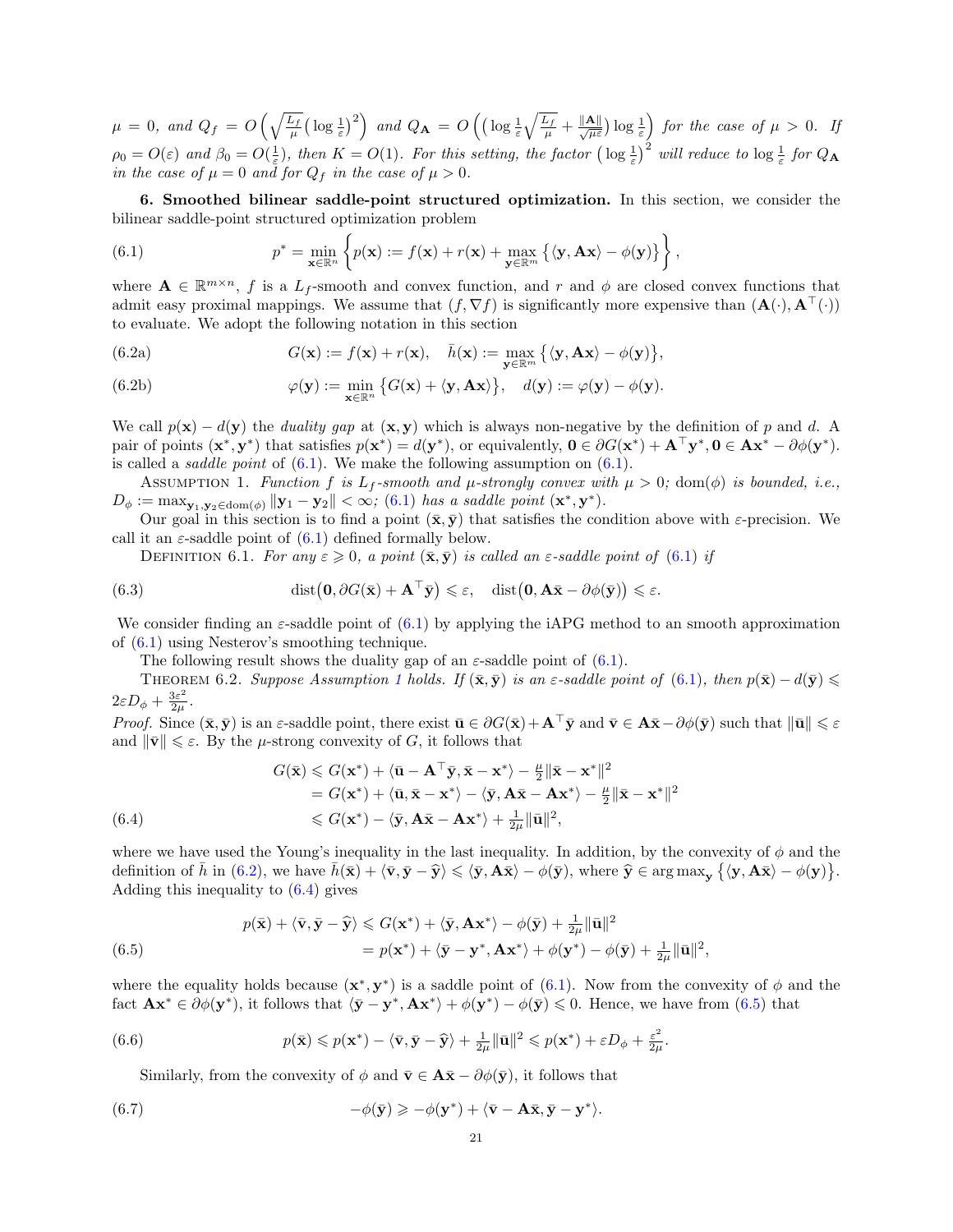In addition, by the definition of  $\varphi$  in [\(6.2\)](#page-20-2) and the fact  $\bar{\mathbf{u}} \in \partial G(\bar{\mathbf{x}}) + \mathbf{A}^\top \bar{\mathbf{y}}$ , we have  $\varphi(\bar{\mathbf{y}}) + \langle \bar{\mathbf{u}}, \bar{\mathbf{x}} - \hat{\mathbf{x}} \rangle \geq$  $G(\bar{\mathbf{x}}) + \langle \bar{\mathbf{y}}, \mathbf{A}\bar{\mathbf{x}} \rangle$ , where  $\hat{\mathbf{x}} = \arg \min_{\mathbf{x}} \{ G(\mathbf{x}) + \langle \bar{\mathbf{y}}, \mathbf{A}\mathbf{x} \rangle \}$ . Adding this inequality to [\(6.7\)](#page-20-5) yields

<span id="page-21-0"></span>(6.8) 
$$
d(\bar{\mathbf{y}}) + \langle \bar{\mathbf{u}}, \bar{\mathbf{x}} - \widehat{\mathbf{x}} \rangle \ge G(\bar{\mathbf{x}}) + \langle \mathbf{y}^*, \mathbf{A}\bar{\mathbf{x}} \rangle - \phi(\mathbf{y}^*) + \langle \bar{\mathbf{v}}, \bar{\mathbf{y}} - \mathbf{y}^* \rangle = p^* - G(\mathbf{x}^*) + G(\bar{\mathbf{x}}) + \langle \mathbf{y}^*, \mathbf{A}\bar{\mathbf{x}} - \mathbf{A}\bar{\mathbf{x}}^* \rangle + \langle \bar{\mathbf{v}}, \bar{\mathbf{y}} - \mathbf{y}^* \rangle.
$$

Notice that  $-\mathbf{A}^{\top}\mathbf{y}^* \in \partial G(\mathbf{x}^*)$ . We have from the convexity of G that  $-G(\mathbf{x}^*) + G(\bar{\mathbf{x}}) + (\mathbf{y}^*, \mathbf{A}\bar{\mathbf{x}} - \mathbf{A}\bar{\mathbf{x}}^*) \geq 0$ . Hence, [\(6.8\)](#page-21-0) implies

<span id="page-21-1"></span>(6.9) 
$$
d(\bar{\mathbf{y}}) + \langle \bar{\mathbf{u}}, \bar{\mathbf{x}} - \hat{\mathbf{x}} \rangle \geqslant p^* + \langle \bar{\mathbf{v}}, \bar{\mathbf{y}} - \mathbf{y}^* \rangle \geqslant p^* - \varepsilon D_y.
$$

Moreover, from  $\bar{\mathbf{u}} \in \partial G(\bar{\mathbf{x}}) + \mathbf{A}^{\top} \bar{\mathbf{y}}$  and  $\mathbf{0} \in \partial G(\hat{\mathbf{x}}) + \mathbf{A}^{\top} \bar{\mathbf{y}}$  together with the *µ*-strong convexity of G, it holds  $\langle \bar{\mathbf{u}}, \bar{\mathbf{x}} - \hat{\mathbf{x}} \rangle \geqslant \mu \| \bar{\mathbf{x}} - \hat{\mathbf{x}} \|^2$ . Hence, by the Cauchy-Schwarz ineugality, we have  $\|\bar{\mathbf{x}} - \hat{\mathbf{x}}\| \leqslant \frac{\|\bar{\mathbf{u}}\|}{\mu}$  $\frac{\mathbf{u}_{\parallel}}{\mu}$  and  $\left\langle\bar{\mathbf{u}},\bar{\mathbf{x}}-\widehat{\mathbf{x}}\right\rangle\leqslant\frac{\|\bar{\mathbf{u}}\|^2}{\mu}\leqslant\frac{\varepsilon^2}{\mu}$  $\frac{\varepsilon^2}{\mu}$ , which together with  $(6.9)$  gives  $d(\bar{\mathbf{y}}) \geqslant p^* - \varepsilon D_\phi - \frac{\varepsilon^2}{\mu}$  $\frac{\varepsilon^2}{\mu}$ . Therefore, from [\(6.6\)](#page-20-6), we conclude that  $p(\bar{\mathbf{x}}) - d(\bar{\mathbf{y}}) \leq 2\varepsilon D_{\phi} + \frac{3\varepsilon^2}{2\mu}$  $\frac{3\varepsilon^2}{2\mu}$ . This completes the proof.

REMARK 2. By Theorem  $6.2$ , in order to produce a primal-dual solution of  $(6.1)$  that achieves a duality gap at most  $\varepsilon > 0$ , it suffices to find an  $\bar{\varepsilon}$ -saddle point, where  $\bar{\varepsilon} = \min\left\{\frac{\varepsilon}{4D_{\phi}}, \sqrt{\frac{4\mu\varepsilon}{3}}\right\}$ . The advantage of targeting a near-saddle point is the direct verifiability of the conditions in [\(6.3\)](#page-20-8) while the duality gap cannot be directly computed.

Notice that when  $\phi$  is merely convex (as compared to strongly convex), h is in general non-smooth. In this case,  $[44]$  introduces a smoothing technique and solves an approximation of  $(6.1)$  as follows:

<span id="page-21-4"></span>(6.10) 
$$
p_{\rho}^* = \min_{\mathbf{x} \in \mathbb{R}^n} \left\{ p_{\rho}(\mathbf{x}) := f(\mathbf{x}) + r(\mathbf{x}) + h_{\rho}(\mathbf{x}) \right\},
$$

where  $\rho > 0$  is the smoothing parameter, and  $h_{\rho}$  is defined by

(6.11) 
$$
h_{\rho}(\mathbf{x}) = \max_{\mathbf{y} \in \mathbb{R}^m} \left\{ \langle \mathbf{y}, \mathbf{A}\mathbf{x} \rangle - \phi(\mathbf{y}) - \frac{\rho}{2} ||\mathbf{y} - \mathbf{y}^{(0)}||^2 \right\}
$$

with any  $y^{(0)} \in \text{dom}(\phi)$ . The result below is from [\[44,](#page-26-4) Thm. 1].

<span id="page-21-6"></span><span id="page-21-3"></span><span id="page-21-2"></span>LEMMA 6.3.  $h_{\rho}$  defined in [\(6.11\)](#page-21-2) is  $\frac{\Vert \mathbf{A} \Vert^2}{\rho}$  $\frac{\mathbf{x} \parallel^2}{\rho}$ -smooth and  $\nabla h_{\rho}(\mathbf{x}) = \mathbf{A}^\top \mathbf{y}(\mathbf{x})$ , where for any  $\mathbf{x}$ ,

(6.12) 
$$
\mathbf{y}(\mathbf{x}) = \argmax_{\mathbf{y} \in \mathbb{R}^m} \left\{ \langle \mathbf{y}, \mathbf{A} \mathbf{x} \rangle - \phi(\mathbf{y}) - \frac{\rho}{2} || \mathbf{y} - \mathbf{y}^{(0)} ||^2 \right\} = \mathbf{prox}_{\phi/\rho} \left( \mathbf{y}^{(0)} + \frac{1}{\rho} \mathbf{A} \mathbf{x} \right).
$$

Lemma [6.3](#page-21-3) implies that [\(6.10\)](#page-21-4) is an instance of [\(1.3\)](#page-0-2) with  $g = f$  and  $h = h<sub>o</sub>$ . This means that (6.10) can be approximately solved by Algorithm [1.](#page-4-0) More precisely, we compute an  $\varepsilon$ -stationary point of [\(6.10\)](#page-21-4) by calling the iAPG method as

(6.13) 
$$
\bar{\mathbf{x}} = iAPG\left(f, h_{\rho}, r, \mathbf{x}^{(0)}, \eta_0, \gamma_0, \mu, \underline{L}, \{\varepsilon_k\}_{k \geqslant 0}\right),
$$

where  $\varepsilon_k$  is defined as in [\(4.5\)](#page-9-3) for  $k \geqslant 0$ ,  $\mathbf{x}^{(0)}$  is any point in dom(*r*), and  $\underline{L} = \Theta(L_f)$ .

<span id="page-21-5"></span>By Lemma [6.3](#page-21-3) and Theorem [4.4,](#page-11-3) we obtain the following complexity of finding an  $\varepsilon$ -saddle point of [\(6.1\)](#page-20-0).

THEOREM 6.4 (Overall oracle complexity to produce an  $\varepsilon$ -saddle point). Suppose Assumption [1](#page-20-1) holds. Given any  $\varepsilon > 0$ , let  $\rho = \frac{\varepsilon}{D_{\phi}}$  in [\(6.10\)](#page-21-4) and choose any  $\mathbf{y}^{(0)} \in \text{dom}(\phi)$  in [\(6.11\)](#page-21-2). Suppose  $\bar{\mathbf{x}}$  is an  $\varepsilon$ -stationary point of  $(6.10)$  found by applying Algorithm [1](#page-4-0) to  $(6.10)$  with the inputs given in  $(6.13)$  and the optional steps enabled. In addition, let  $\bar{\mathbf{y}} = \mathbf{y}(\bar{\mathbf{x}})$ , where  $\mathbf{y}(\cdot)$  is defined in [\(6.12\)](#page-21-6). Then  $(\bar{\mathbf{x}}, \bar{\mathbf{y}})$  is an  $\varepsilon$ -saddle point of [\(6.1\)](#page-20-0). To produce  $(\bar{\mathbf{x}}, \bar{\mathbf{y}})$ , at most  $K_{\text{sp}}$  queries to  $(f, \nabla f)$  and  $T_{\text{sp}}$  queries to  $(\mathbf{A}(\cdot), \mathbf{A}^{\top}(\cdot))$  are needed, where

(6.14) 
$$
K_{\rm sp} = O\left(\left\lceil \log_{\gamma_{\rm dec}} \frac{L}{L_f} \right\rceil \cdot \left\lceil \frac{\log \frac{C_L^2(\psi_0 + S_f)}{\varepsilon^2}}{\log 1/(1 - c/\sqrt{\kappa}_f)} \right\rceil \right) = O\left(\sqrt{\kappa}_f \log \frac{C_L^2(\psi_0 + S_f)}{\varepsilon^2}\right),
$$

(6.15) 
$$
T_{\rm sp} = O\left(T_0 + \sqrt{\frac{L_f + \frac{D_\phi ||\mathbf{A}||^2}{\varepsilon}}{\mu}} \log \frac{C_L^2(\psi_0 + S_f)}{\varepsilon^2} \left(\log C_{\kappa_f} + \log \log \frac{C_L^2(\psi_0 + S_f)}{\varepsilon^2}\right)\right).
$$

Here,  $c \in (0,1)$ ,  $\kappa_f = \frac{L_f}{\gamma_{15}}$  $\frac{L_f}{\gamma_{\text{dec}}\mu}$ ,  $S_f$  is defined the same as S in [\(4.6\)](#page-9-3) except that  $\kappa$  is replaced by  $\kappa_f$ ,

$$
\psi_0 = p_\rho(\mathbf{x}^{(0)}) - p_\rho^* + (1 - (1 - c)\alpha_0) \frac{\gamma_0}{2} \|\mathbf{x}_\rho^* - \mathbf{x}^{(0)}\|^2, \quad C_L = \frac{L_f + \frac{D_\phi \|\mathbf{A}\|^2}{\varepsilon}}{\sqrt{\frac{L}{\Delta}}} + \sqrt{\frac{L_f + \frac{D_\phi \|\mathbf{A}\|^2}{\varepsilon}}{\gamma_{\text{dec}}}}
$$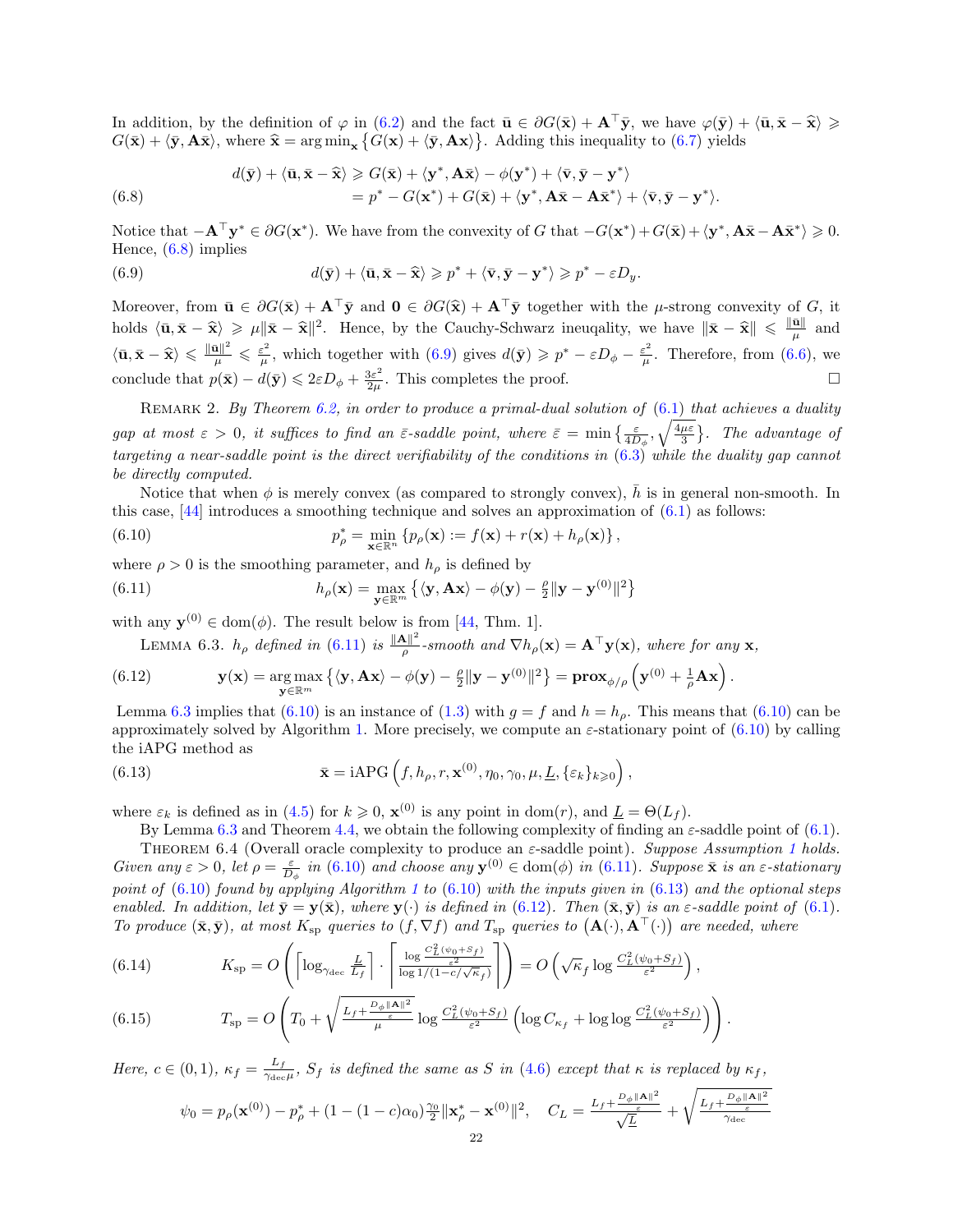with  $\mathbf{x}_{\rho}^* = \arg \min_{\mathbf{x}} p_{\rho}(\mathbf{x})$ , and

$$
(6.16) \t\t T_0 = \sqrt{1+\frac{D_\phi \|\mathbf{A}\|^2}{L_f \varepsilon}} \log \frac{\left(1+\frac{D_\phi \|\mathbf{A}\|^2}{L_f \varepsilon}\right) \text{dist}\left(\mathbf{0}, \partial p_\rho(\mathbf{x}^{(0)})\right)}{\varepsilon_0}, \ C_{\kappa_f} = \frac{\sqrt{\kappa_f}(2-c)(L_f + \frac{D_\phi \|\mathbf{A}\|^2}{\varepsilon})}{\varepsilon_0 \gamma_{\text{dec}} \sqrt{c}(1-c)} \sqrt{\frac{2(\psi_0 + S_f)}{\mu}}.
$$

Proof. First, suppose that  $\bar{\mathbf{x}}$  is an  $\varepsilon$ -stationary point of  $p_{\rho}$ , i.e., dist $(\mathbf{0}, \partial p_{\rho}(\bar{\mathbf{x}})) \leq \varepsilon$ . Let  $\bar{\mathbf{y}} = \mathbf{y}(\bar{\mathbf{x}})$ . Then by Lemma [6.3,](#page-21-3) we have dist  $(0, \nabla g(\bar{\mathbf{x}}) + \partial r(\bar{\mathbf{x}}) + \mathbf{A}^\top \bar{\mathbf{y}}) \leq \varepsilon$ . In addition, notice  $0 \in \mathbf{A}\bar{\mathbf{x}} - \partial \phi(\bar{\mathbf{y}}) - \rho(\bar{\mathbf{y}} - \mathbf{y}^{(0)})$ , and thus dist  $(0, A\bar{x} - \partial \phi(\bar{y})) \le \rho \|\bar{y} - y^{(0)}\| \le \rho D_{\phi} = \varepsilon$ , where the equality follows from  $\rho = \frac{\varepsilon}{D_{\phi}}$ . Therefore,  $(\bar{\mathbf{x}}, \bar{\mathbf{y}})$  is an  $\varepsilon$ -saddle point of  $(6.1)$ .

Second, by Lemma [6.3,](#page-21-3) querying  $\nabla h_{\rho}$  once needs one call to  $(\mathbf{A}(\cdot), \mathbf{A}^{\top}(\cdot), \mathbf{prox}_{\phi/\rho})$ . Now noticing that the smoothness constant of  $h_\rho$  is  $\frac{\|\mathbf{A}\|^2}{\rho} = \frac{D_\phi \|\mathbf{A}\|^2}{\varepsilon}$  $\frac{\|A\|}{\varepsilon}$ , we obtain the bounds on  $K_{\text{sp}}$  and  $T_{\text{sp}}$  directly from Theorem [4.4.](#page-11-3) This completes the proof.  $\overline{P}$ 

<span id="page-22-0"></span>7. Experimental results. In this section, we conduct numerical experiments to demonstrate the practical performance of the proposed algorithms. All the tests were conducted with MATLAB 2021a on a Windows machine with 10 CPU cores and 128 GB memory.

7.1. Multitask learning. In this subsection, we test the proposed iAPG in Alg. [1](#page-4-0) on the multitask learning [\[11\]](#page-25-12) and compare it to the exact counterpart. Given m binary-class datasets  $\mathcal{D}_l = \{(\mathbf{x}_{l,i}, y_{l,i})\}_{i=1}^{N_l}, l =$  $1, \ldots, m$  with  $\mathbf{x}_{l,i} \in \mathbb{R}^n$  and the corresponding label  $y_{l,i} \in \{+1, -1\}$  for each l and i, we solve the multitask logistic regression [\[14\]](#page-26-34) and use a regularizer given in [\[11,](#page-25-12) Eqn. (23)] together with an  $\ell_1$  term:

<span id="page-22-2"></span>
$$
(7.1) \quad \min_{\mathbf{W}} F(\mathbf{W}) := \underbrace{\sum_{l=1}^{m} \frac{1}{N_l} \sum_{i=1}^{N_l} \log \left( 1 + \exp(-y_{l,i} \mathbf{w}_l^\top \mathbf{x}_{l,i}) \right)}_{g(\mathbf{W})} + \frac{\mu}{2} \|\mathbf{W}\|_F^2 + \underbrace{\frac{\lambda_1}{2} \|\mathbf{W} - \frac{1}{m} \mathbf{W} \mathbf{1} \mathbf{1}^\top \|_F^2}_{h(\mathbf{W})} + \underbrace{\lambda_2 \|\mathbf{W}\|_1}_{r(\mathbf{W})},
$$

where  $\|\mathbf{W}\|_1 := \sum_{i,j} |w_{i,j}|$ , and  $\mathbf{w}_l$ , as the *l*-th column of **W**, is the classifier parameter for the *l*-th task.

In the experiments, we fixed  $\lambda_2 = 10^{-3}$  and chose  $\mu \in \{0.01, 0.1\}$  and  $\lambda_1 \in \{1, 10, 100\}$ . Notice that a larger value of  $\lambda_1$  leads to a stronger correlation between the m classifiers and a larger smoothness constant of h. We randomly generated  $m = 4$  binary-class datasets as in [\[64\]](#page-27-20). For each task  $l = 1, \ldots, m$ , every positive sample follows the Gaussian distribution  $\mathcal{N}(\mu_l, \Sigma)$  and negative sample following  $\mathcal{N}(-\mu_l, \Sigma)$  with

$$
\Sigma = \left[ \begin{array}{cc} \rho \mathbf{1}_{s \times s} + (1 - \rho) \mathbf{I}_{s \times s} & \mathbf{0}_{s \times (n - s)} \\ \mathbf{0}_{(n - s) \times s} & \mathbf{I}_{(n - s) \times (n - s)} \end{array} \right], \quad \mu_l = \left[ \begin{array}{c} \mathbf{1}_s \\ \mathbf{0}_{n - s} \end{array} \right] + \mathbf{d}_l
$$

where the entries of  $\mathbf{d}_l$  follow the uniform distribution on  $[\frac{1}{2}, 1]$ . We set  $n = 200, N_l = 500, \forall l$  or  $n =$ 2000,  $N_l = 5000, \forall l$ . For each combination of  $(\mu, \lambda_1, n, N_l)$ , we conducted 10 independent trials. Since the smoothness constants of  $g$  and  $h$  can be computed explicitly, we also tested the methods without line search. We terminated the tested method once it produced an  $\varepsilon$ -stationary point  $\overline{W}$ , i.e., dist $(0, \partial F(\overline{W})) \leq \varepsilon$ , and  $\varepsilon = 10^{-6}$  was set. For both iAPG and APG, we set  $\gamma_{\text{inc}} = 2$  $\gamma_{\text{inc}} = 2$  and  $\gamma_{\text{dec}} = \frac{1}{2}$  as in Algorithm 2 if line search is adopted. In addition, for iAPG, the initial inexactness  $\varepsilon_0 = 10^{-3}$  was set. The results are shown in Table [1.](#page-23-0) Here, #g represents the number<sup>[6](#page-22-1)</sup> of calls to g or  $\nabla g$ , #h is the number of calls to h or  $\nabla h$ , stat.viol. denotes dist( $\mathbf{0}, \partial F(\overline{\mathbf{W}})$ ), and the time is in seconds. From the results, we see that the proposed iAPG requires smaller  $\#g$  than the exact APG in all cases. Though iAPG has larger  $\#h$  than APG, the former takes shorter time and thus is more efficient. The advantage of iAPG over APG becomes more significant as the problem becomes more difficult, i.e., when  $\mu$  is smaller and/or  $\lambda_1$  is bigger. These verify our theoretical results. In addition, even without knowing the smoothness constants, the iAPG by line search has a similar performance to that using the smoothness constants.

<span id="page-22-4"></span>7.2. Zero-sum constrained LASSO. In this subsection, we test the iPALM in Algorithm [4,](#page-14-1) which uses the iAPG in Algorithm [1](#page-4-0) as a subroutine, on solving the zero-sum constrained LASSO [\[12,](#page-25-0) [26\]](#page-26-3):

<span id="page-22-3"></span>(7.2) 
$$
\min_{\mathbf{x}} \frac{1}{2} ||\mathbf{A}\mathbf{x} - \mathbf{b}||^{2} + \lambda ||\mathbf{x}||_{1}, \text{ s.t. } \frac{1}{\sqrt{n}} \sum_{i=1}^{n} x_{i} = 0.
$$

Here,  $\mathbf{A} \in \mathbb{R}^{m \times n}$  and  $\mathbf{b} \in \mathbb{R}^m$  are given, and we divide by  $\sqrt{n}$  in the constraint to normalize the coefficient vector. We name the proposed method as iPALM iAPG and compare it to the accelerated primal-dual

<span id="page-22-1"></span><sup>&</sup>lt;sup>6</sup>We increase #g by one if g or  $\nabla g$  or  $(g, \nabla g)$  is called. The same rule is adopted for #h.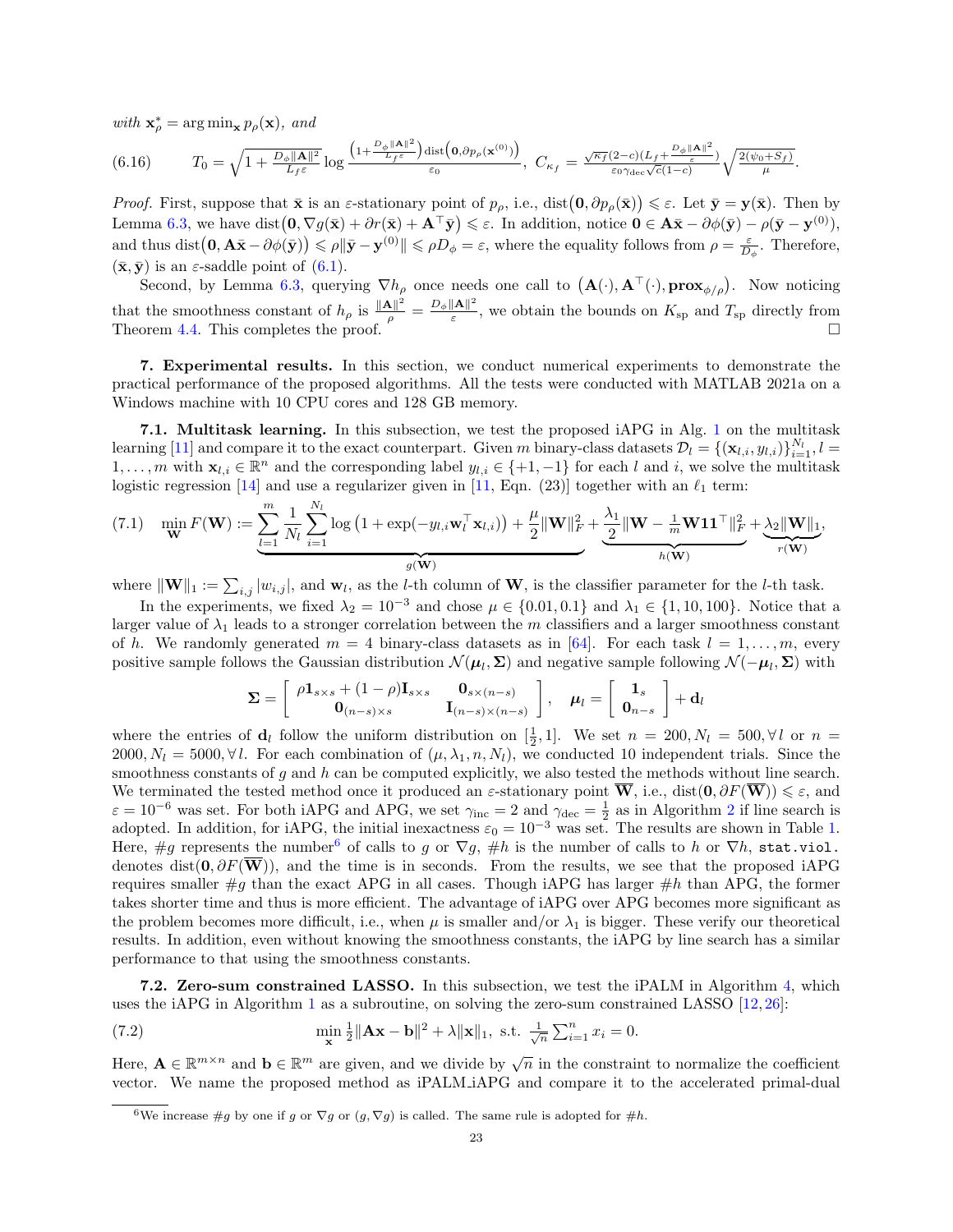TABLE 1

<span id="page-23-0"></span>Results by the proposed iAPG method (i.e., Algorithm [1\)](#page-4-0) and its exact counterpart APG on solving 10 independent random instances of the regularized multitask logistic regression [\(7.1\)](#page-22-2) with different sizes and model parameters. The numbers in the parentheses are the standard deviations.

|                                                          | iAPG no line search |             |                                                                                                                                                                   |      | iAPG with line search |           |                                                                | APG no line search |           |                                | APG with line search |           |                                                                                               |      |
|----------------------------------------------------------|---------------------|-------------|-------------------------------------------------------------------------------------------------------------------------------------------------------------------|------|-----------------------|-----------|----------------------------------------------------------------|--------------------|-----------|--------------------------------|----------------------|-----------|-----------------------------------------------------------------------------------------------|------|
| $(\mu, \lambda_1)$                                       | #g                  | #h          | stat. viol.                                                                                                                                                       | time | $\#q$                 | #h        | stat. viol.                                                    | time               | $\#(q,h)$ | stat. viol.                    | time                 | $\#(g,h)$ | stat. viol.                                                                                   | time |
| Problem size: $n = 200, N_l = 500$ for each $l = 1, , 4$ |                     |             |                                                                                                                                                                   |      |                       |           |                                                                |                    |           |                                |                      |           |                                                                                               |      |
| (0.1, 1)                                                 | 37(0.0)             | 546(4.1)    | $7.4e-7(7.9e-8)$ 0.03 $46(4.0)$                                                                                                                                   |      |                       | 850(66.6) | $7.0e-7(2.1e-7)0.04$                                           |                    | 103(0.0)  | $8.0e-7(3.0e-8)0.04$           |                      | 158(4.2)  | $7.5e-7(1.7e-7)$ 0.05                                                                         |      |
| (0.1, 10)                                                | 37(0.0)             | 1815(7.4)   | $7.3e-7(7.7e-8)$ 0.03 $47(2.6)$                                                                                                                                   |      |                       |           | $2209(104.9)$ 7.0e-7(2.4e-7) 0.04 322(1.0) 9.5e-7(3.1e-8) 0.09 |                    |           |                                |                      |           | $604(4.4)$ 8.6e-7(9.5e-8) 0.15                                                                |      |
| (0.1, 100)                                               | 37(0.0)             | 5946(37.0)  | $7.7e-7(6.7e-8)0.06 48(2.1)$                                                                                                                                      |      |                       |           |                                                                |                    |           |                                |                      |           | $5226(298.4)$ 5.3e-7(2.6e-7) 0.06 1038(4.1) 9.8e-7(9.0e-9) 0.27 1584(6.0) 9.7e-7(1.3e-8) 0.38 |      |
| (0.01, 1)                                                | 106(1.1)            | 1806(13.7)  | $8.9e-7(7.4e-8)0.05 106(0.9)$                                                                                                                                     |      |                       |           | $2313(24.7)$ 8.8e-7(8.7e-8) 0.06                               |                    |           | $288(1.0)$ 9.6e-7(2.3e-8) 0.08 |                      |           | $404(1.2)$ 9.2e-7(6.0e-8) 0.10                                                                |      |
| $(0.01, 10)$   106 $(1.0)$                               |                     |             | $6023(76.8)$ $8.6e-7(6.5e-8)$ $0.08 106(0.9)$ $5727(211.3)$ $8.9e-7(7.6e-8)$ $0.08 $ $874(4.2)$ $9.8e-7(1.1e-8)$ $0.22 1643(10.0)$ $9.6e-7(3.1e-8)$ $0.39$        |      |                       |           |                                                                |                    |           |                                |                      |           |                                                                                               |      |
|                                                          |                     |             | $ (0.01, 100)  107(0.8)$ 19666(189.9) 8.6e-7(5.5e-8) 0.16 107(1.4) 13381(430.9) 8.6e-7(1.1e-7) 0.13 2775(13.4) 1.0e-6(3.2e-9) 0.71 4248(22.9) 9.9e-7(8.6e-9) 1.02 |      |                       |           |                                                                |                    |           |                                |                      |           |                                                                                               |      |
|                                                          |                     |             |                                                                                                                                                                   |      |                       |           | Problem size: $n = 2000, N_l = 5000$ for each $l = 1, , 4$     |                    |           |                                |                      |           |                                                                                               |      |
| (0.1, 1)                                                 | 31(0.0)             | 561(0.6)    | $5.3e-7(2.1e-8)$ 4.5                                                                                                                                              |      | 38(4.9)               |           | $869(113.3)$ 3.4e-7(2.8e-7) 4.7                                |                    | 105(0.0)  | 8.5e-7 $(1.9e-8)$ 6.4          |                      | 165(1.7)  | $7.5e-7(9.5e-8)$ 7.9                                                                          |      |
| (0.1, 10)                                                | 131(0.0)            | 1870(5.6)   | $5.5e-7(2.0e-8)$ 4.5                                                                                                                                              |      | 41(4.9)               |           | $2149(245.9)$ 6.8e-7(3.4e-7) 4.8                               |                    | 341(0.6)  | $9.6e-7(1.6e-8)$ 12.4          |                      |           | $647(0.0)$ 8.2e-7(2.1e-8) 20.0                                                                |      |
| (0.1, 100)                                               | $\parallel 31(0.0)$ | 6102(17.2)  | $5.6e-7(1.6e-8)$ 4.9                                                                                                                                              |      | 41(6.1)               |           | $5103(854.0)$ 4.5e-7(3.5e-7) 5.0                               |                    | 1107(2.1) |                                |                      |           | $9.8e-7(1.0e-8)32.01728(8.2)9.5e-7(3.7e-8)47.2$                                               |      |
| (0.01, 1)                                                | $\parallel$ 91(0.6) | 2131(12.5)  | $7.9e-7(6.4e-8)$ 6.1                                                                                                                                              |      | 88(0.0)               | 2612(7.3) | $7.0e-7(1.8e-8)$ 6.0                                           |                    | 319(0.8)  | $9.7e-7(2.8e-8)$ 11.8          |                      |           | $496(2.2)$ 9.2e-7(5.7e-8) 16.2                                                                |      |
| (0.01, 10)                                               | $\parallel$ 91(0.0) | 7099(17.0)  | $7.6e-7(2.1e-8)$ 6.4                                                                                                                                              |      | 88(0.0)               |           | $7096(183.2)$ 7.0e-7 $(2.2e-8)$ 6.3                            |                    | 999(0.8)  |                                |                      |           | 9.9e-7(1.0e-8) 29.2 1903(4.6) 9.7e-7(1.9e-8) 51.7                                             |      |
| (0.01, 100)  91(0.0)                                     |                     | 23013(41.8) | 7.6e-7 $(1.3e-8)$ 7.3                                                                                                                                             |      |                       |           | $88(0.0)$ 18142(281.0) 7.0e-7(1.5e-8)                          | 6.9                |           |                                |                      |           | $3183(4.0)$ 9.9e-7(1.6e-9) $85.1$ 4975(14.5) 9.9e-7(1.2e-8) 129.1                             |      |

method, called APD, in [\[15\]](#page-26-2). To apply APD, we solve an equivalent min-max problem by using the ordinary Lagrangian function of [\(7.2\)](#page-22-3). For iPALM iAPG, we set in Algorithm [4](#page-14-1)  $\beta_k = \beta_0 \sigma^k$ ,  $\rho_k = \rho_0 \sigma^{-k}$  with  $\beta_0 = 1, \rho_0 = 10^{-3}, \sigma = 3$ , and  $\varepsilon_0 = 10^{-5}$ ,  $\gamma_{\text{inc}} = 3, \gamma_{\text{dec}} = \frac{1}{2}$  $\gamma_{\text{inc}} = 3, \gamma_{\text{dec}} = \frac{1}{2}$  $\gamma_{\text{inc}} = 3, \gamma_{\text{dec}} = \frac{1}{2}$  in Algorithm 2 if line search is adopted. We set  $\tau_0 = 1$  and  $\gamma_0 = 10^{-3}$  for APD if line search is adopted; see Algorithm 2.3 in [\[15\]](#page-26-2).

In the tests, we set  $m = 2000, n = 5000$  and fixed  $\lambda = 10^{-3}$  in [\(7.2\)](#page-22-3). Each row of **A** took the form of  $\frac{a}{\|a\|}$ , where **a** was generated by the standard Gaussian distribution. We generated a zero-sum sparse vector  $x^{\circ}$  with 200 nonzero components, whose locations were selected uniformly at random. Then we let  $\mathbf{b} = \mathbf{A}\mathbf{x}^{\circ} + 10^{-3} \frac{\xi}{\|\mathbf{A}\mathbf{x}^{\circ}\|}$  with  $\xi$  generated from the standard Gaussian distribution. The stopping tolerance was set to  $\varepsilon = 10^{-6}$  to produce an  $\varepsilon$ -KKT point. We conducted 10 independent runs. The results are reported in Table [2,](#page-23-1) where the methods without line search used explicitly-computed smoothness constants to set a constant stepsize. The quantity  $\#\text{query\_obj}$  denotes the number of queries to  $(\mathbf{A}, \mathbf{A}^{\top})$  and  $\#\text{query\_cstr}$  the number of times the constraint function in  $(7.2)$  is evaluated. The quantities pres and dres respectively mean the violations of primal and dual feasibility in the KKT system. From the results, we see that the proposed method needs significantly shorter time than the APD method to produce comparable solutions. In addition, both methods with line search performed similarly as well as those without line search.

TABLE 2

<span id="page-23-1"></span>Results by the proposed method iPALM iAPG with and without line search and the accelerated primal-dual (APD) method in  $[15]$  with and without line search on solving 10 independent random instances of the constrained LASSO problem  $(7.2)$  with  $m = 2000$  and  $n = 5000$ . The numbers in the parentheses are the standard deviations.

| Method                      | #query_obj #query_cstr |                              | pres                | dres                                                          | time |
|-----------------------------|------------------------|------------------------------|---------------------|---------------------------------------------------------------|------|
| iPALM_iAPG no line search   | 2521(286.3)            |                              |                     | $\ 21098(4723.5)\ $ 3.0e-7(2.9e-7) $\ 6.2e-8(2.1e-10)\ $ 18.2 |      |
| iPALM_iAPG with line search |                        | $2962(347.0)$   9760(1200.6) |                     | $3.0e-7(2.9e-7)$   $5.2e-8(9.0e-9)$   17.0                    |      |
| APD no line search          |                        | 7929(606.7)                  | $ 8.8e-10(1.1e-9) $ | 3.0e-7(2.8e-7)   51.4                                         |      |
| APD with line search        |                        | 4349(334.8)                  | $1.8e-7(2.2e-7)$    | 2.9e-7(2.8e-7)   55.3                                         |      |

Effect by the initial penalty. As the iPALM may benefit from a smaller initial penalty, we test iPALM iAPG with different values of  $\beta_0$  and compare it to iPALM APG that uses the exact APG as the subroutine, in order to further demonstrate the advantage of the proposed method. To eliminate the possible effect by line search, we explicitly compute the smoothness constants and run both methods without line search. All the other settings are the same as those in the previous tests, except the value of  $\beta_0$  varies from {0.1, 1, 10, 100}. The mean and standard deviation results of 10 independent runs are shown in Figure [1.](#page-24-0) From the results, we see that #query obj for iPALM iAPG is almost not affected by  $\beta_0$  while #query cstr for iPALM iAPG and  $\#$ query oracle for iPALM APG both increase with  $\beta_0$ . In addition, the total running time for iPALM iAPG is almost not affected by  $\beta_0$  either, and even when  $\beta_0$  is small, iPALM iAPG can still be significantly more efficient than iPALM APG to produce a same-accurate KKT solution.

7.3. Portfolio optimization. In this subsection, we test the proposed method iPALM iAPG on solving the portfolio optimization:

<span id="page-23-2"></span>(7.3) 
$$
\min_{\mathbf{x}} \frac{1}{2} \mathbf{x}^{\top} \mathbf{Q} \mathbf{x}, \text{ s.t. } \mathbf{x} \geq 0, \sum_{i=1}^{n} x_i \leq 1, \ \boldsymbol{\xi}^{\top} \mathbf{x} \geq c,
$$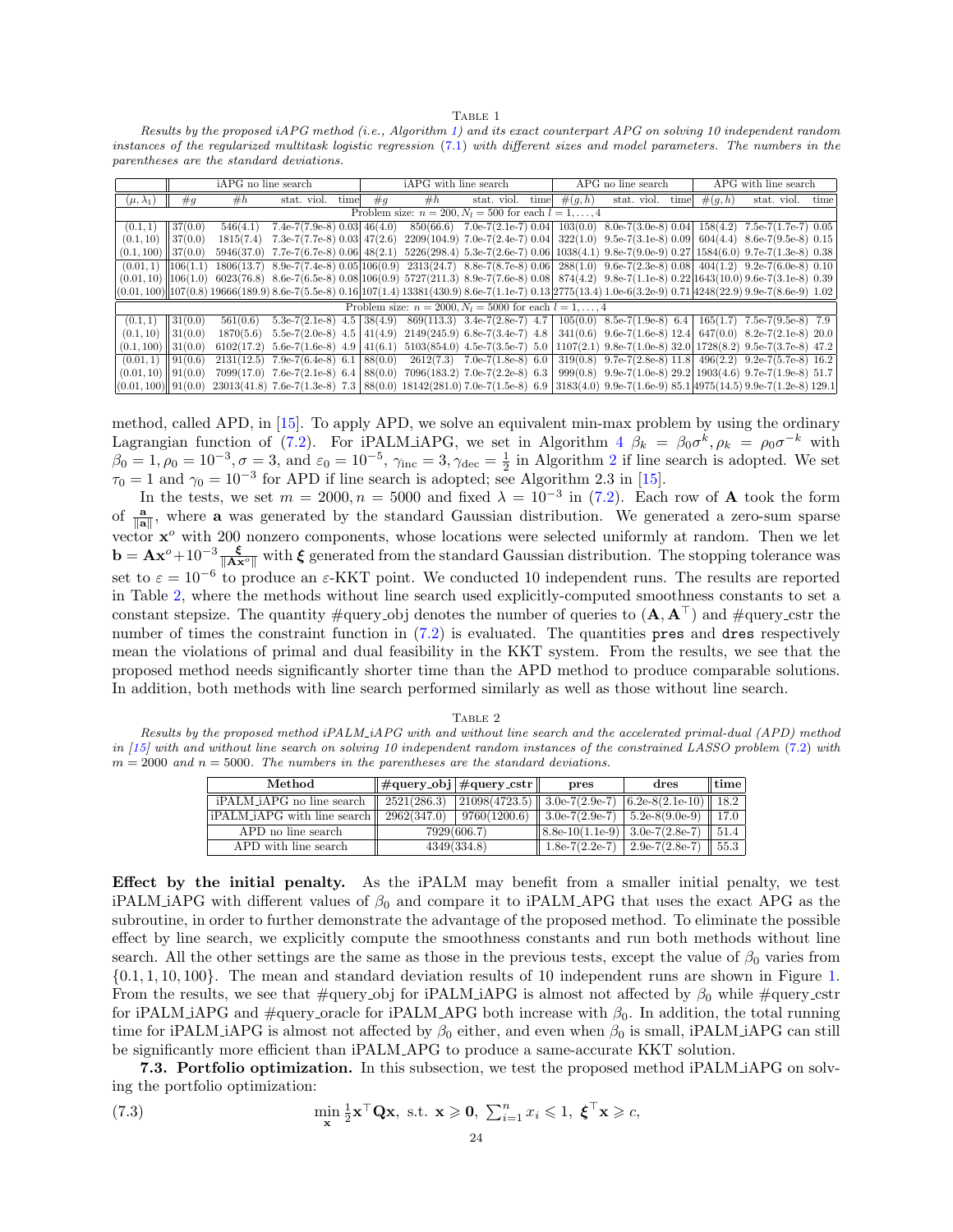FIG. 1. Mean and standard deviation results by the proposed iPALM\_iAPG and iPALM\_APG with different values of initial penalty parameter  $\beta_0$  on solving 10 random instances of the constrained LASSO problem [\(7.2\)](#page-22-3) with  $m = 2000$  and  $n = 5000.$ 

<span id="page-24-0"></span>

where  $\xi$  is the vector of expected return rate of n assets, Q is the covariance matrix of the return rates, and c is the imposed minimum total return. We solve instances of  $(7.3)$  with synthetic data and the real NASDAQ dataset that has been used in [\[49\]](#page-26-35).

For synthetic data, we set  $c = 0.02$  and  $\mathbf{Q} = \frac{\mathbf{H}\mathbf{H}^{\top}}{\|\mathbf{H}\|^2} + \mu \mathbf{I}$  with  $\mathbf{H} \in \mathbb{R}^{n \times m}$  generated from the standard Gaussian distribution and  $\mu \in \{0, 10^{-3}, 0.1\}$ , and the entries of  $\xi$  independently follow uniform distribution on [−1, 2]. The dimensions of **H** were set to  $n = 2000$  and  $m = 1000$ , and thus the objective of [\(7.3\)](#page-23-2) with the generated data is  $\mu$ -strongly convex. For each value of  $\mu$ , we generated 10 independent instances. We compared to the APD method in [\[15\]](#page-26-2) and the primal-dual sliding (PDS) method in [\[35\]](#page-26-9). The parameters of iPALM iAPG and APD were set to the same values as in section [7.2,](#page-22-4) and the parameters of PDS were set by following [\[35,](#page-26-9) Theorem 2.2] with  $R = 1$ . The results are reported in Table [3,](#page-25-13) where cmpl represents the amount of violation of complementarity condition in the KKT system, and all other quantities have the same meanings as those in Table [2.](#page-23-1) From the results, we see that the proposed method iPALM iAPG can be significantly more efficient than APD and PDS in terms of the running time. APD with line search is less efficient than APD without line search in this test, while iPALM iAPG performed similarly well with and without line search. PDS required significantly fewer queries to the objective but much more queries to the constraint functions. This is because the inner loop of PDS needs to run to a theoretically-determined maximum number of iterations rather than to a computationally-checkable stopping condition.

For the NASDAQ dataset,  $\xi$  is the mean of 30-day return rates. The original covariance matrix  $\mathbf{Q}_0 \in$  $\mathbb{R}^{2730\times2730}$  is rank-deficient, and in [\(7.3\)](#page-23-2), we set  $\mathbf{Q} = \mathbf{Q}_0 + \mu \mathbf{I}$  with  $\mu \in \{0, 10^{-3}, 0.1\}$ . We also set  $c = 0.02$ . These instances have worse condition numbers than the previous randomly generated ones. Hence, besides setting a stopping tolerance to  $\varepsilon = 10^{-6}$ , we also set a maximum running time to one hour. We found that APD with line search did not work well for these instances, possibly because of the rounding error during the line search. Hence, we only reported the results of APD without line search by explicitly computing the smoothness constants and setting constant stepsizes. The results by all compared methods are shown in Table [4.](#page-25-14) Again, we see that the proposed method iPALM iAPG was significantly more efficient than APD and PDS in terms of running time. For the hardest case that corresponds to  $\mu = 0$ , APD and PDS both failed to reach the desired accuracy within one hour. Similar to the instances with synthetic data, PDS required much more queries to the constraint functions, though its queries to the objective was significantly fewer than the proposed method.

8. Conclusions. We have presented an inexact accelerated proximal gradient (iAPG) method for solving structured composite convex optimization, which have two smooth components with significantly different computational costs. When the more costly component has a significantly smaller smoothness constant than the less costly one, the proposed iAPG can significantly reduce the overall complexity than its exact counterpart, by querying the more costly component less frequently than the less costly one. Using the iAPG method as a subroutine, we proposed gradient-based methods for solving affine-constrained composite convex optimization and for solving bilinear saddle-point structured nonsmooth convex optimization. Our methods can have significantly lower overall complexity than existing methods when the coefficient matrix (in the affine constraint or in the bilinear term) permits matrix-vector multiplications with low cost.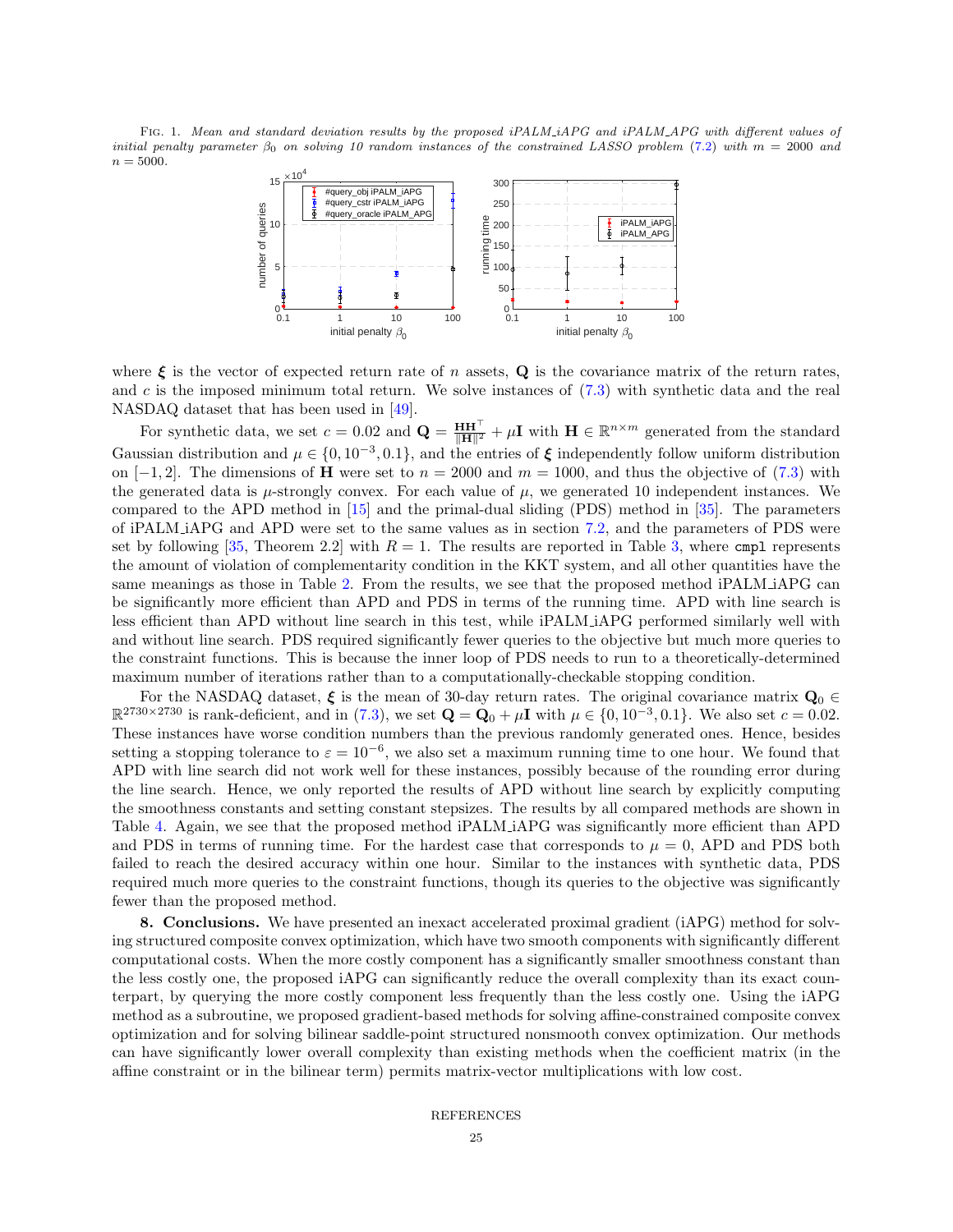## TABLE 3

<span id="page-25-13"></span>Results by the proposed method iPALM iAPG with and without line search, the accelerated primal-dual (APD) method in [\[15\]](#page-26-2) with and without line search, and the primal-dual sliding (PDS) method in [\[35\]](#page-26-9) on solving 10 instances of the portfolio optimization [\(7.3\)](#page-23-2) with independently generated synthetic data. The numbers in the parentheses are the standard deviations.

|                      | Method                      | $\#\text{query_obj}$ | $\#$ query_cstr      | pres                                                      | dres               | cmpl                                | $ \text{time} $   |
|----------------------|-----------------------------|----------------------|----------------------|-----------------------------------------------------------|--------------------|-------------------------------------|-------------------|
|                      | iPALM_iAPG no line search   | 2709(28.8)           | 315480(19209.5)      | $0.0e + 00$                                               | $8.2e-7(1.2e-7)$   | $0.0e + 00$                         | 7.2               |
|                      | iPALM_iAPG with line search | 3172(68.2)           | 14984(403.7)         | $0.0e + 00$                                               | $8.2e-7(1.2e-7)$   | $0.0e + 00$                         | 3.2               |
|                      | APD no line search          |                      | 9229(772.6)          | $0.0e + 00$                                               | $8.2e-7(1.2e-7)$   | $0.0e + 00$                         | 7.0               |
|                      | APD with line search        |                      | 11736(1109.8)        | $0.0e + 00$                                               | $ 8.2e-7(1.2e-7) $ | $0.0e + 00$                         | 10.9              |
|                      | <b>PDS</b>                  | 1578(514.6)          | 18738280(12011557.5) | $  3.5e-19(1.1e-18)$                                      |                    | $8.1e-7(1.2e-7)$ 3.2e-27(1.0e-26)   | $\parallel$ 278.7 |
| S<br>$\overline{10}$ | iPALM_iAPG_no_line_search   | 1451(20.4)           | 183307(4012.1)       | $4.3e-8(8.9e-9)$                                          |                    | $(6.8e-7(8.3e-8))1.7e-15(6.8e-16)$  | 4.3               |
|                      | iPALM_iAPG with line search | 1782(25.5)           | 50905(2211.4)        | $4.2e-8(8.8e-9)$                                          |                    | $7.0e-7(7.9e-8)$ 1.7e-15(6.7e-16)   | 2.6               |
|                      | APD no line search          | 20931(1489.6)        |                      | $3.4e-9(1.1e-9)$                                          |                    | $(6.9e-7(7.9e-8))1.6e-16(4.9e-17)$  | 15.1              |
|                      | APD with line search        |                      | 26949(2055.4)        | $2.5e-9(9.1e-10)$                                         |                    | $(6.9e-7(7.9e-8))1.2e-16(4.0e-17))$ | 24.1              |
|                      | <b>PDS</b>                  | 526(20.0)            | 5008697(786935.0)    | $1.7e-18(1.8e-18)$                                        |                    | $(6.8e-7(8.0e-8))1.7e-25(6.4e-26)$  | 74.9              |
|                      | iPALM_iAPG no line search   | 243(1.9)             | 24951(497.0)         | $1.4e-7(1.3e-8)$                                          |                    | $(6.4e-8(5.4e-9))2.8e-13(2.6e-14)$  | 1.2               |
| $\overline{C}$       | iPALM_iAPG with line search | 262(1.0)             | 22420(703.6)         | $1.4e-7(1.3e-8)$                                          |                    | $(6.9e-8(1.4e-9))2.8e-13(2.6e-14)$  | 1.2               |
|                      | APD no line search          | 36869(2361.9)        |                      | $[5.8e-14(1.8e-14)$ $]1.4e-7(1.3e-8)$ $]1.1e-19(3.6e-20)$ |                    |                                     | 26.3              |
| ュ                    | APD with line search        | 59976(5195.3)        |                      | $2.9e-14(1.2e-14)$   1.4e-7(1.3e-8)   5.7e-20(2.4e-20)    |                    |                                     | 53.3              |
|                      | <b>PDS</b>                  | 110(1.8)             | 2216395(309914.2)    | $(6.9e-19(1.5e-18))1.3e-7(1.5e-8))4.1e-24(3.5e-24)$       |                    |                                     | 33.2              |

TABLE 4

<span id="page-25-14"></span>Results by the proposed method iPALM iAPG with and without line search, the accelerated primal-dual (APD) method in [\[15\]](#page-26-2) without line search, and the primal-dual sliding (PDS) method in [\[35\]](#page-26-9) on solving instances of the portfolio optimization [\(7.3\)](#page-23-2) with NASDAQ data.

|                                           | Method                      | $\#\text{query\_obj}$ | $\#$ query_cstr | pres        | $d$ res   | cmpl        | time   |
|-------------------------------------------|-----------------------------|-----------------------|-----------------|-------------|-----------|-------------|--------|
| ○                                         | iPALM_iAPG no line search   | 112704                | 5530144         | $ 0.0e+0.0$ | $4.2e-07$ | $9.2e-19$   | 350.6  |
|                                           | iPALM_iAPG with line search | 37235                 | 715328          | $0.0e + 00$ | $4.2e-07$ | $0.0e + 00$ | 97.0   |
| $\overline{z}$                            | APD no line search          | 1118808               |                 | $0.0e + 00$ | $1.3e-06$ | $2.2e-17$   | 3603.8 |
|                                           | <b>PDS</b>                  | 54058                 | 176318909       | $3.5e-18$   | $1.1e-06$ | $1.5e-25$   | 3604.0 |
| $\infty$<br>$\supseteq$                   | iPALM_iAPG no line search   | 21314                 | 375994          | $ 0.0e+0.0$ | $2.3e-07$ | $7.0e-14$   | 54.1   |
|                                           | iPALM_iAPG with line search | 48643                 | 117194          | $0.0e + 00$ | $2.3e-07$ | $7.1e-14$   | 108.4  |
|                                           | APD no line search          | 1119046               |                 | $0.0e + 00$ | 8.5e-07   | $4.9e-18$   | 3603.6 |
| ュ                                         | <b>PDS</b>                  | 6278                  | 8927446         | $0.0e + 00$ | $2.2e-07$ | $0.0e + 00$ | 195.5  |
| $\overline{\phantom{0}}$<br>$\dot{\circ}$ | iPALM_iAPG_no_line_search   | 3206                  | 32178           | $4.4e-0.9$  | $6.2e-08$ | $4.8e-13$   | 10.8   |
|                                           | iPALM_iAPG with line search | 6601                  | 16451           | $5.2e-0.9$  | $6.2e-08$ | $5.6e-13$   | 17.8   |
| $\overline{z}$                            | APD no line search          |                       | 1119360         | $0.0e + 00$ | $9.0e-08$ | $2.6e-21$   | 3603.6 |
|                                           | <b>PDS</b>                  | 1404                  | 29512311        | $ 0.0e+0.0$ | $5.6e-08$ | $0.0e + 00$ | 591.7  |

- <span id="page-25-6"></span>[1] Z. Allen-Zhu and E. Hazan. Optimal black-box reductions between optimization objectives. Advances in Neural Information Processing Systems, 29:1614–1622, 2016.
- <span id="page-25-1"></span>[2] A. Beck and M. Teboulle. A fast iterative shrinkage-thresholding algorithm for linear inverse problems. SIAM journal on imaging sciences, 2(1):183–202, 2009.
- <span id="page-25-7"></span>[3] A. Beck and M. Teboulle. Smoothing and first order methods: A unified framework. SIAM Journal on Optimization, 22(2):557–580, 2012.
- <span id="page-25-2"></span>[4] R. I. Bot, E. R. Csetnek, and D.-K. Nguyen. Fast augmented lagrangian method in the convex regime with convergence guarantees for the iterates. arXiv preprint arXiv:2111.09370, 2021.
- <span id="page-25-3"></span>[5] R. I. Bot¸ and D.-K. Nguyen. Improved convergence rates and trajectory convergence for primal-dual dynamical systems with vanishing damping. Journal of Differential Equations, 303:369–406, 2021.
- <span id="page-25-8"></span>[6] K. Bredies and H. Sun. Accelerated douglas-rachford methods for the solution of convex-concave saddle-point problems. arXiv preprint arXiv:1604.06282, 2016.
- <span id="page-25-10"></span>[7] A. Chambolle and T. Pock. A first-order primal-dual algorithm for convex problems with applications to imaging. Journal of mathematical imaging and vision, 40(1):120–145, 2011.
- <span id="page-25-9"></span>Y. Chen, G. Lan, and Y. Ouyang. Optimal primal-dual methods for a class of saddle point problems. SIAM Journal on Optimization, 24(4):1779–1814, 2014.
- <span id="page-25-11"></span>[9] Y. Chen, G. Lan, and Y. Ouyang. Accelerated schemes for a class of variational inequalities. Mathematical Programming, 165(1):113–149, 2017.
- <span id="page-25-4"></span>[10] D. Dvinskikh and A. Gasnikov. Decentralized and parallel primal and dual accelerated methods for stochastic convex programming problems. Journal of Inverse and Ill-posed Problems, 29(3):385–405, 2021.
- <span id="page-25-12"></span>[11] T. Evgeniou, C. A. Micchelli, M. Pontil, and J. Shawe-Taylor. Learning multiple tasks with kernel methods. Journal of machine learning research, 6(4), 2005.
- <span id="page-25-0"></span>[12] B. R. Gaines, J. Kim, and H. Zhou. Algorithms for fitting the constrained lasso. Journal of Computational and Graphical Statistics, 27(4):861–871, 2018.
- <span id="page-25-5"></span>[13] E. Gorbunov, D. Dvinskikh, and A. Gasnikov. Optimal decentralized distributed algorithms for stochastic convex opti-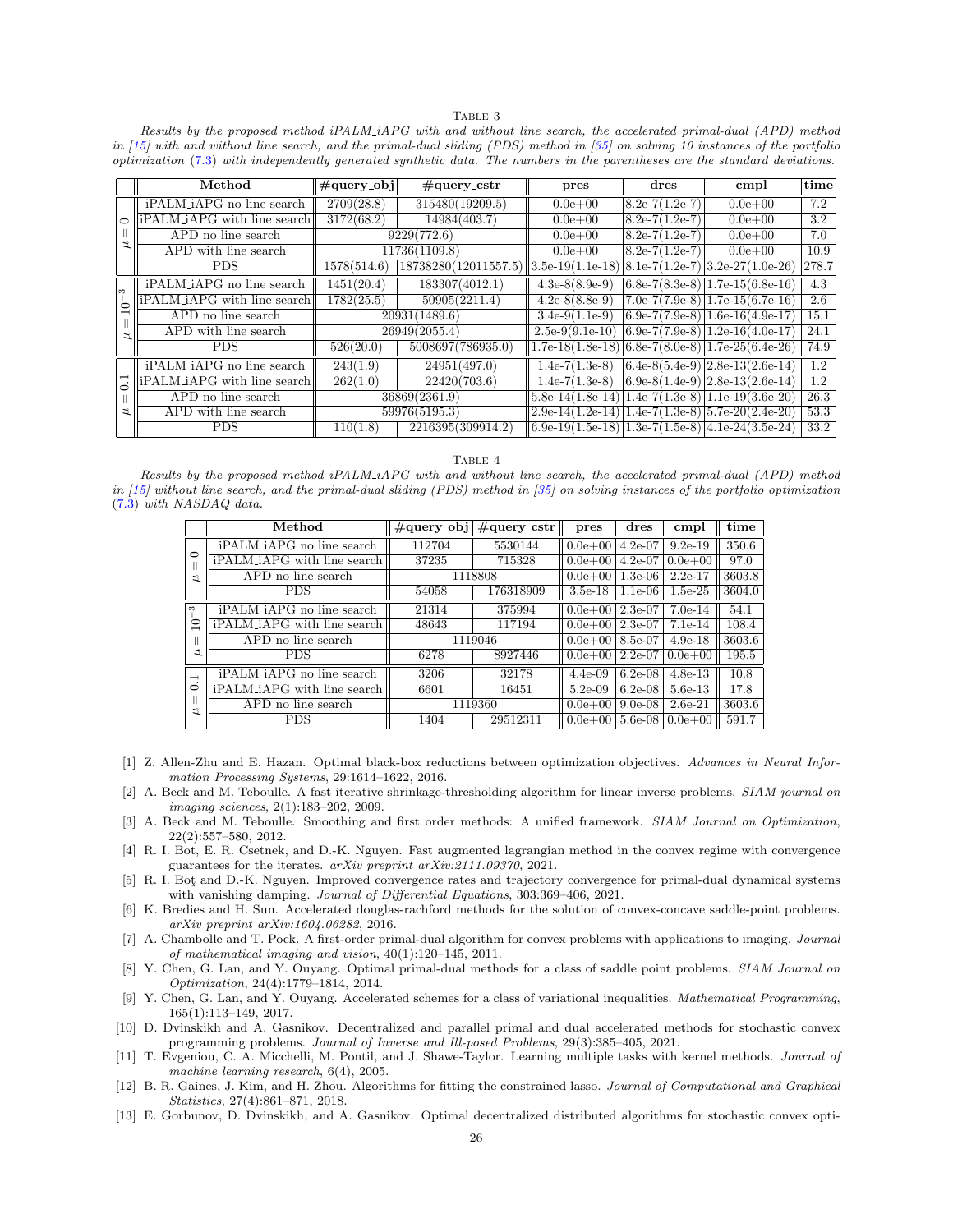mization. arXiv preprint arXiv:1911.07363, 2019.

- <span id="page-26-34"></span>[14] X. Gu, F.-L. Chung, H. Ishibuchi, and S. Wang. Multitask coupled logistic regression and its fast implementation for large multitask datasets. IEEE transactions on cybernetics, 45(9):1953–1966, 2014.
- <span id="page-26-2"></span>[15] E. Y. Hamedani and N. S. Aybat. A primal-dual algorithm with line search for general convex-concave saddle point problems. SIAM Journal on Optimization, 31(2):1299–1329, 2021.
- <span id="page-26-12"></span>[16] B. He, S. Xu, and J. Yuan. Indefinite linearized augmented lagrangian method for convex programming with linear inequality constraints. arXiv preprint arXiv:2105.02425, 2021.
- <span id="page-26-21"></span>[17] B. He and X. Yuan. On the acceleration of augmented lagrangian method for linearly constrained optimization. Optimization online, 3, 2010.
- <span id="page-26-13"></span>[18] X. He, R. Hu, and Y.-P. Fang. Convergence rate analysis of fast primal-dual methods with scalings for linearly constrained convex optimization problems. arXiv preprint arXiv:2103.10118, 2021.
- <span id="page-26-22"></span>[19] X. He, R. Hu, and Y. P. Fang. Convergence rates of inertial primal-dual dynamical methods for separable convex optimization problems. SIAM Journal on Control and Optimization, 59(5):3278–3301, 2021.
- <span id="page-26-14"></span>[20] X. He, R. Hu, and Y.-P. Fang. Fast convergence of primal-dual dynamics and algorithms with time scaling for linear equality constrained convex optimization problems. arXiv preprint arXiv:2103.12931, 2021.
- <span id="page-26-15"></span>[21] X. He, R. Hu, and Y.-P. Fang. Inertial primal-dual methods for linear equality constrained convex optimization problems. arXiv preprint arXiv:2103.12937, 2021.
- <span id="page-26-23"></span>[22] X. He, R. Hu, and Y.-P. Fang. Perturbed primal-dual dynamics with damping and time scaling coefficients for affine constrained convex optimization problems. arXiv preprint arXiv:2106.13702, 2021.
- <span id="page-26-26"></span>[23] Y. He and R. D. Monteiro. An accelerated hpe-type algorithm for a class of composite convex-concave saddle-point problems. SIAM Journal on Optimization, 26(1):29–56, 2016.
- <span id="page-26-11"></span>[24] M. R. Hestenes. Multiplier and gradient methods. Journal of optimization theory and applications, 4(5):303–320, 1969.
- <span id="page-26-16"></span>[25] B. Huang, S. Ma, and D. Goldfarb. Accelerated linearized bregman method. Journal of Scientific Computing, 54(2):428– 453, 2013.
- <span id="page-26-3"></span>[26] G. M. James, C. Paulson, and P. Rusmevichientong. Penalized and constrained optimization: an application to highdimensional website advertising. Journal of the American Statistical Association, 2019.
- <span id="page-26-10"></span>[27] K. Jiang, D. Sun, and K.-C. Toh. An inexact accelerated proximal gradient method for large scale linearly constrained convex sdp. SIAM Journal on Optimization, 22(3):1042–1064, 2012.
- <span id="page-26-17"></span>[28] M. Kang, M. Kang, and M. Jung. Inexact accelerated augmented lagrangian methods. Computational Optimization and Applications, 62(2):373–404, 2015.
- <span id="page-26-18"></span>[29] M. Kang, S. Yun, H. Woo, and M. Kang. Accelerated bregman method for linearly constrained  $\setminus \ell_1 - \setminus \ell_2$  minimization. Journal of Scientific Computing, 56(3):515–534, 2013.
- <span id="page-26-0"></span>[30] G. Lan. Gradient sliding for composite optimization. Mathematical Programming, 159(1):201-235, 2016.
- <span id="page-26-29"></span>[31] G. Lan, S. Lee, and Y. Zhou. Communication-efficient algorithms for decentralized and stochastic optimization. Mathematical Programming, 180(1):237–284, 2020.
- <span id="page-26-24"></span>[32] G. Lan and R. D. Monteiro. Iteration-complexity of first-order penalty methods for convex programming. Mathematical Programming, 138(1):115–139, 2013.
- <span id="page-26-19"></span>[33] G. Lan and R. D. Monteiro. Iteration-complexity of first-order augmented lagrangian methods for convex programming. Mathematical Programming, 155(1-2):511–547, 2016.
- <span id="page-26-1"></span>[34] G. Lan and Y. Ouyang. Accelerated gradient sliding for structured convex optimization.  $arXiv$  preprint  $arXiv:1609.04905$ , 2016.
- <span id="page-26-9"></span>[35] G. Lan, Y. Ouyang, and Y. Zhou. Graph topology invariant gradient and sampling complexity for decentralized and stochastic optimization. arXiv preprint arXiv:2101.00143, 2021.
- <span id="page-26-30"></span>[36] G. Lan and Y. Zhou. Conditional gradient sliding for convex optimization. SIAM Journal on Optimization, 26(2):1379– 1409, 2016.
- <span id="page-26-25"></span>[37] H. Li, C. Fang, and Z. Lin. Convergence rates analysis of the quadratic penalty method and its applications to decentralized distributed optimization. arXiv preprint arXiv:1711.10802, 2017.
- <span id="page-26-33"></span>[38] Z. Li and Y. Xu. Augmented lagrangian–based first-order methods for convex-constrained programs with weakly convex objective. INFORMS Journal on Optimization, 2021.
- <span id="page-26-32"></span>[39] Q. Lin and L. Xiao. An adaptive accelerated proximal gradient method and its homotopy continuation for sparse optimization. Computational Optimization and Applications, 60(3):633–674, 2015.
- <span id="page-26-28"></span>[40] A. Nemirovski. Prox-method with rate of convergence o  $(1/t)$  for variational inequalities with lipschitz continuous monotone operators and smooth convex-concave saddle point problems. SIAM Journal on Optimization, 15(1):229-251, 2004.
- <span id="page-26-7"></span>[41] A. S. Nemirovskij and D. B. Yudin. Problem complexity and method efficiency in optimization. 1983.
- <span id="page-26-5"></span>[42] Y. Nesterov. Introductory lectures on convex optimization: A basic course, volume 87. Springer Science & Business Media, 2003.
- <span id="page-26-27"></span>[43] Y. Nesterov. Excessive gap technique in nonsmooth convex minimization. SIAM Journal on Optimization, 16(1):235–249, 2005.
- <span id="page-26-4"></span>[44] Y. Nesterov. Smooth minimization of non-smooth functions. Mathematical programming, 103(1):127–152, 2005.
- <span id="page-26-6"></span>[45] Y. Nesterov. Gradient methods for minimizing composite functions. Mathematical Programming, 140(1):125–161, 2013.
- <span id="page-26-31"></span>[46] Y. Ouyang and T. Squires. Universal conditional gradient sliding for convex optimization. arXiv preprint arXiv:2103.11026, 2021.
- <span id="page-26-8"></span>[47] Y. Ouyang and Y. Xu. Lower complexity bounds of first-order methods for convex-concave bilinear saddle-point problems. Mathematical Programming, 185(1):1–35, 2021.
- <span id="page-26-20"></span>[48] A. Patrascu, I. Necoara, and Q. Tran-Dinh. Adaptive inexact fast augmented lagrangian methods for constrained convex optimization. Optimization Letters, 11(3):609–626, 2017.
- <span id="page-26-35"></span>[49] Z. Peng, T. Wu, Y. Xu, M. Yan, and W. Yin. Coordinate-friendly structures, algorithms and applications. Annals of